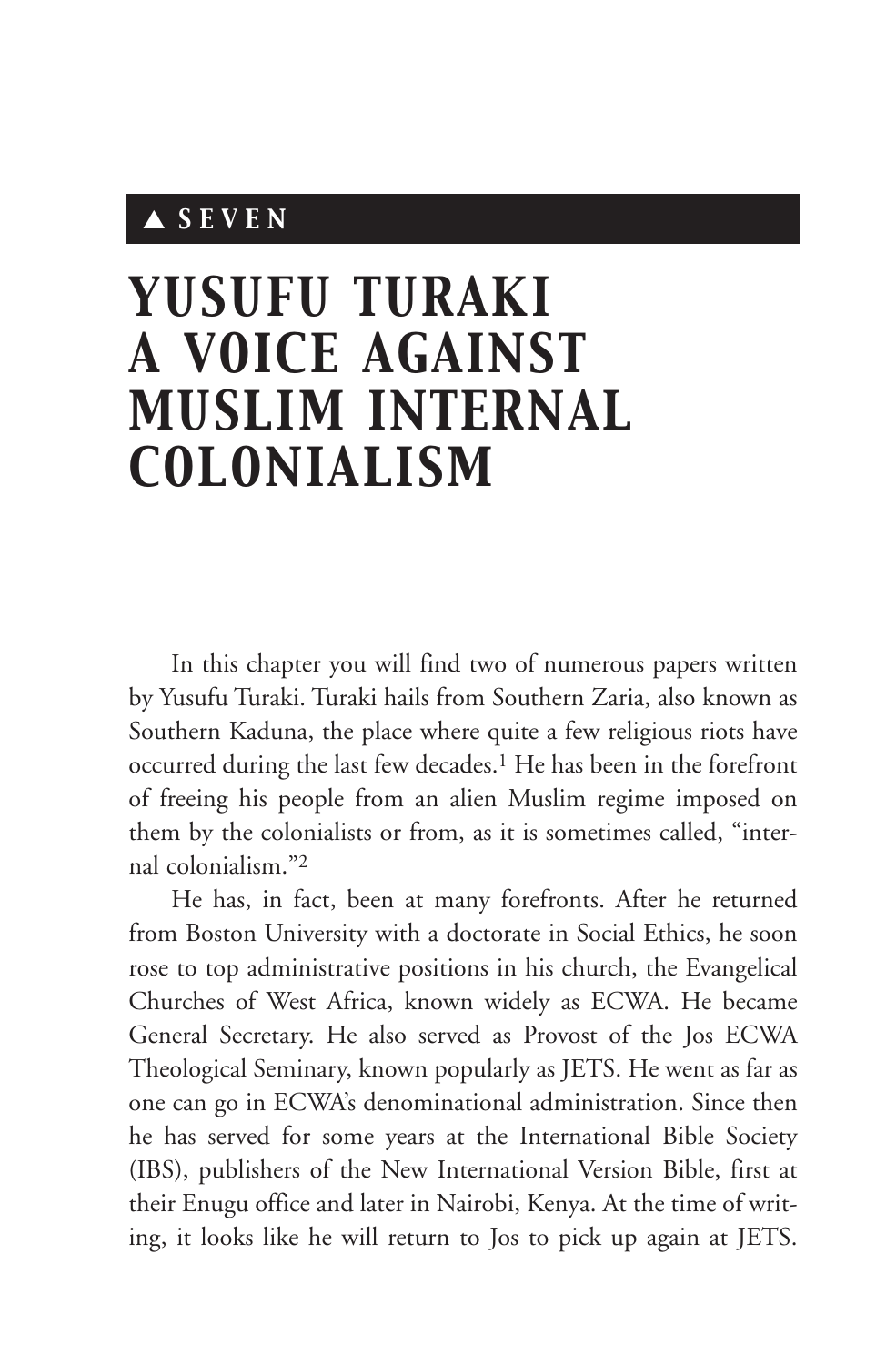During his years with ECWA he also rose to prominence in CAN, ending up as a National Vice-Chairman. Through all these years Turaki has become increasingly popular as an authoritative lecturer, writer and consultant in private and public forums at both national and international levels. His doctoral dissertation, published in 1982,3 deals with the colonial subjugation of his people to the Zaria Muslim Emirate of Zazzau. The combination of his research and wide experience has propelled him to the forefront of his people's battle for the liberation from alien Muslim domination—and from their sharia.

Reading the materials referred to in endnote 2 will give you important background to much of Turaki's writing. It will also help you understand the anger that underlies much of it, legitimate anger, righteous indignation. I can feel it along with him. But it is still anger—and that is often a powerful obstacle to objectivity and listening to the opposite side. You've seen the anger operate among Muslims; you have seen it among Christians. Now you will see it in Turaki. Nevertheless, he manages to restrain his anger so that, though it comes through occasionally, he has not allowed it to run away with him.

Turaki's papers are powerful arguments against sharia and constitute wholesale rejection of it. He shares deep insights with us derived from his scholarship but even more from the experience of his people, living as they have for many decades under an imposed alien regime. But he only describes situations in general without concrete examples and stories. I therefore urge you strongly to read Volume 3 of this series, for there you will find most of Turaki's generalities fleshed out with concrete examples. These papers and that volume are perfect companions.

I have referred to the colonial imposition of an alien Muslim regime on Turaki's people. This arrangement continued unchanged after independence in 1960. Ethnic groups from ATR background but now largely Christian, have been placed in the hands of non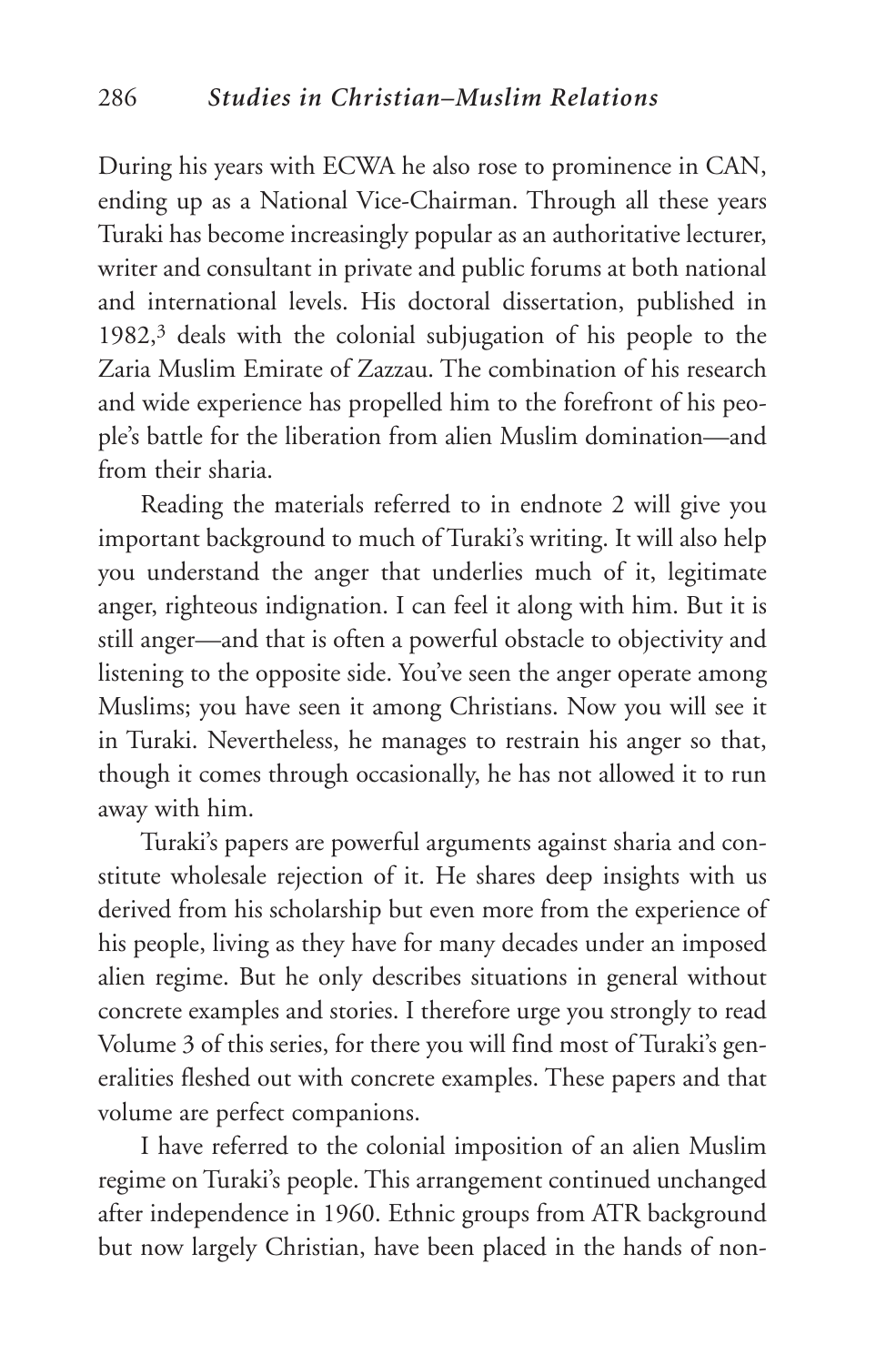indigenous Muslim rulers.4 I append an article by Nath Maitakama, also from Southern Kaduna, who, in a plea to Governor Makarfi, describes the situation and feelings of their people under this internal colonialism. Turaki's anger has a solid basis, according to Maitakama's article.5 This was an important factor in various riots in Kaduna and Bauchi States. Turaki knew from the experience of his people that colonialism, together with its aftermath, was an unjust system: "The colonial system was founded upon an unjust social order, an unbalanced political structure, and unjust moral values of tribal or religious superiority…."

Not only the structures were unjust, but also their new postcolonial custodians. According to Turaki in his papers below, politicians and other leaders had been "groomed to take-over or step into the shoes of the colonial masters, but not in order to restructure the colonial system in terms of human values, principles of justice, peace, equality and freedom. They had imbibed and sanctioned colonial values and practices and used the inherited colonial system along with the inherited primordial values and institutions to boost, strengthen and entrench their tribal or regional dominance."6

Subsequently, the military took over to supposedly "rescue" the country from those gatekeepers, but they turned out to be no better. Most would say "worse." When Solomon Lar, former civilian Governor of Plateau State and currently one of the political fathers of the nation, suggested at a conference that more Christians should "join active politics," Turaki wondered whether that would necessarily bring emancipation. His very sad but revealing comments were to the point:

*Remember that our sons controlled the Nigerian Army and the Armed Forces, a very potent tool for socio-political and economic change, but what became of their advantaged position? They were ignorant of the very things raised in this*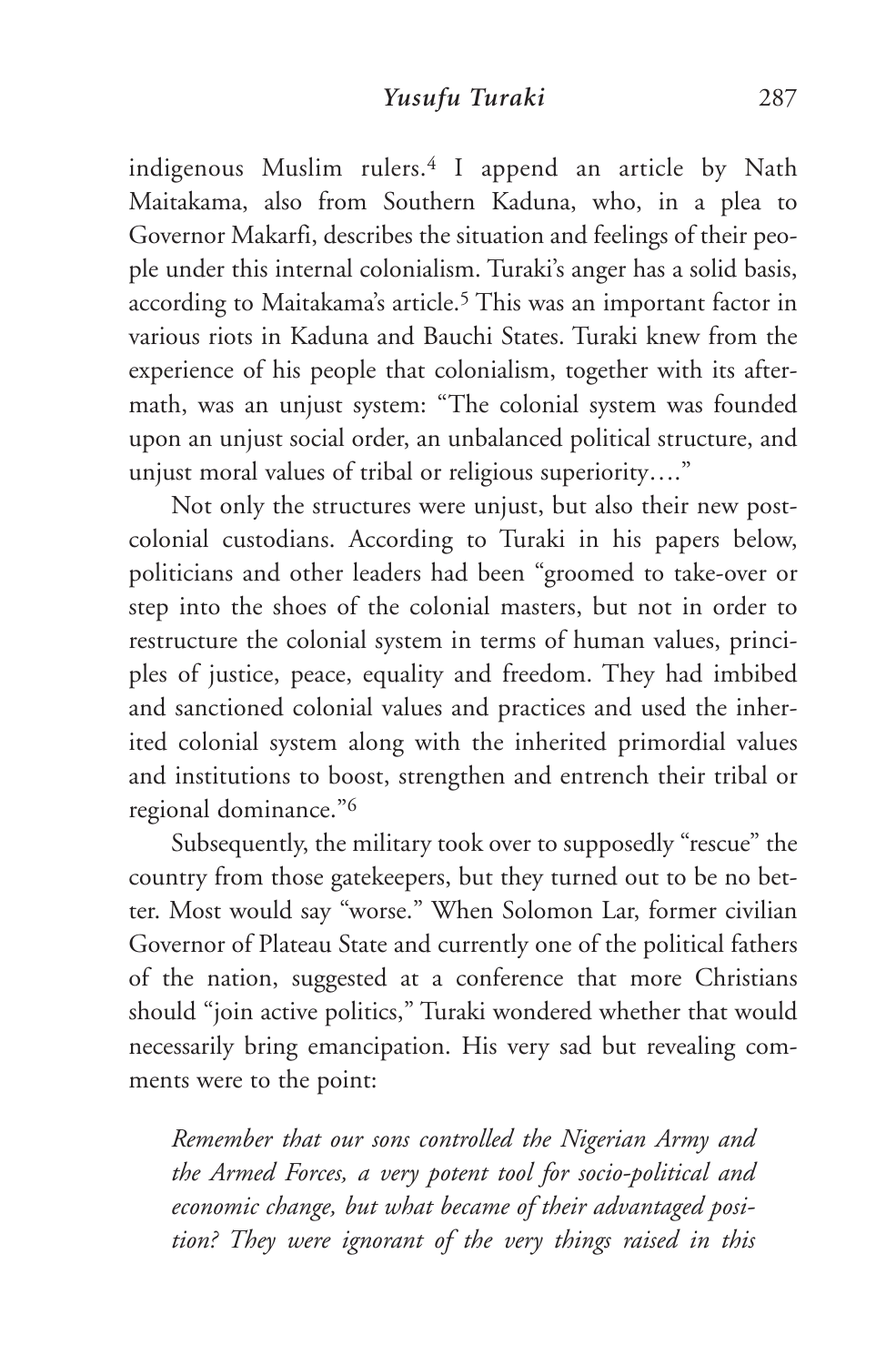*paper. I have had extensive discussions with some of our retired Generals on the issues raised here. Some of them have confessed complete ignorance of these socio-political-religious and economic issues. I remember sharing in a certain conference similar issues. One retired General could not sleep because of the guilt that haunted him all night. The next morning, he had to call me to tell me of his negligence and ignorance. Our problem has been that our educated and privileged people have ignored the historical roots and destiny of their peoples. They lack affinity, loyalty and obligation to the survival of their own people and their geographical areas.*

Turaki recognized a serious problem here. He lamented, "Even though some of the Generals who ruled Nigeria came from the Middle Belt, unfortunately they did not critique their inherited political, cultural and religious ideology, let alone to redress the question of the Christians of Northern origin (CNOs) and the Middle Belt."7 How could they, having lost their identity and past? It would appear that their new identity in Christ did not help them chart new paths for the nation. Again, the result of missions with a truncated Christian Gospel.8 They were all tied up in an unhealthy mixture of tradition, religion and secularism, not to forget the primordial human lust for power and wealth, an impulse few human beings can resist successfully. Though they had the money generated by oil, they lacked the tools of the Spirit to use it in a socially constructive way.

*The loss of our past, origin, identity and primordial values is indeed a serious crisis in the Northern States. This grave loss has contributed immensely in producing crisis and conflict between Christians and Muslims in the Northern States. Who were we before the arrival of Islam and Christianity? What were our origin, destiny and identity? This great loss is contributory to unnecessary violence, conflict and crisis between*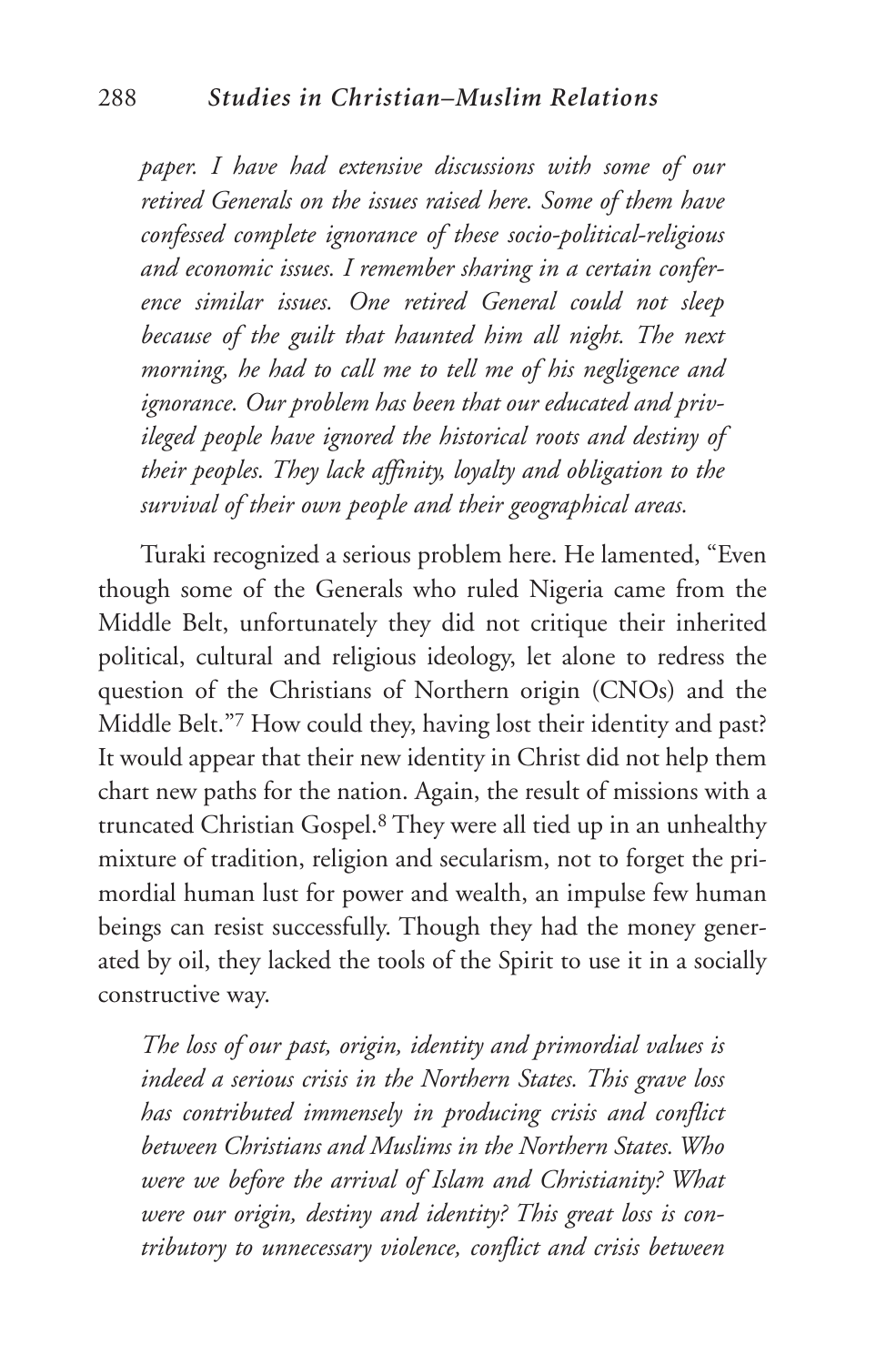*Christians and Muslims. Some have lost this sacred origin in the name of religion and foreign culture. Instead of using religion and foreign culture to enhance and promote the dignity and rights of one another, some have sought to hide under that and destroy their kith and kin.*

Turaki is here bemoaning a loss of identity and cultural awareness of his people similar to what Muslims bemoan in their people.9 Colonialism and secularism did everybody in! "We cannot know where we are going, without a thorough knowledge of where we came from. Many of our politicians and scholars have no grasp of our roots and origins. No wonder, they have no solution."10 The parallels between Christian and Muslim problems just won't end. We keep running into them throughout this series.

One of Turaki's major emphases is that, *though Muslims may have many good ideas, they are largely irrelevant to the issue of the imposition of sharia on Christians. You may study these ideas all you want—as I have done in all these volumes!—but the only reliable guide towards the solution of the sharia impasse is the experience of Christians under Muslims. That is where the truth comes out; that is where reality debuts. The rest is mere camouflage and deceit*, much of it self-deceit on the part of Muslims. Wonderful ideas? Indeed, many of them. Turaki acknowledges them. I have brought out many of them. But the final word is that of experience.

I suggest that Christians would do well to weigh some of these social ideas Islam offers. You will find them explained in Volumes 2, 4 and 6 in this series. Some of them are correctives and reminders of Christian ideas that have been distorted or even simply lost under the influence of secularism and capitalism. These Christian distortions constitute artificial barriers to Muslim understanding of genuine Christian faith and must be done away with if we are to work our way towards a new era of cooperation. They even are barriers to Christians' understanding their own faith.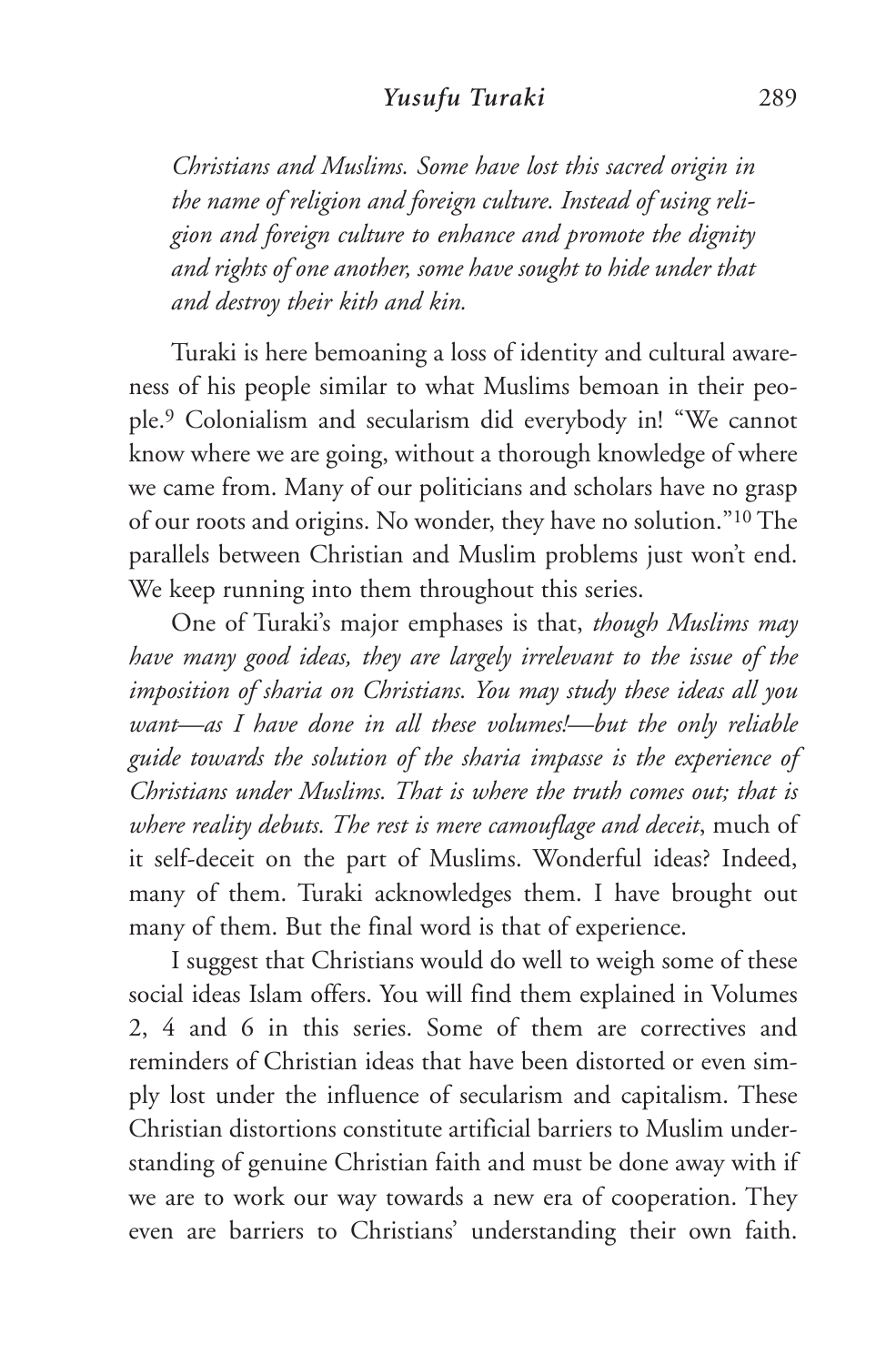Nevertheless, Turaki's emphasis on the importance of Christian experience with sharia must be heard loud and clear. These lectures help that process along.

I have earlier explained that the inclusion of documents does not always mean full agreement on my part. Though I mostly enthusiastically endorse Turaki's views, there is that issue of the "driving force" for the new sharia. Turaki insists that this "is definitely political, not religious." I have not only stated clearly in Chapter 4 that I disagree with this emphasis, but also that most Christians who take this line, eventually end up in confusion. Sani and his friends may be "responding to the Obasanjo factor," as Turaki puts it, but that is itself an expression of the Islamic thrust for unity and control. I am surprised that Turaki with his sympathy for Kuyperian thought does not recognize the underlying religious drive as the basic force. Turaki's confusion emerges in his reference to sharia as "a two-pronged and double-edged sword with both religious and political warheads." Here religion comes out not as a servant to politics but as its partner. That is undercutting his earlier thesis of politics being the driving force. He should have taken it one step further, but thanks for meeting me halfway! Elsewhere he writes, "Rulers in Islamic States see themselves first and foremost as Muslims, who must defend the cause of an Islamic state. Their allegiance is first and foremost to Islam. Everything about them in matters of government is Islamic."11 It is true that Sani and company deny they have established Islamic States, but it is also true that Christians insist that they have. In that light, the above quotation from Turaki asserts the primacy of religion in Islam over politics. Turaki is in good company: This confusion is typical of Nigerian heirs of semi-secular dualistic Christianity.

Turaki is a prolific writer and lecturer. He has published a number of books as well as numerous articles. Considerations of book length forced me to select just two. An important but very lengthy lecture on the subject delivered in 2003 at the University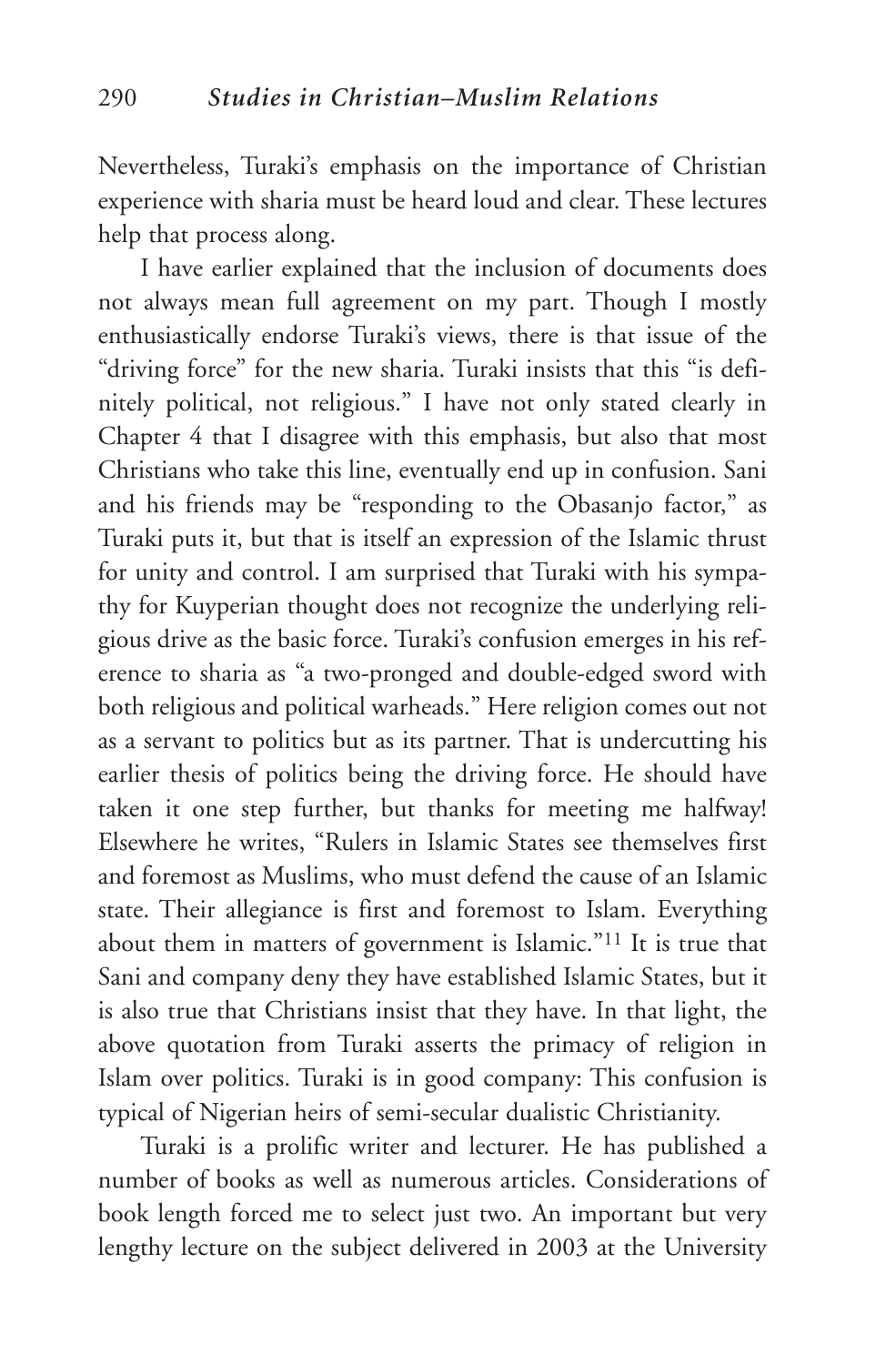of Bayreuth, Germany, is really too important to leave out, but since it is likely to be published by that university, I chose to "exile" it to the *Companion CD <Misc Arts/Turaki*>. Be sure to get hold of it there along with other relevant articles of his.

In ending this introduction, I thank Turaki for his kind permission to use his papers any way I judged fit. Turaki, I hope I have not betrayed your trust in me. I am not sure I did justice to your outlines, but, let's face it, that was a bit of a challenge! Herewith I offer you my edited version of these two of your papers. Thank you for sharing them via this chapter with the rest of the world.

As to you, Reader, you may already have met Turaki in earlier volumes.12 This time you will have the chance to hear from him in much greater depth—almost in person. You will enjoy meeting him. So, introducing....

# ▲ **DOCUMENT I**

GOVERNMENT INVOLVEMENT AND LEGISLATION OF SHARIA ENDANGERS AND THREATENS THE POLITICAL UNITY AND STABILITY OF NIGERIA13

# **I. Introduction**

If sharia pertains to Islamic religion, then Government's involvement and legislation of sharia is indeed an incorporation of Islamic religion as part of government administrative practice and policy making. This very act of Government sponsorship of Islamic religion and sharia within the Nigerian Constitution endangers and threatens the political unity and stability of Nigeria. Muslim governors of some states in Northern Nigeria are, first and foremost, elected politicians. They have taken it upon themselves to use democratic government institutions to wage a fierce war against the wishes of their citizens who elected them and to impose upon these citizens the Islamic religion and sharia by whatever political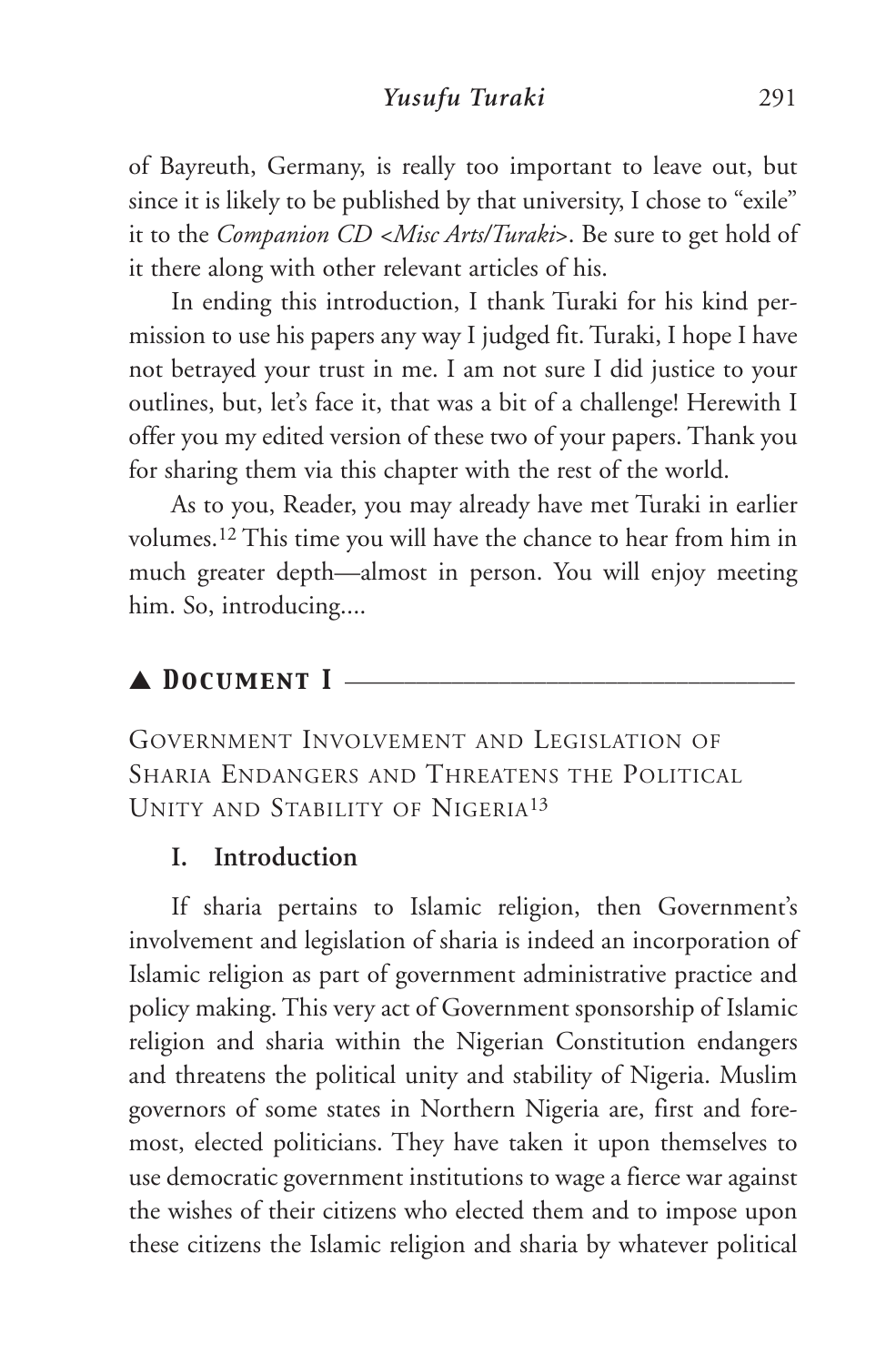and other means available to them.<sup>14</sup> These governors are the very ones that are sponsoring the sharia agenda and crusade in the Northern states. These politicians have reincarnated themselves into Islamic States and are using state machinery to establish the Islamic religion and sharia within their domains at all costs. They have taken religion from the hands of religious leaders as the new emergent "prophets" and "apostles" of Islam.15 The rush of these new Islamic revolutionaries in implementing sharia and Islam reflects a hideous, heinous and hidden political agenda which is not good for Nigeria, except for its demise. It is not a hidden fact that some Muslim governors in the Northern states are sponsoring sharia and Islam with the political force and might of the state. These governors should be held responsible for any adverse implications for their state's institutionalisation of sharia and Islam. These arrogant and boastful governors have vowed to ensure the success of mixing sharia and Islam with politics and, in consequence, sow the seeds of religious war, political instability and chaos in Nigeria. These governors have a very strong disposition towards arrogance and discord and are seriously bent on destabilising Nigeria. They are a threat to the political unity and stability of Nigeria. But who dares challenge them? Their political friends and foes alike can only stand and watch hopelessly in view of their political paralysis and fear of the consequences of challenging these new Islamic *Mahdis*.

As a result of their Islamic and sharia activities, they have introduced a novel interpretation of the Nigerian Constitution. It is characteristic of these revolutionaries that they have only one way of understanding and interpreting, and that they are the only ones that are right. They may even claim that their understanding and interpretation are from God Himself. Their arrogance and selfpride leave them with potent weapons of *lies* and *intimidation*. They are master strategists armed with the fatal weapons of deception and coercion. They eradicate and kill any opposition. They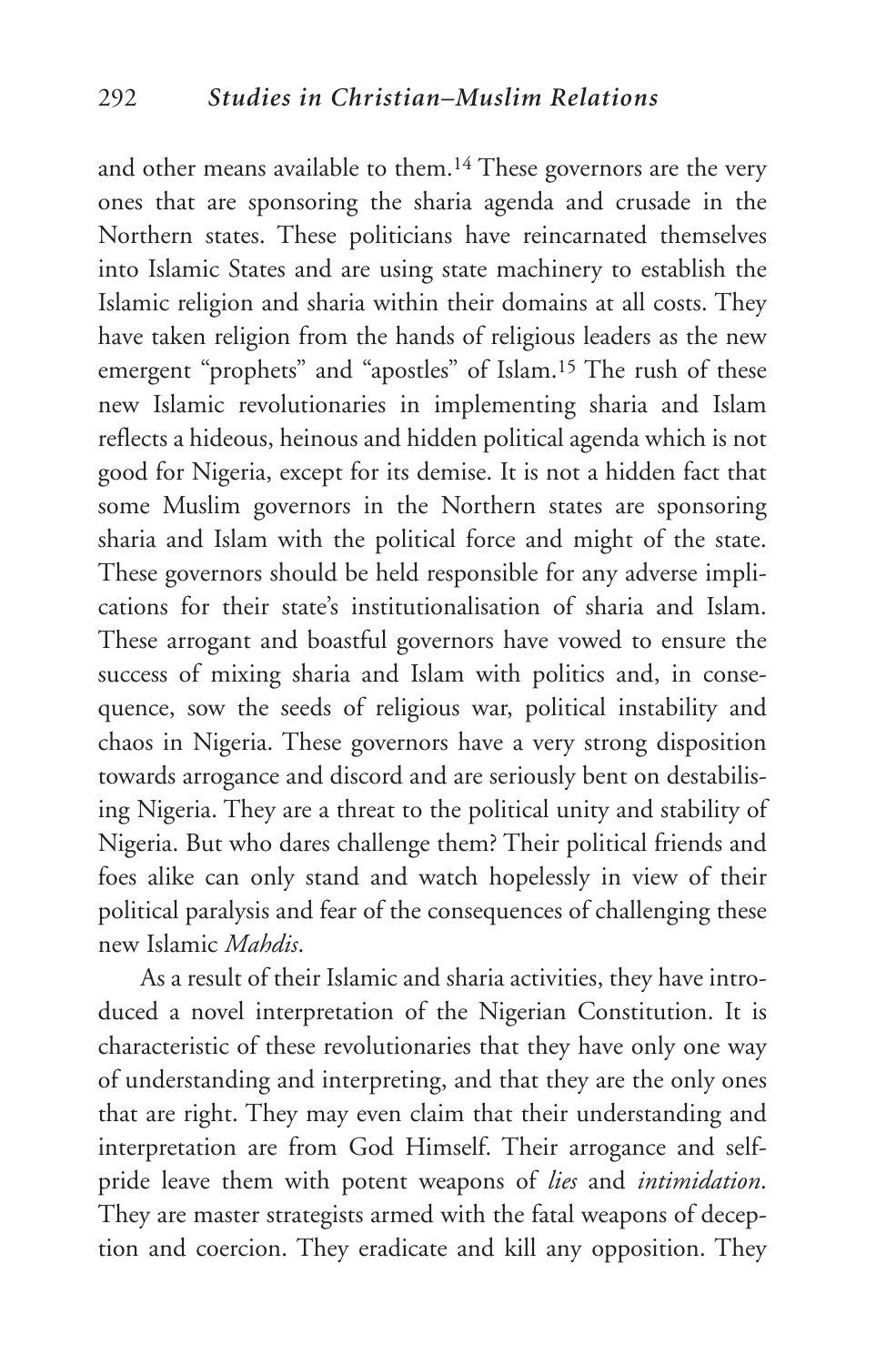inflict fear and cause confusion if they cannot have their way. They boast of their success and victory even before the test of their prowess in the battlefield. Are these not the true qualities and characteristics of the revolutionaries? What do we have in the North, governors or Islamic *Mahdis*? Governors or Islamic revolutionaries? Governors or Islamic pundits? They have drawn their battle lines and no one in Nigeria can claim ignorance of that.

With these facts in mind, it is foolhardy for anyone to blame religious leaders for the religious crisis in the Northern States. The sowing of the seeds of religious conflict and the fanning of the embers of religious intolerance and crisis in the Northern States have been institutionalised by these so-called Islamic *Mahdis*. It will be a miscarriage of justice for religious leaders to be blamed for the sharia and Islamic activities of these new Islamic *Mahdis* who are the actual source and cause of religious tension and unrest in the country.

Are Nigerian politicians afraid to confront each other with the truth? Since October 1999 up to date, the atmosphere of religious lies, hypocrisy, sharia and Islam has dominated the national political scene, unchallenged because of political cowardice and paralysis of the Nigerian politicians. What is the meaning of this uncomfortable silence on the part of the Executive, the Legislature and the Judiciary?16 The rest of Nigerians have been doing all the talking, except for this political class. Why this odious and haunting silence by the political class? The revolutionaries will have no choice but to draw blood from them and force them into the arena of political gladiators. It will be an awful sight if our politicians by no choice of theirs are forced to become the gladiators in the Nigerian political arena.

On seeing and sensing this haunting political silence, shouldn't Christians speak up? Shouldn't Christians express their democratic rights and demonstrate peacefully? Don't Muslim provocative demonstrations and attacks on Christians point to Government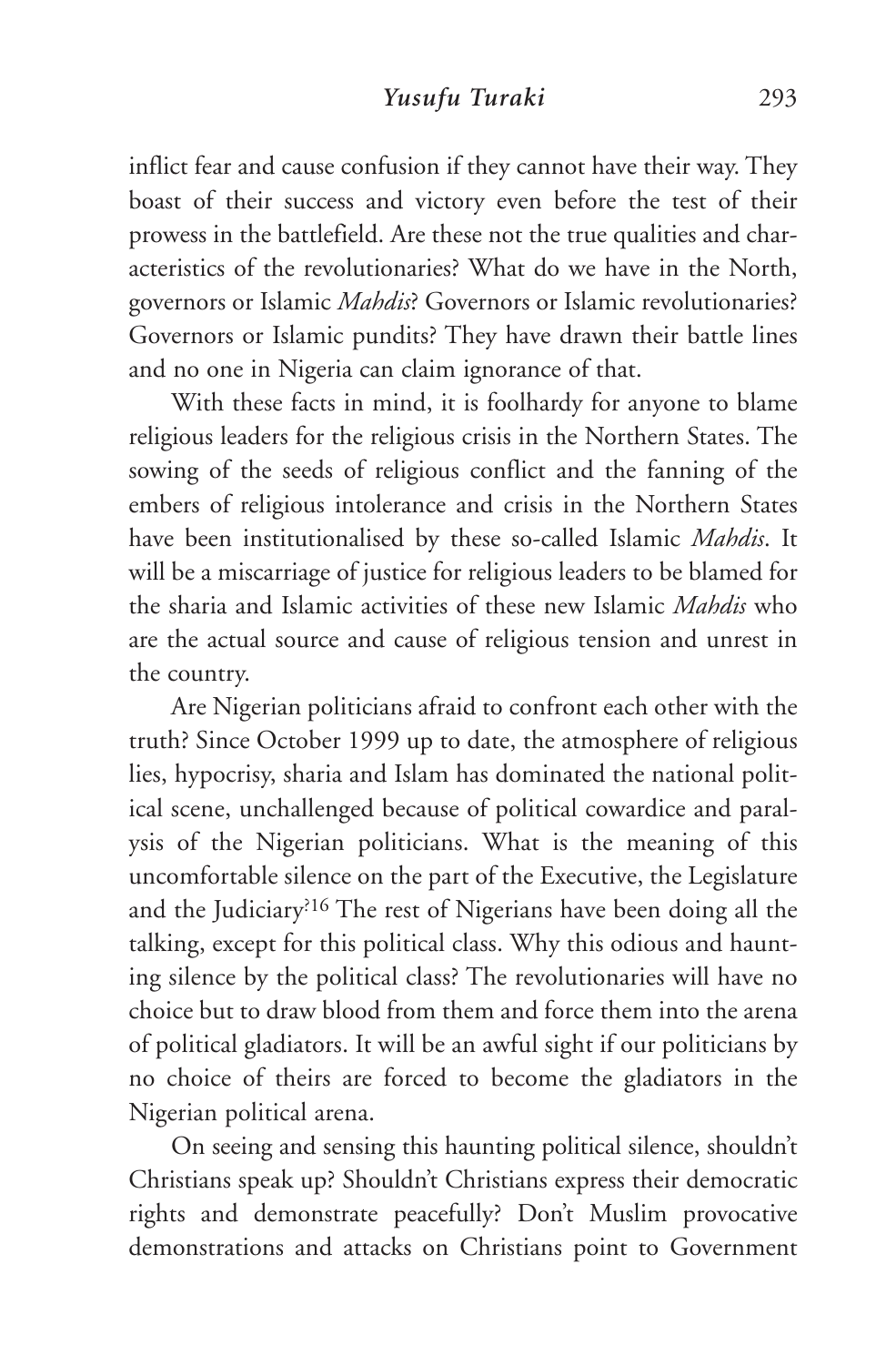political attempts at entrapping Christians and blaming them for the exercise of their civic rights? How can Christians get a fair treatment and a fair say in a state dominated by Islamic instruments of sanctions against them? For this reason, Christians in Nigeria must rise up to the challenge and defend themselves against the use of the state machinery, which robs them of their religious, cultural, and human rights.

Will Islam not blame Christians for responding to their political and religious provocation? Will Islam not blame Christians for fomenting trouble and causing religious riots in Nigeria? Will it surprise any one if the already established bias of Islamic Northern governments leads to the institution of probe panels to vindicate themselves and rein in those Christians that are opposed to their Islamic and sharia agenda and blame them for fomenting religious riots?

But who in Nigeria is not aware of this calculated religious bigotry and hypocrisy? Would anyone believe the reports of these socalled probe panels? Should any religious riot break out in any Northern state on sharia agenda, isn't it the Islamic *Mahdis* who would set up the probe panels? Probe panels are only instruments of justifying the fanatical violent activities of the Islamic *Mahdis*. The FG should probe the manner by which these Islamic revolutionary governors have conducted the sharia agenda within their domains. Are these governors above the Nigerian laws in that they cannot be probed and brought to book?17 Miscarriage of justice is bound to happen if the *Mahdis* are allowed to set up probe panels on those opposed to their sharia and Islamic agenda. Can non-Muslims be punished for being drawn by force into the calculated stratagem of the Islamic revolutionaries? As usual, the Islamic vandals would have successfully accomplished the Islamic assignment on the non-Muslims before the police and soldiers are released to take stock of the dead, the wounded and loss of property. Those who occupy the Government Bench are aware of these facts, but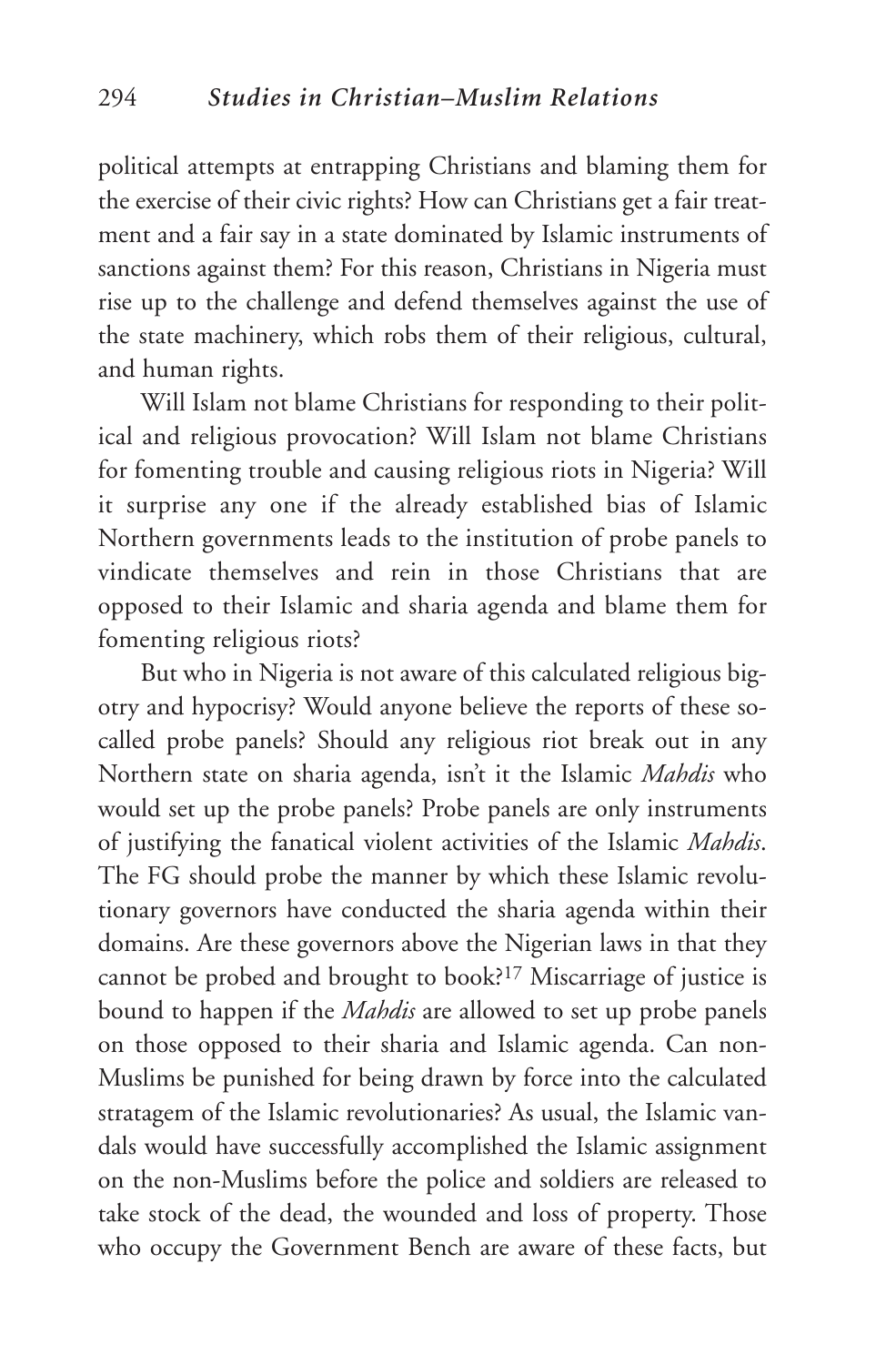their lips are sealed and sense of justice numbed. To whom then do they point their accusing fingers? Is it the provoked Muslim and Christian communities as they have been made to handle *the sensitive and volatile irreconcilable deep gulf between sharia and Christian rights and freedom?* Are the sponsors of sharia legislation within the Nigerian Constitution of a multi-ethnic, religious and cultural society? Is it true that the Islamic *Mahdis* who parade themselves as governors are going to escape being blamed? Are we going to charge instead their political victims in Christian and Muslim riots? Of course, the victims of both religious and political manipulation of the sharia pundits must be blamed, even when they might have been set up against each other without knowing it. The wrath of Northern governors must burn over the foolish executioners of the spirit of sharia and those who foolishly defended themselves against the unleashed wrath of Islamic sharia.

The only reasons for the possible escape of the governors is that they did not directly get themselves involved in the pogrom and mayhem, because they are the governors of the people, the chief executives of their states. Who will dare bring them to book?18 Herein lies both the religious and political hypocrisy of the political class in Nigeria. And this can make or unmake Nigeria.

The following facts are crucial to those who are still asking questions regarding the constitutionality of sharia.

## **II. Constitutionality Of Sharia**

The Islamic *Mahdis* have succeeded as governors in raising doubts in the minds of some Nigerians on their understanding and interpretation of the constitutionality of sharia in the Nigerian Constitution. In Islam such a question does not arise, because sharia cannot be placed side by side with or under any human constitution. Sharia is always above and supreme. Those who amended the phrase "Islamic Personal Law" to read "sharia" between 1984–1999 inserted it. Though they were ignorant of its true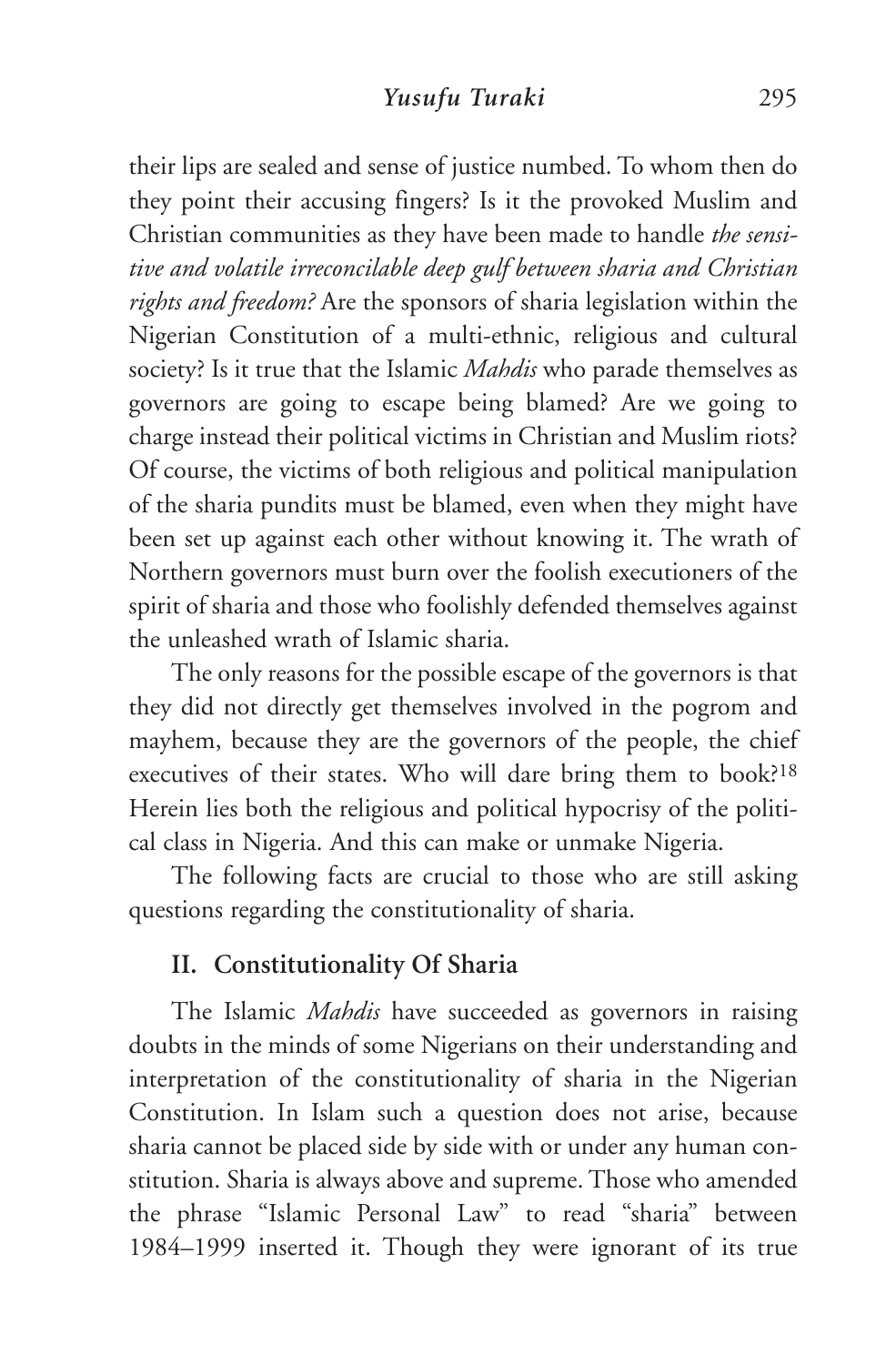Islamic interpretation, politically they were aware of its future implications in Nigeria. It is un-Islamic for a secular state to establish sharia. Only Islam can establish sharia. If the Nigerian Constitution establishes sharia, then sharia is answerable to the Nigerian Constitution. Putting it in that position is un-Islamic. Sharia is by itself a supreme law only under God.

The Nigerian sharia experiment of Zamfara and subsequent moves in Niger, Sokoto, Kano, Kaduna, Katsina, Yobe, Borno, Adamawa and Bauchi states are loaded with un-Islamic issues. Whatever sharia might have been instituted, the Islamic purists must overthrow this "infidel" experiment and replace it with "pure" sharia. This is the task that lies ahead for the Islamic purists to accomplish. That is what the Islamic Front of Algeria, the Muslim Brotherhood of Egypt, the Hamaaz of Lebanon, the Mujahadeen of Iran of the Shah, the Taliban of Afghanistan are fighting for. They want "pure" Islam to replace "impure" Islam. How Islamic is the Nigerian experiment of sharia in Zamfara and the other states? This in itself is the institution of a perpetual Islamic conflict within the Islamic sects of the Northern States. The political and traditional Islamists will have to contend with the challenge of the Islamic purists. One of them must win the Islamic battle. The spirit of Usman Dan Fodio lives on and will inspire the Islamic purists.

Sharia has in history been an instrument of Islamic and political conflict within homogeneous Islamic states. These homogeneous sharia states have no peace, but have had serious political and religious conflicts.19 A case study of all Islamic countries in the world attests to these facts. Nigeria is a multi-religious and multicultural country. It is therefore impossible for sharia to instill unity, stability and peace. Rather, sharia has been an instrument of crisis within Islamic states and, if introduced in Nigeria, it will do even worse.

The constitutionality of sharia is not to be questioned as far as Islam is concerned. Within the Nigerian Constitution, only Islamic Personal Law is constitutionally viable, but not sharia as a legal sys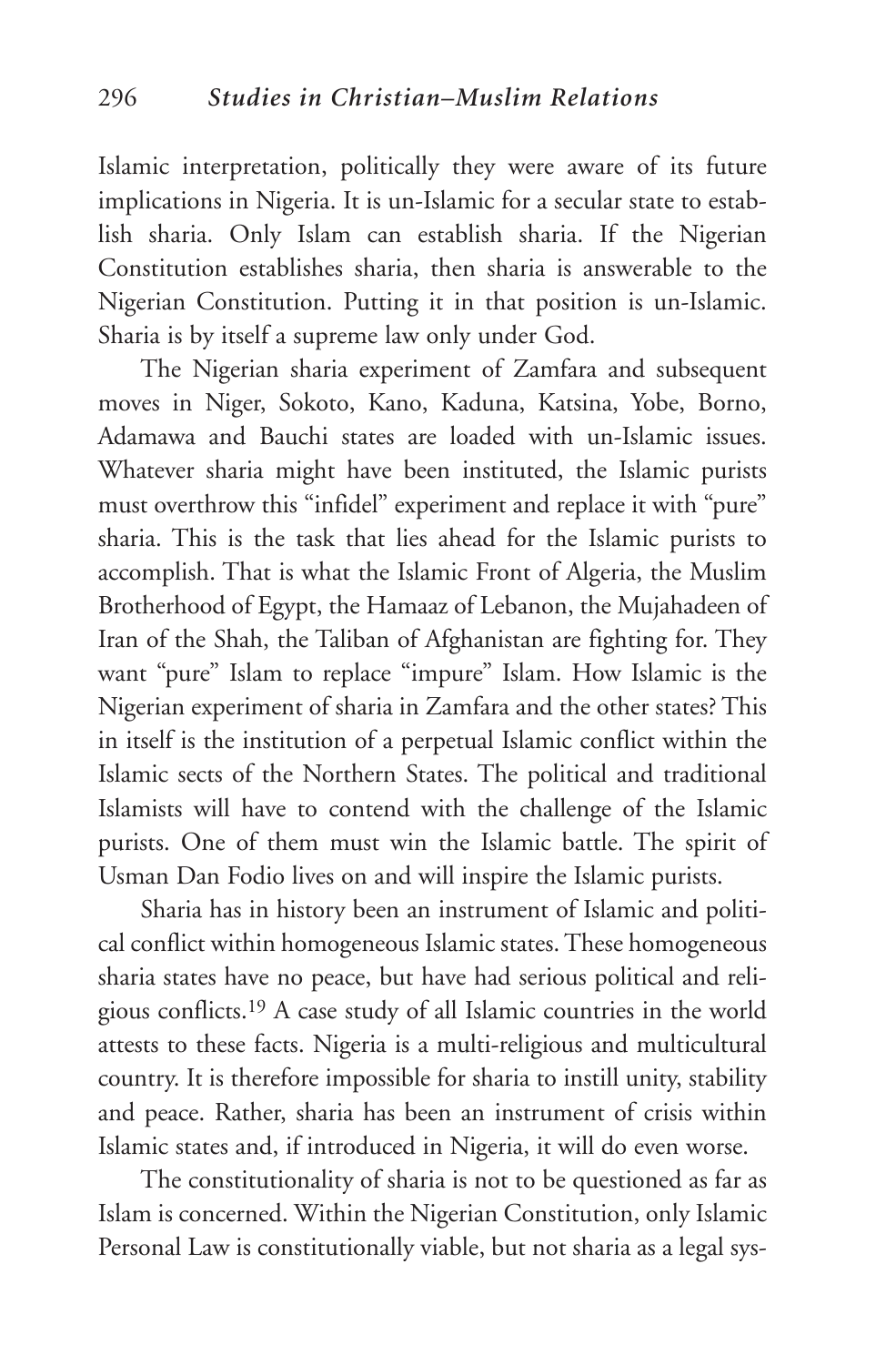tem. The word "sharia" as used in the Constitution is an amendment inserted by the Military Government of "Islamic Personal Law" and the description of it in the 1999 Constitution remains as that. If the introduction of the word "sharia" represents the apex of the Military Government's contribution in the 1999 Constitution, then Nigeria must go back to the democratically designed Constitution of 1979. Of course, Muslim Commanders-in-Chief dominated the military during the years of 1984 to 1999. What could not be done under a democracy was achieved under a military dictatorship that was highly pro-Islam, except for that of General Abubakar. This fact serves as a litmus test of the question of the constitutionality of Islamic Personal Law in the 1979 Constitution on the one hand and Sharia Court of Appeal in the Military Constitutions of 1989 and 1999 on the other.

The constitutional tenets of religious and human rights as prescribed in the Nigerian Constitution make the insertion of sharia impossible. *The social, cultural and religious rights of Nigerians are diametrically opposed to the social, cultural and religious sanctions of sharia.* The obvious fact that fanatical Muslims have consistently refused to accept is that Nigeria is not an Islamic state, but a multi-religious, multicultural and multi-ethnic one.20 This fact alone makes sharia an impossibility in Nigeria. In this modern world, sharia has not worked successfully even in homogeneous Islamic states. How much more difficult it will be in a heterogeneous Nigeria.

Is the Muslim cry for sharia relevant to Nigeria or it is just a fad? Is it true that Muslim rights are denied them, given the legal and practical impossibility of sharia existing within another supreme legal system? What do you do in a case where someone's rights transgress another man's rights? *Not legalising sharia does not in any way deny Muslims the right to apply sharia over their private lives. In fact a devoted Muslim does not need the Government of Nigeria to legalise his application of sharia upon himself.*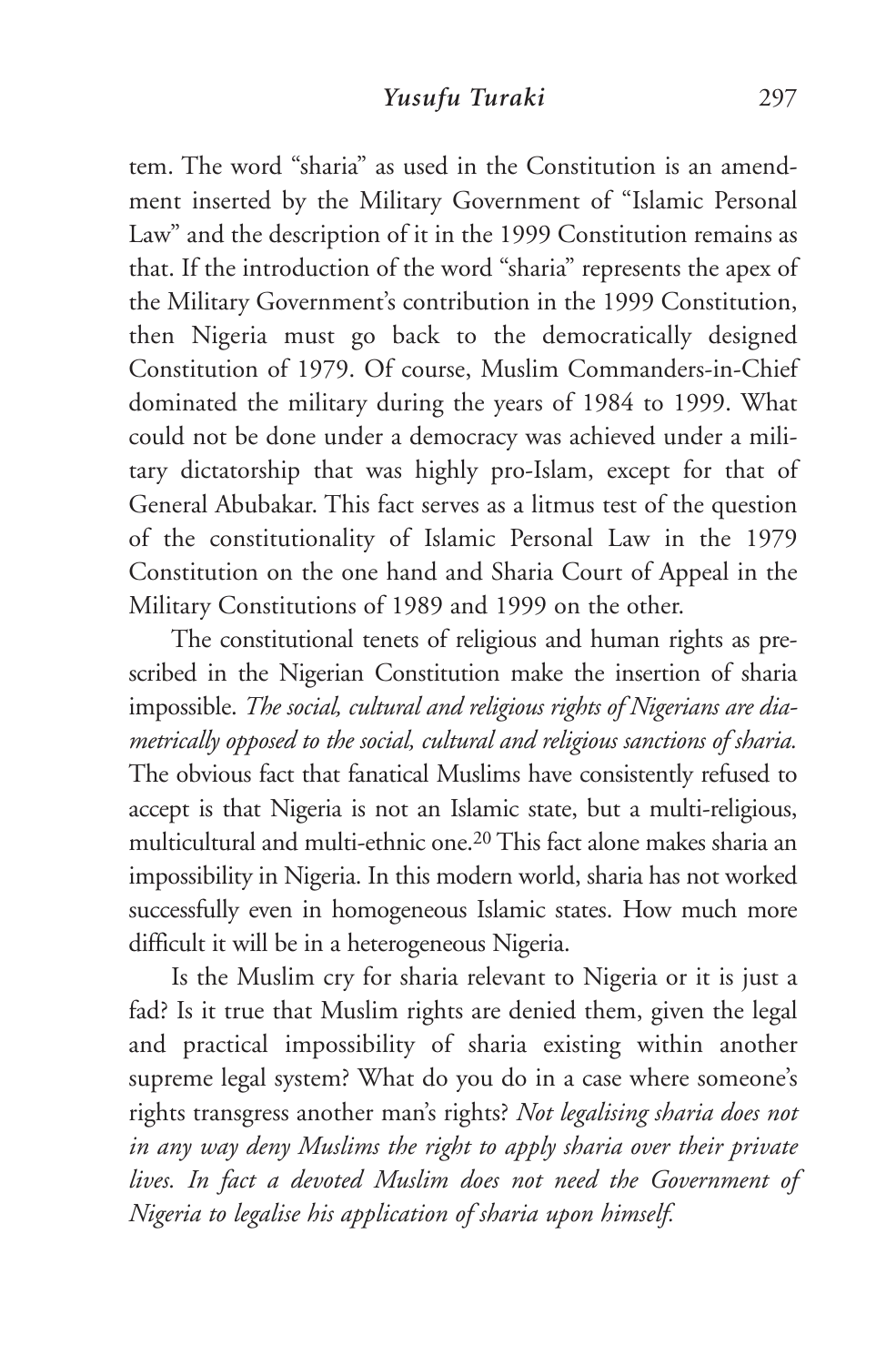#### **III. Sharia for Muslims Only?**

Why should a Muslim be denied his constitutional right of sharia? According to Muslims, sharia is of God and from God. It does not come from mortal beings. It is not made by any state's constitution. Can a mortal man give the holy sharia to Muslims? Why should Muslims ask for sharia from Nigerians and not from God? Has sharia ceased to be divine?

The whole approach to sharia in Nigeria is un-Islamic. There is no country in the history of Islam where Muslims demand the rights of sharia from Christians or non-Muslims. This strange phenomenon is among the unique characteristics of Nigerian Islam. Islam usually takes a country by revolution and as a result will then establish sharia by an Islamic fiat action. It is quite unusual for a Muslim to beg an "infidel" for sharia. It is only in Nigeria that Muslims beg for the legality of sharia, while elsewhere it is only by Islamic revolution.21 This demand then makes the quest for sharia a political and not a religious one.

True and faithful Muslims do not need legal sharia, as it is only a tool for sanctions. A holy Muslim needs no legal sharia sanctions. Actually and in practice, legal sharia is meant for the non-Muslims whose un-Islamic beliefs, practices and behaviour must be sanctioned and reformed. For a true and practicing Muslim, sharia has nothing to regulate in him, for his entire life is already in total conformity to the tenets of Islam. Sharia is an instrument of sanctions and of making un-Islamic practices conform to Islam. Who then needs sharia most, Muslims or others? Historically, it has been the non-Muslim who receives the wrath and burdens of sharia sanctions, rather than a Muslim.

Sharia regulates the social, cultural, religious, public acts, practices and behaviour of the Muslims but even more so the un-Islamic way of life of the non-Muslims. The regulatory jurisdiction of Islam is coterminous with the Islamic state boundary. It is the Islamic territory or land that legitimises the scope and application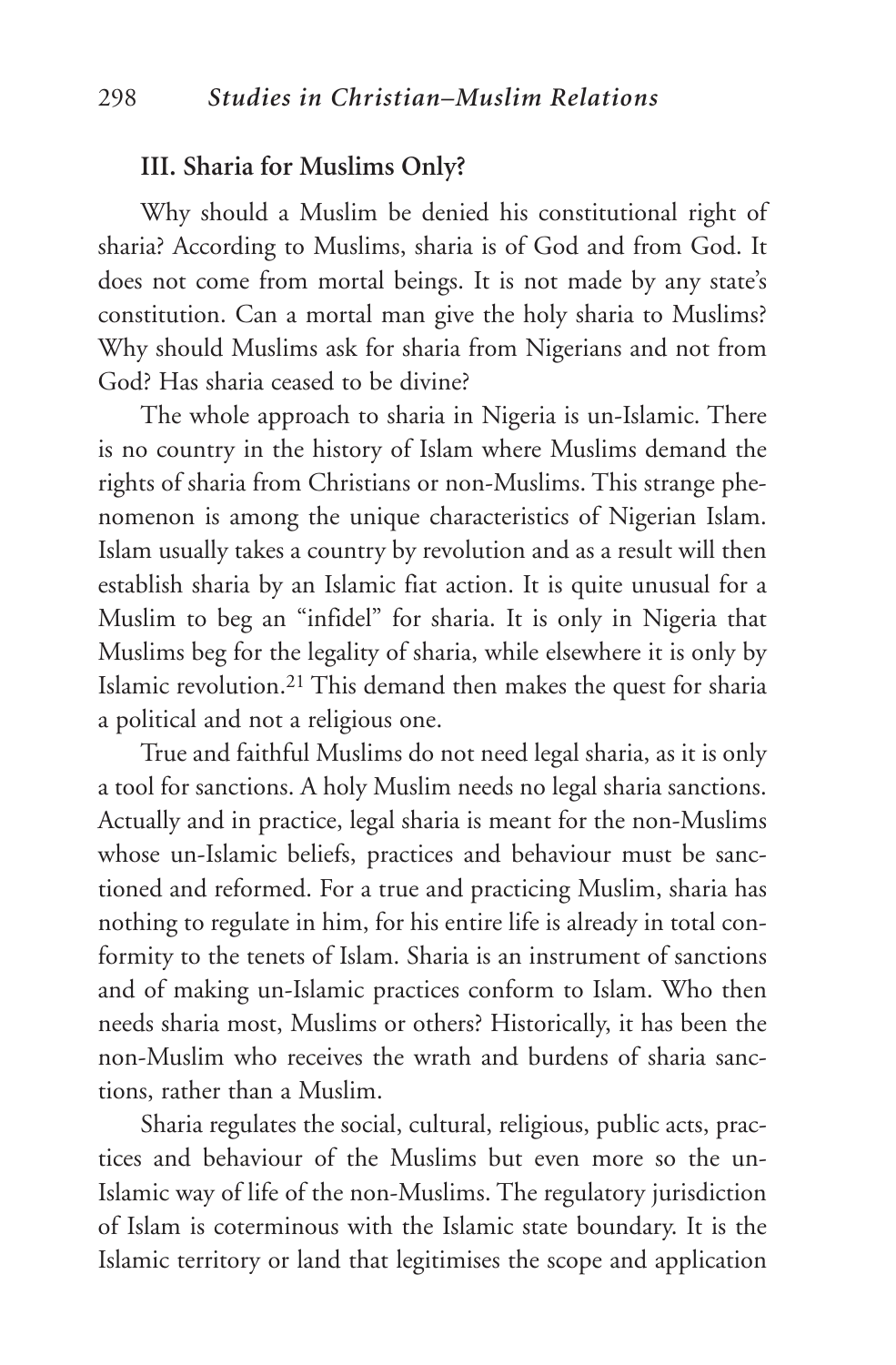of sharia with all its sanctions upon every mortal being that resides within an Islamic territory.

The statement that sharia is for Muslims only is un-Islamic and deceptive. If a non-Muslim resides within an Islamic state, Islam demands that sharia must be applied to such a one without partiality or favour. It is un-Islamic for a Muslim with the powers to enforce sharia within an Islamic state to refuse to do so.

The primary objective and the spirit of Islam is to sanction the public behaviour of every human being, whether Muslim or non-Muslim, who is residing in an Islamic state. Once any government has declared sharia, its scope and sphere of jurisdiction must cover its territory or land. For example, Zamfara State, where sharia has been legally instituted, has been turned into an Islamic state. It is therefore the duty of "*Al Amir*," now the Governor or any other so appointed, to oversee the strict implementation of sharia within the boundaries of Zamfara State. If the present Governor says that his sharia will only apply to Muslims and not non-Muslims, his posture is un-Islamic. Such a situation will not deny a Muslim purist of tomorrow to ensure the full implementation of sharia upon non-Muslims. Islamic conflicts might have been instituted in the state between the Muslim purists and liberal Muslims. It is possible that the present Governor of Zamfara is a liberal Muslim who might have to give way to a more puritanical Muslim tomorrow.

The Islamic *Mahdism* of some Muslim governors of today may become the liberal Muslim school tomorrow who could be introducing the un-Islamic sharia as of now. However, he could also be overthrown by the likes of the Islamic Salvation Front, the Muslim Brotherhood, the Hamaaz, the Mujahadeen, the Taliban or any other.

## **IV Sharia Fights Immorality, Corruption And Irreligion**

The statistics of the Nigerian Breweries are available to Nigerians to see for themselves where in Nigeria we have the great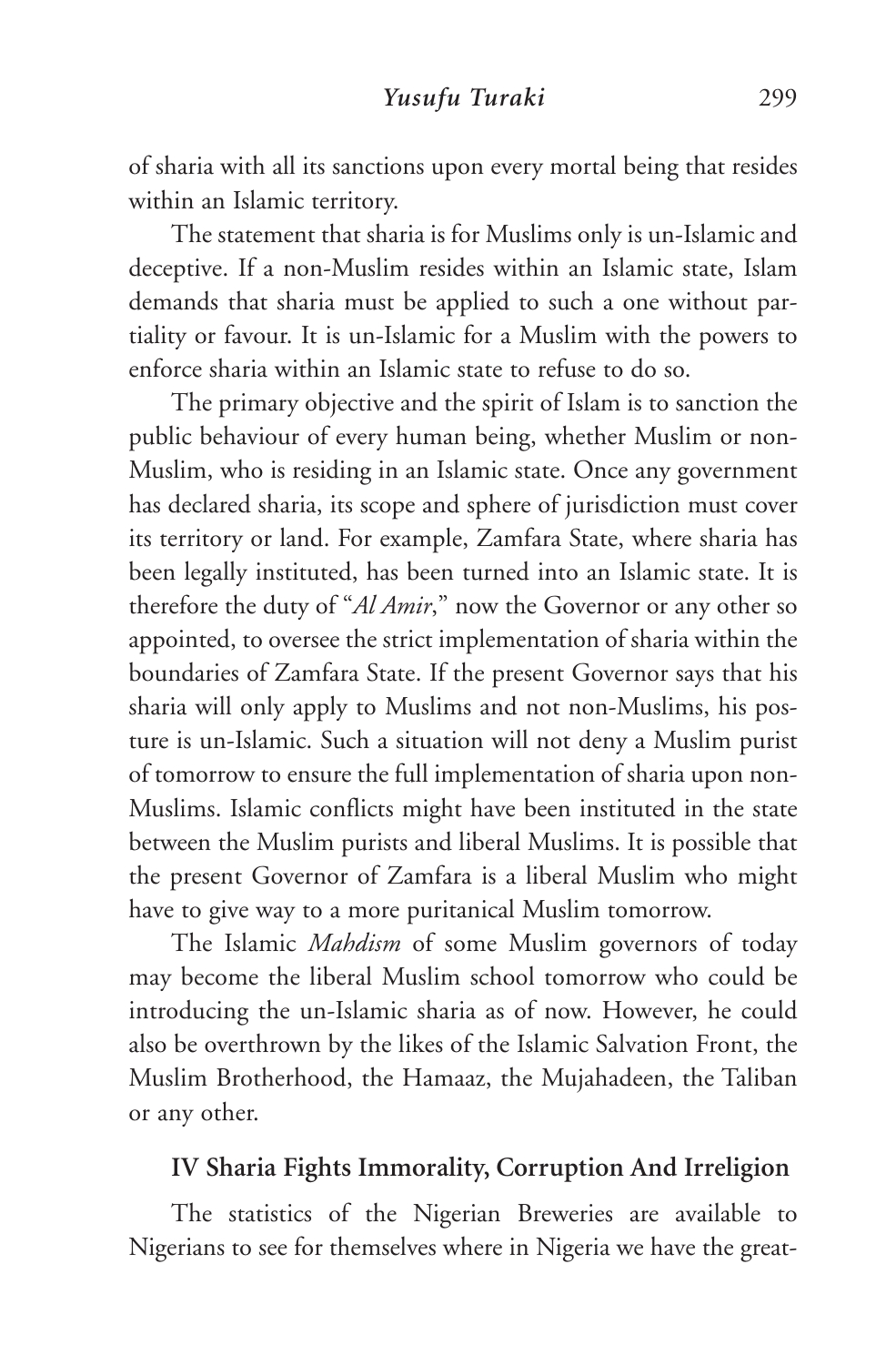est consumption of alcohol. Similarly the statistics of prostitution, adultery, fornication, divorce, corruption, dehumanization and neglect of the plight of humanity can give a picture of the state of morality in the regions of Nigeria. Neither Islam nor Christianity condone these acts of moral decadence. However, *the moral arguments for sharia seem to overlook our common knowledge of the sinful, wicked and hypocritical nature of man*. There is nothing like legislated morality, for it only succeeds in turning human beings into religious fanatics and hypocrites. Every Nigerian knows that the apostles of sharia have no moral and Islamic basis for claiming Islam as their cure for social ills. Only those who are devoted to God and His tenets and do not seek man's favour can pass the moral test, not those who are morally bankrupt. *The moral argument for sharia is based upon the defective and illusive definition of morality as an external phenomenon*. The inner being, the disposition and the motive of being religious or pious constitute true religion, not religion by eye-service and externals. The moral argument for sharia falls under externals and this is not the best basis for judging morality.

If sharia were a curative for the Muslim heart and morality, we would be having fewer Arab and Nigerian Muslims who fly from Saudi, Iran, Egypt, Nigeria and many other Islamic States for gambling and sexual prostitution of all kinds to Las Vegas, Monte Carlo, etc. Morality is never measured by the external severity of law or its stipulated sanctions,<sup>22</sup> but by the inward purity that is motivated by love of God, not by the external sanctions of law. What we hear about the emphasis on sharia by its self-professed apostles, are its externality and sanctions. What is the moral score mark for a Muslim who refuses to drink alcohol in Mecca, but goes to drink alcohol in Las Vegas? What about prostitution? Not in Zamfara, but in Lagos. What if the streets are cleansed of prostitutes, brothels, drinking parlours, but the same are being practiced in private homes and offices in far-away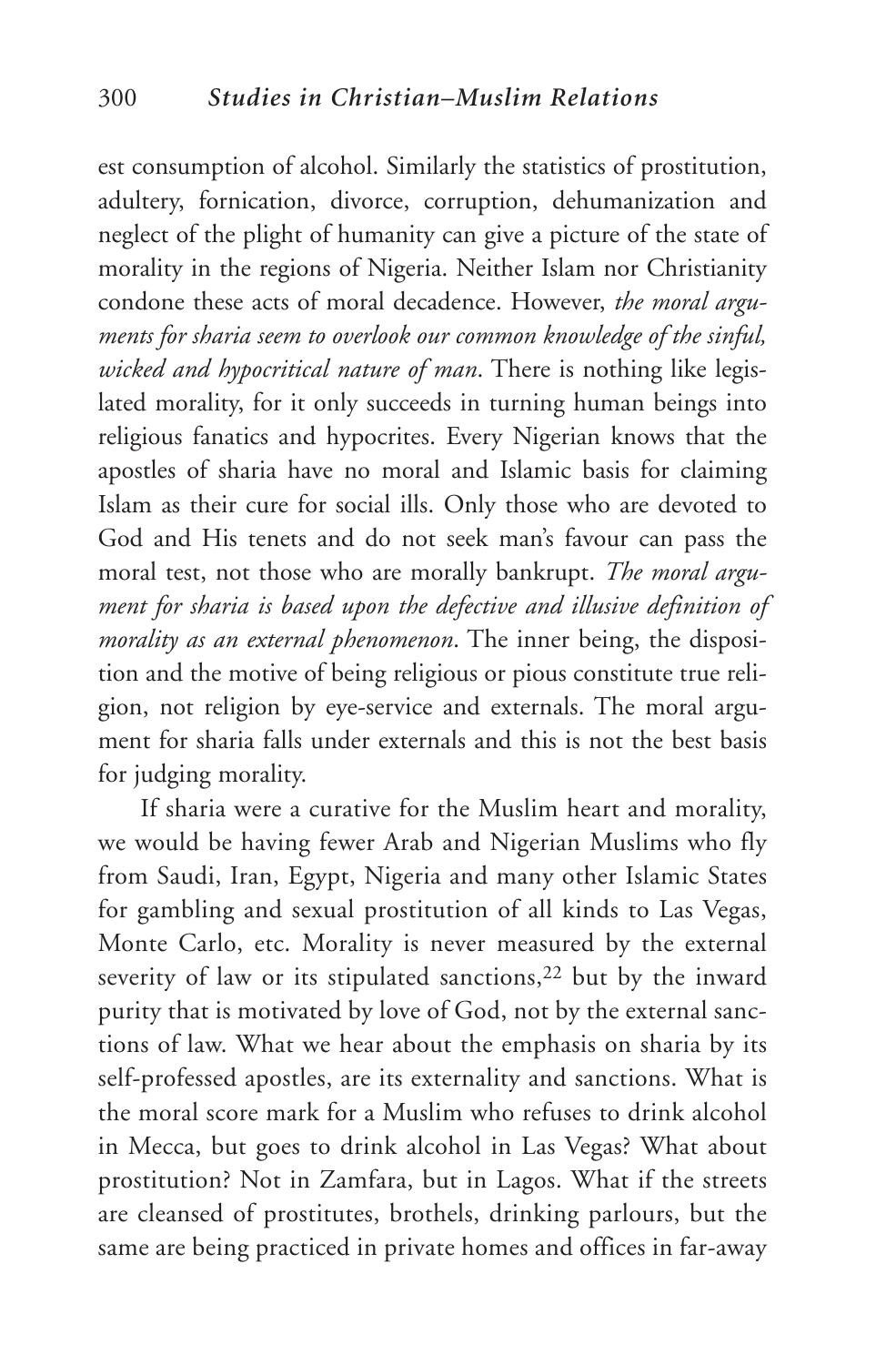places? Not to speak of rampant pen robbery and embezzlement of government funds in offices.

Given the volatile and conflict-ridden nature of Islamic States in the Middle East, North Africa and, since the early 1980s to date, in Nigeria, who can be tricked or deceived into believing that sharia brings morality, ethics, peace (*salama*), stability and unity to a multi-religious, multicultural and multi-ethnic country such as Nigeria? It is a historical fact that any one who refuses to submit to Islam must face the wrath of Islamic violence and annihilation.

The fundamental *human* basis for judging morality and ethics is the preservation, promotion and protection of human rights and freedoms. Any religion that cannot do so across its borders shows that its nature is exclusive and sectarian. It is unimaginable to think of the exclusive, sectarian and discriminatory nature of sharia against non-Muslims and still claim that sharia can embrace religious tolerance, harmony and peaceful coexistence in Nigeria with non-Muslims.

The moral argument for sharia in a multi-ethnic/religious/cultural setting becomes un-Islamic and deceptive. *Having been born and bred in Northern Nigeria and seen it all happen, for me these moral arguments are bankrupt. They are mere political and religious gimmicks*.

It has been predicted and hoped that sharia is going to rid our society of prostitution, bribery, adultery, fornication, drinking, smoking and all other forms of human vices, but history records a different picture of moral decadence and indiscipline in the socalled Islamic societies of Nigeria. The fruits of sharia which we have observed in history are violence, corruption, dominance, segregation, discrimination, preferential treatment, slavery, and subjugation on the part of strong Muslims towards the "*talakawa*" (the poor, the masses) and the non-Muslims.

*In the history of Islam, there has been no period when non-Muslims have enjoyed full and complete human, religious and cultural*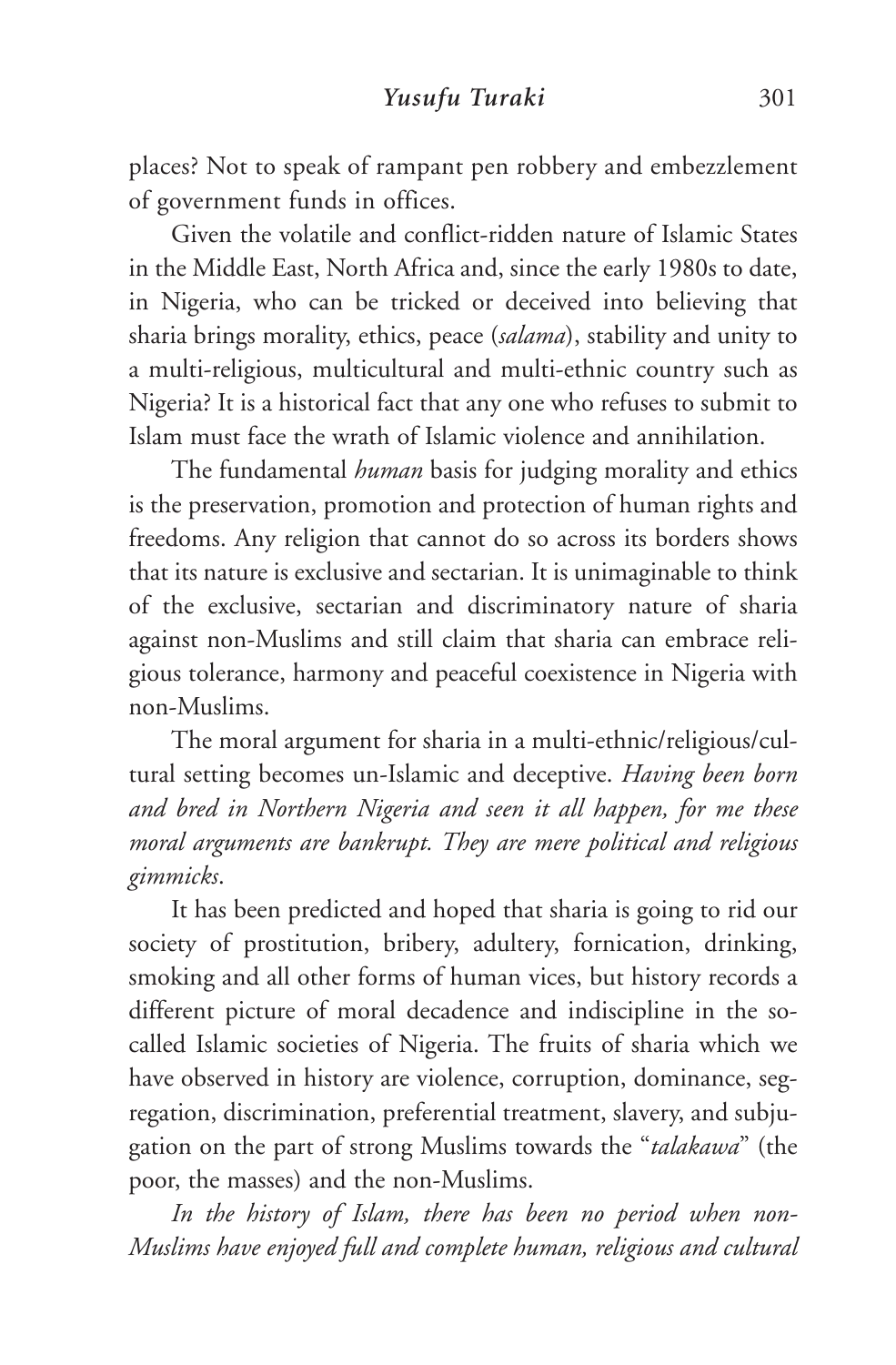*rights. The experience of non-Muslims within Islamic States and societies is one long and consistent history of immoral and unethical testimony of dehumanization, slavery and subjugation of the non-Muslims. When Christians and other non-Muslims point out these facts of history to the apostles of sharia, they often cover these up by fabricated lies and falsification of truth and realities.*

The sad thing about this is that many Christians and other non-Muslims believe and have faith in the apostles of sharia. They do so at the expense of their own religious freedom and human rights as well as at the expense of the unity and stability of their countries.

# **V. Application of Sharia on Nigerian Muslims**

It will be very difficult to find a Nigerian Muslim who is willing to allow sharia to be fully applied to him or her. The application of sharia has always been by the strong upon the weak, by rulers upon *talakawa* and by Muslims upon non-Muslims. Those who always suffer the wrath and sanctions of sharia are the *talakawa* and the non-Muslims. Historically, this is how it has always been and will ever be.23 Sharia in history is an Islamic club and sword meant for the scum of the society. Who in Northern Nigeria does not know of these facts and truths?

Sharia in history has been a potent instrument of tearing Muslim states and societies apart. This is as a result of its interpretation and application. Islam has various sharia schools with conflicting interpretations and applications. There is not one single interpretation of sharia agreed upon by all Muslims. If there were, we would not have serious sharia conflicts in Islamic States. Examples of such conflicts abound. They include the Islamic Salvation Front that butchers and slaughters Muslims in Algeria; the Muslim Brotherhood that kills, bombs and terrorises Egyptians and Christians in particular; the Mujahadeen that waged a guerrilla warfare against the Iranian state and Afghanistan; or the religious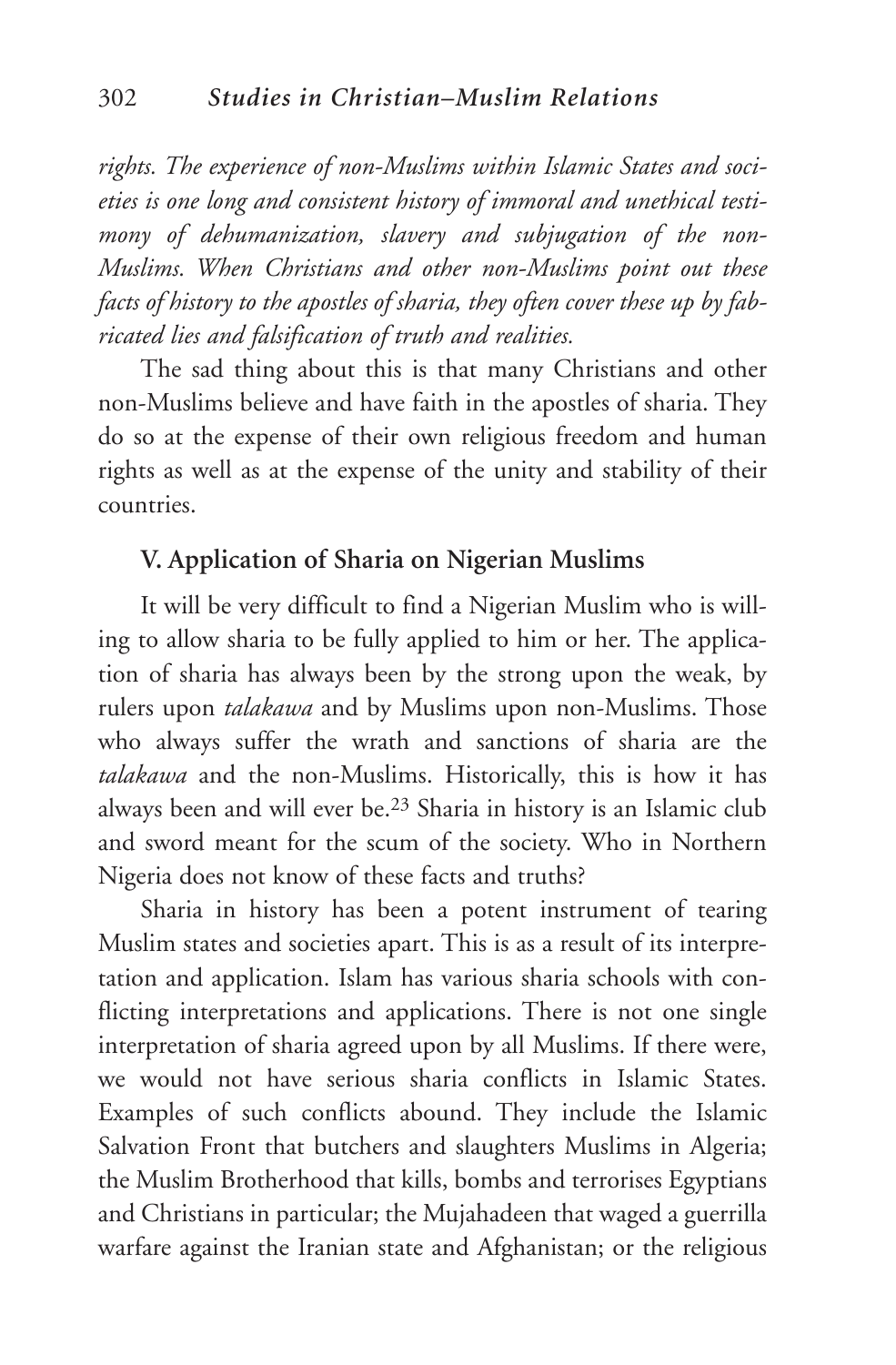war of Lebanon, where Muslims were fighting Christians. In Nigeria, there is the burning of Christian churches since early 1980s, the prohibition to teach CRK in schools, the refusal to grant permission for burial grounds and for the building of churches. All those in addition to many other forms of social, cultural, religious discrimination and denials of human rights in some Northern States.

# **VI. The Test Case of Zamfara's Experiment**

The Zamfara sharia experiment was done in a manner that violates the religious, cultural and human rights of Christians and other non-Muslims in Zamfara State. The argument of "majority Muslim" in Zamfara is in itself a violation of the fundamental human rights of the minority that is non-Muslim. The principles of human rights are not determined by a political concept of majority. Human, religious and cultural rights are not merely political or religious concepts. They are inherently inalienable. The fact that the State House of Assembly legislated the sharia with total disregard for the rights of the non-Muslim, is indeed a clear testimony of the discriminatory and differential nature of Islam, which recognizes no one except Muslims.

The non-Muslims living in Zamfara have been dispossessed of their rights of state or land and have become "protected citizens." Zamfara is now an Islamic state by the legislation of sharia. If Zamfara has the constitutional right to institute sharia as claimed by its Islamic *Mahdi* and that it is a must for the majority Muslims, then it behooves Zamfara to institute a Bill of Rights for Christians and other non-Muslims to ensure their legal protection from the application of sharia. This is needed to ensure that no provision of sharia shall be used against the religious, cultural and human rights of the non-Muslim living within the state. The fact that the State Assembly instituted no such complementary Bill of Rights makes Zamfara an Islamic state and legalises state discrimination against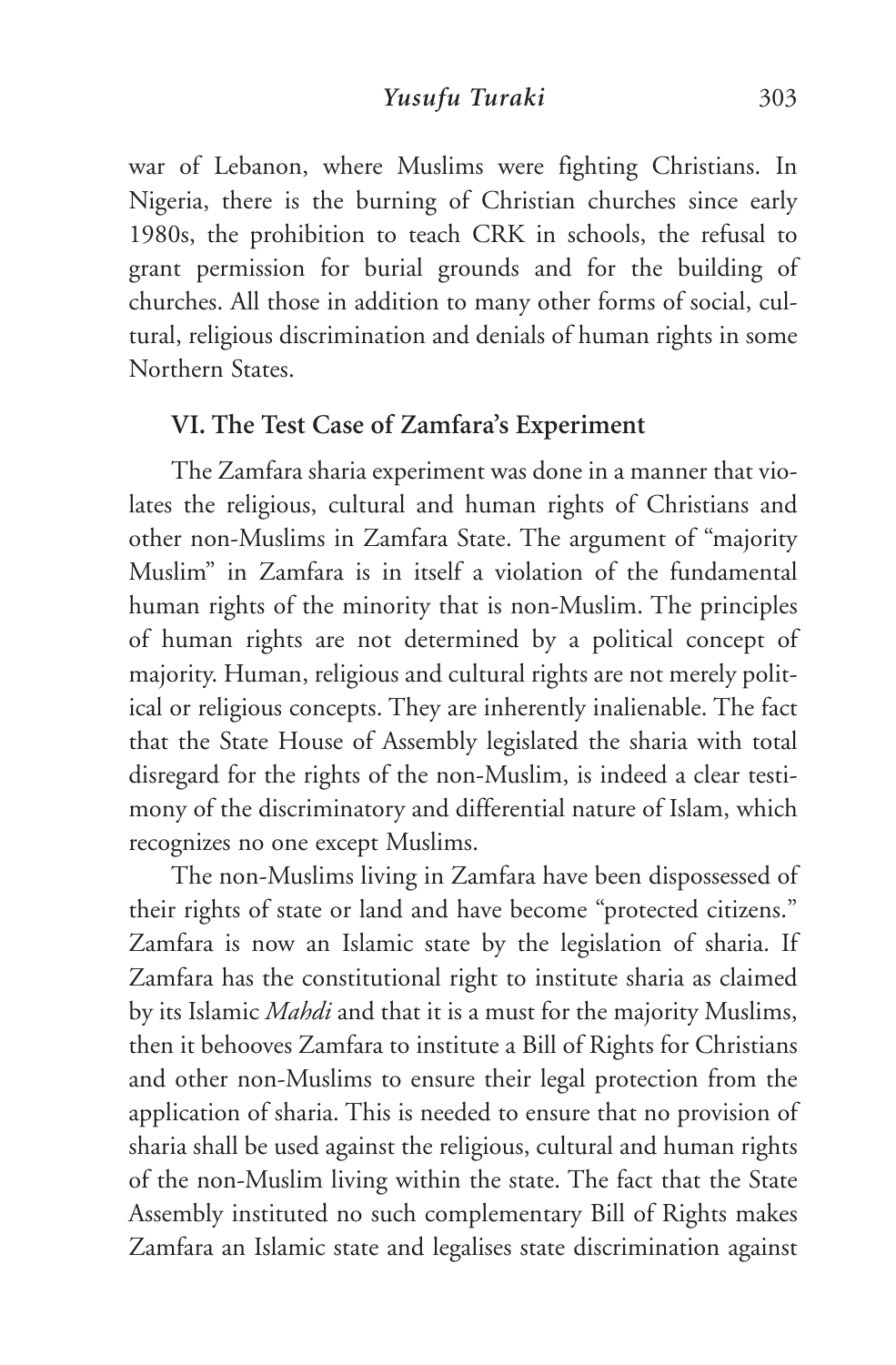the non-Muslims. On account of this, sharia in Zamfara violates the constitutional rights of all the non-Muslims. If Christians and others cannot have full rights in Zamfara as stipulated in the Nigerian Constitution, then the making of this sharia excises Zamfara from legally being part of Nigeria. Can a Christian take a Muslim to court of law for a Muslim violation of his human rights? Can a Muslim drag a Christian to a Muslim court? Does sharia regulate the public behaviour of a Christian and force him to comply with sharia moral externalities? Whether our answers are "yes" or "no," Christians and other non-Muslims must have legal backing in the form of a Bill of Rights in Zamfara State.

Since it was only Muslims who drew up the Zamfara sharia provisions, in like manner it must be only Christians who will draw up the Christian Bill of Rights. Both provisions must be regulated and sanctioned by the Nigerian Legislature and Constitution. This provision becomes necessary only if Nigeria opts to operate both the Nigerian Constitution and sharia. This option will only spell conflict for Nigeria. Two sovereign laws cannot coexist under the same roof.

Zamfara can only be seen to be impartial and still remain as part of Nigeria if the State Assembly also institutes a Bill of Rights for non-Muslims. The fact that this did not occur makes every claim of the Islamic *Mahdi* empty rhetoric, cynical and hypocritical. All Nigerians must therefore reject Zamfara sharia, since in principle it violates the true nature of Nigerian society and the **Constitution** 

The National Assembly has failed Nigerians by not providing legal guidelines for the establishment of any state laws that will not infringe on human rights as stated in the Nigerian Constitution. With sharia firmly in the hands of an Islamic *Mahdi*, this is a mockery of the Nigerian Constitution and religious freedom.

*If Zamfara must live under sharia, then Nigerians must be prepared for perpetual social and religious conflict as the religious rights of*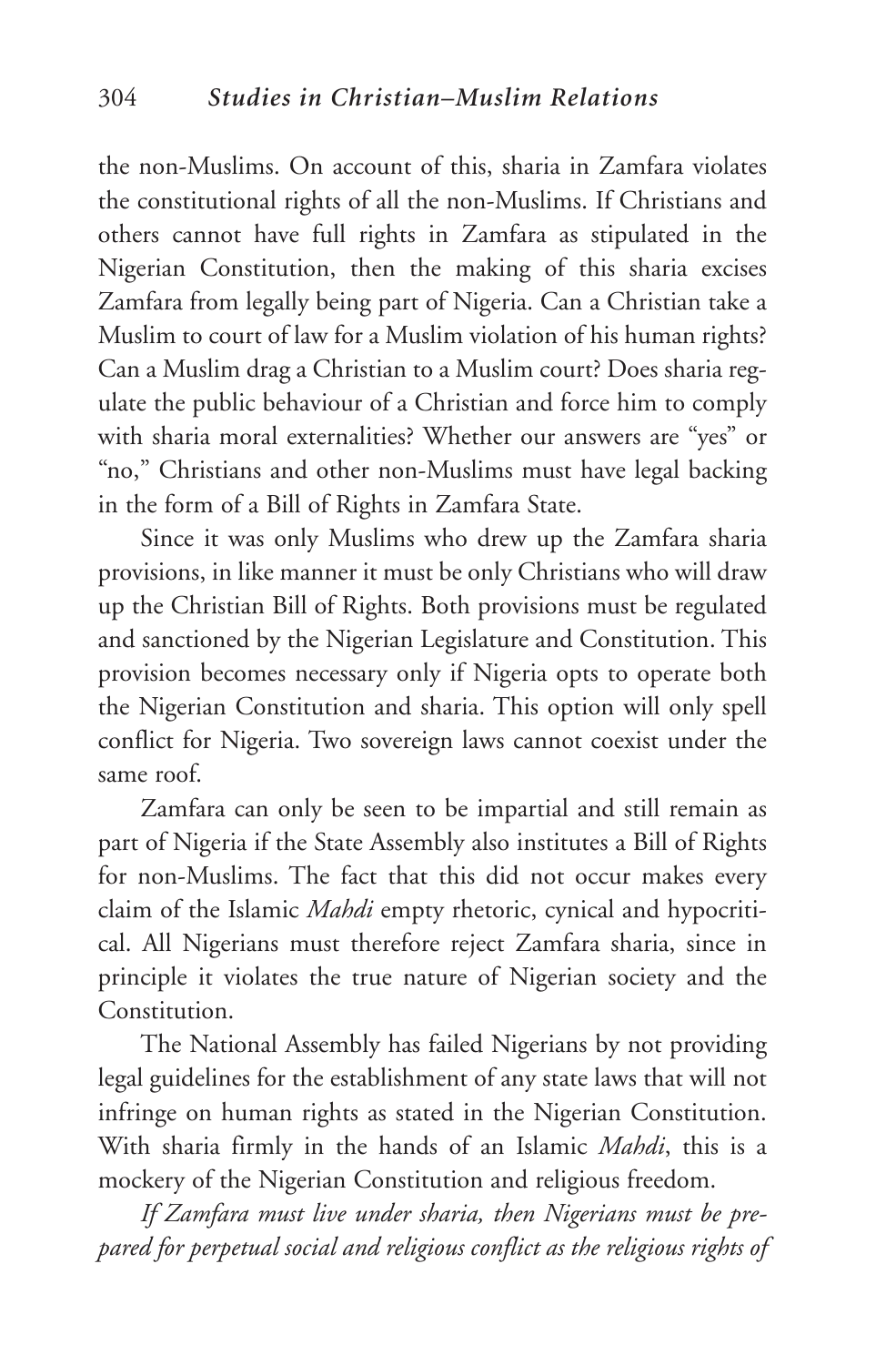*both Muslims and Christians are irreconcilable. Over the years, Nigerians have found the best compromise in "Islamic Personal Law" and not in sharia*.

The claims of the apostles of sharia that it will not be applied upon the non-Muslims is un-Islamic. The best alternative for full application of sharia within Nigeria is the "religious one." If a Muslim wishes to apply full sharia upon himself or the Muslim *Umma*, that can be done through the voluntarily-constituted Muslim Forum established by the Muslim *Umma*. A Muslim does not need a state or a constitution for his application of sharia upon himself or upon a Muslim *Umma*. What Muslims are asking for can only be obtained in an Islamic state. It is impossible to make Nigeria or any state within Nigeria an Islamic state. The state, which is not Islamic and has a large population of non-Muslims, has no right to institute for itself a perpetual sharia conflict and violations of others' rights. For sharia to function fully in Nigeria, it must become the only supreme law. Christian and other non-Muslim rights cannot but be violated if sharia is to be instituted.

*The cry for sharia by Nigerian Muslims is purely a political one. Sharia is a political tool for carving out a political state for Muslims and also as means of controlling the populace and land or territory*. It is only Government that has that power. Muslims have turned sharia into a constituted government. It is this nature of sharia that makes the non-Muslims oppose it so vehemently.

Muslims do tell us that sharia is purely religious, but in practice, sharia is government in itself. It is this political nature of sharia that renders it an impossible legal system within the Nigerian legal system.

# **VII. The Islamic Nature of Zamfara's Experiment**

No matter how you look at it, the Zamfara experiment is un-Islamic. On gaining political power and state machinery, the newly elected Muslim governors of some Northern states became the self-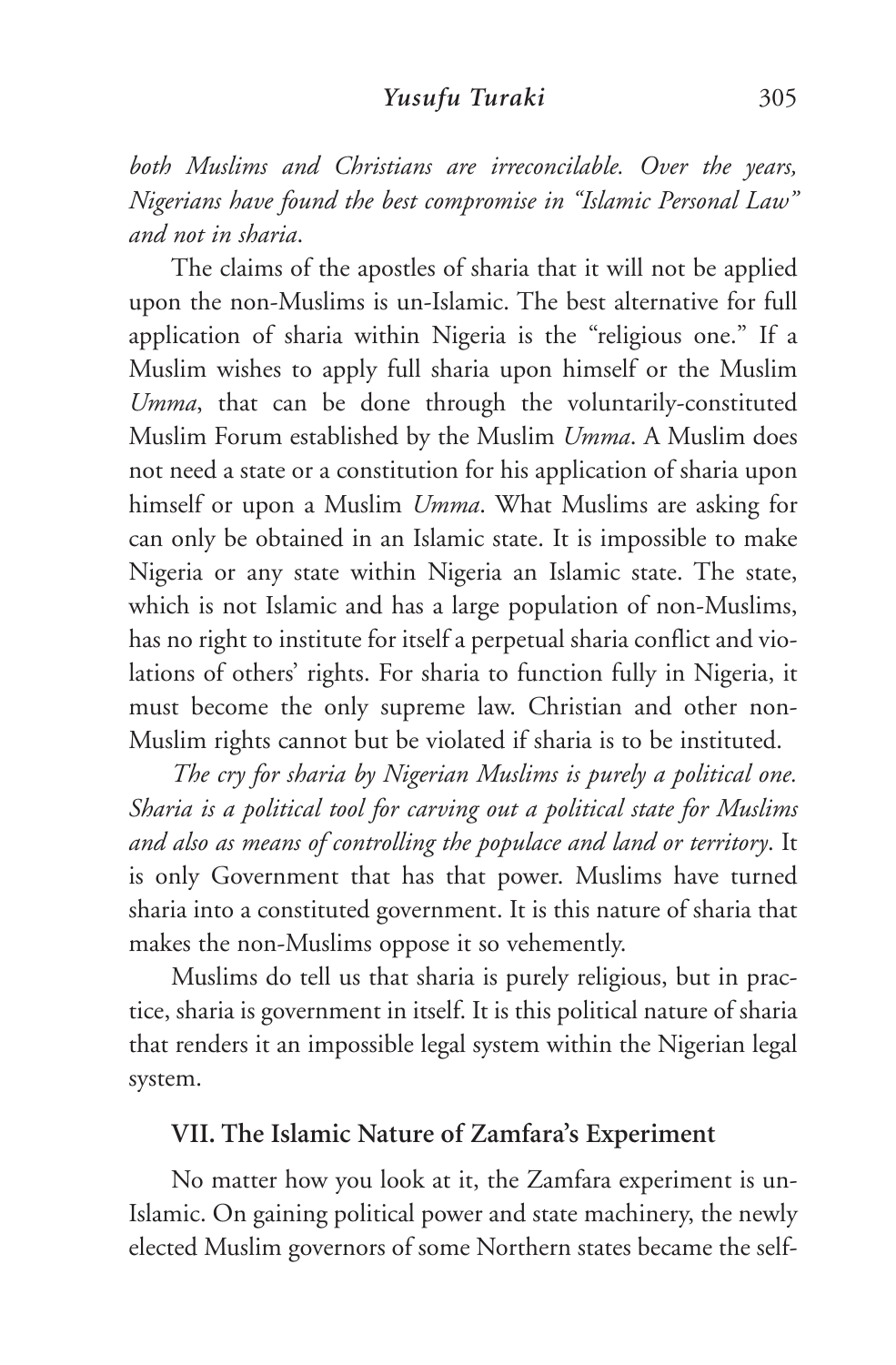appointed Islamic *Mahdis*. And whatever sharia they institute will definitely fall short of what the Islamic purists of tomorrow will establish.

*What then is the driving force behind these new Islamic Mahdis? This force is definitely political, not religious*. The Northern Muslim Mafia is solidly behind them. By their calculations, sharia would be a political means of uniting all Muslims of the Northern states. Sharia provides them with that platform and forum. But they picked a wrong political tool as sharia is a divisive and crisis-ridden instrument. Sharia will definitely divide Northern society and will institute perpetual war and religious conflict in the North. It is an impossible political task to unite the Northern society, as the Middle Belt is largely Christian, non-Muslim and non-Hausa-Fulani. With the enforced imposition of sharia on Christians and non-Hausa-Fulani, politics in the North can never be the same again. This is bound to affect the rest of Nigeria.

This political miscalculation of the sharia die-hards and the Northern Muslim Mafia is very costly to the peaceful coexistence of Muslims and CNOs. The sooner the Muslim North recognises this and changes its sharia agenda, the better it is for Northern political unity. But as it is, it is the nature of Islamic revolutionaries never to submit to reason or change of heart, except by death.

*It is quite evident that the driving force behind the sharia agenda is purely political and not religious. Nigerian politicians are all aware of this fact. These fanatical Islamic revolutionaries among Northern Muslim governors are only responding to the Obasanjo factor*. The Northern Muslim Mafia has turned sharia into a political tool to challenge the Obasanjo factor and ethnic politics in Nigeria. The new Islamic revolutionaries and the Mahdis are reactions to these challenges. Nigerian politicians must address the current sharia debates and ethnic politics from this political perspective. *Religion is just a cover up. It is a scapegoat. It distracts. But their dabbling in religion cannot hide the real political agenda of these Islamic pundits.*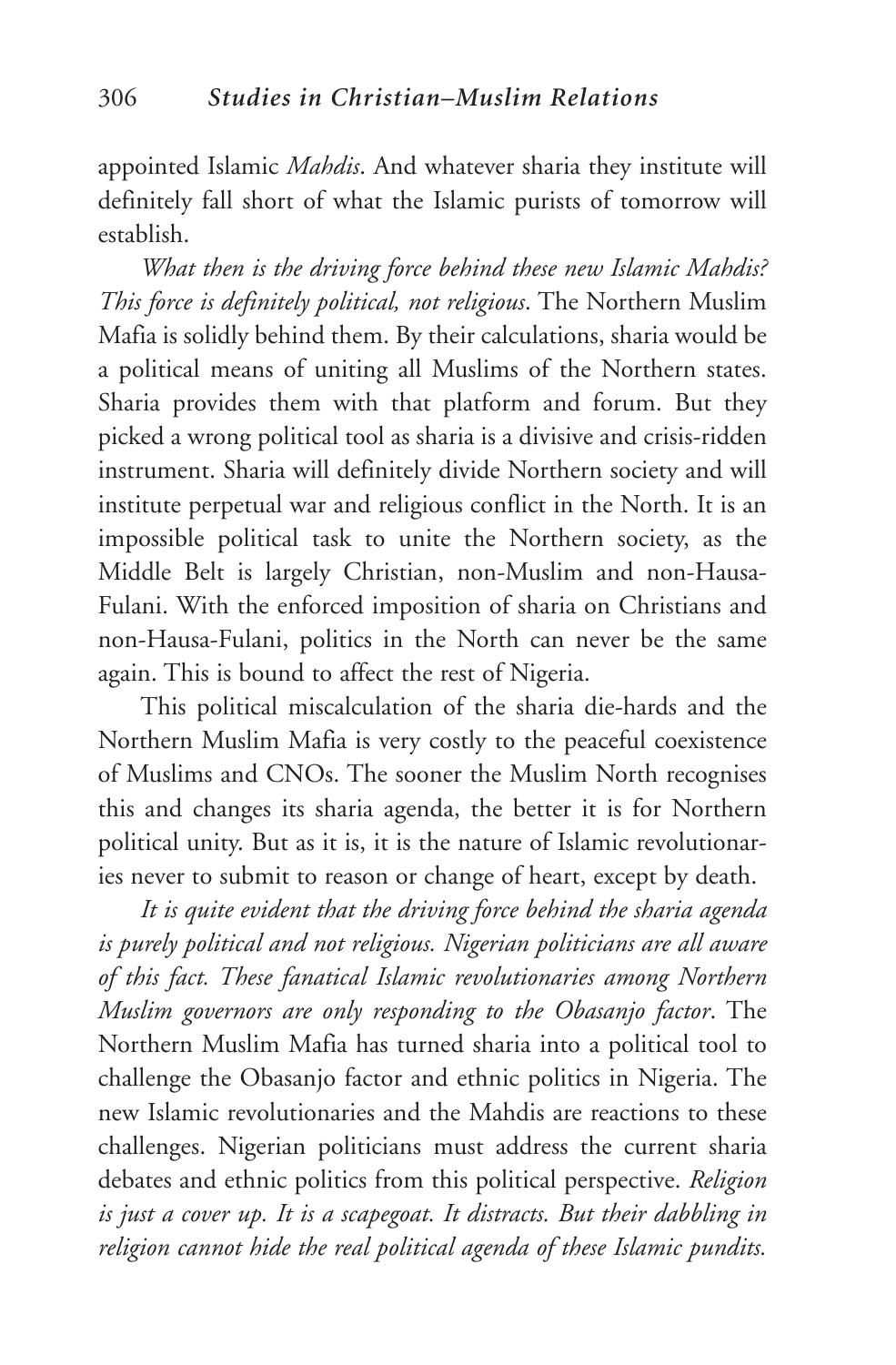*Sure enough, sharia is their powerful and potent weapon for destabilising the Nigerian polity. Sharia is the surest instrument of whipping, raising and fanning the embers of religious violence and conflict, much quicker than any other means. Are Nigerians blind to this political fact? Then why should politicians play around with these agents of anarchy and chaos?*

From our foregoing submission, the whole subject of sharia must be addressed and looked at differently. From A-Z, it is damned political and very sensitive and volatile. Is sharia not a time bomb for Nigeria? Is sharia not capable of tearing Nigeria apart? Are we not sensing the heat of the forces of balkanization? Are not the clouds of doom gathering over the horizon? Why are Nigerian politicians playing with this dangerous and explosive political and religious bomb? Sharia is a lethal weapon that has a two-pronged and a double-edged sword with both religious and political warheads that can shatter the Obasanjo factor and set this great country ablaze. If this time bomb is not nipped in the bud, no one will be alive to gather the debris of its fall-out.

# $\blacktriangle$  DOCUMENT 2  $-$

March 29, 2000

The Secretary

Judicial Commission of Inquiry into Religious Riots in Kaduna State

Zaria Lodge, General Hassan Usman Katsina House Kawo, Kaduna

## Dear Sir,

A MEMORANDUM TO THE JUDICIAL COMMISSION OF INQUIRY INTO RELIGIOUS RIOTS IN KADUNA STATE24

I write Your Honour to submit my memorandum to the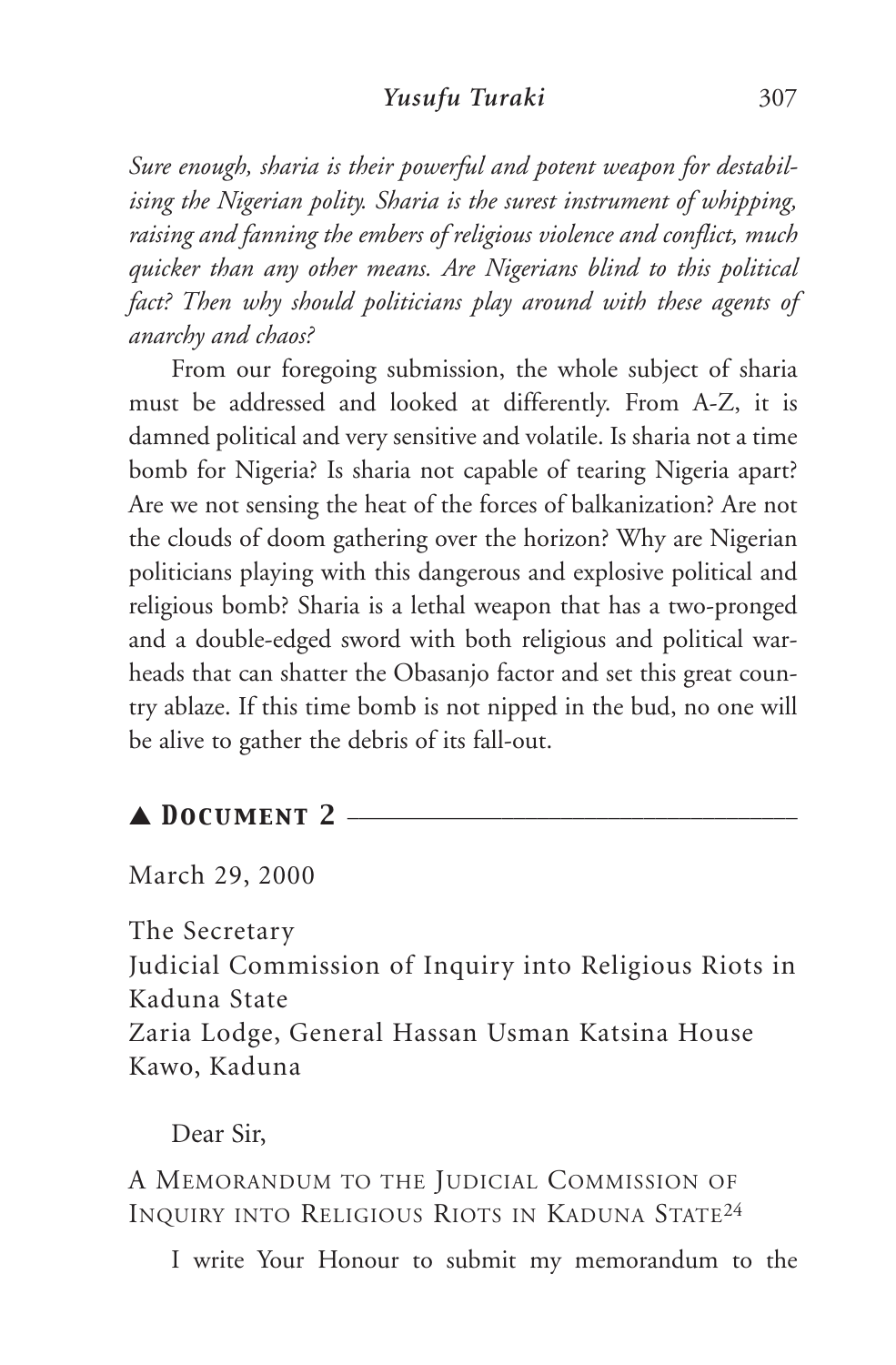Judicial Commission of Inquiry into Religious Riots in Kaduna State on *The State of the Fundamental and Inalienable Rights of CNOs in the Islamic States of Northern Nigeria*. This is to state to you the serious consequences and implications of the sharia on CNOs as it is practised in the Northern states and what it portends for Christians if Kaduna State should adopt the Zamfara Islamic model of sharia. Find attached to this letter the Memorandum as stated, please.

It is my earnest prayer that this memorandum will issue well with your Judiciary Commission and may God attend all your deliberations. I am wishing you God's blessings and a fruitful and successful completion of this great assignment and service to Kaduna State and the nation. May you champion the cause of Christian Human Rights in the midst of religious bigotry and hypocrisy in the Northern states.

Your Humble and Obedient Servant, *Rev. Prof. Yusufu Turaki.*

THE STATE OF FUNDAMENTAL AND INALIENABLE RIGHTS OF CHRISTIANS OF NORTHERN ORIGIN IN THE *ISLAMIC STATES* OF NORTHERN NIGERIA WITH REFERENCE TO THE KADUNA SHARIA RIOTS

FEBRUARY 2000

#### PREAMBLE

*The Spirit of the Lord shall rest upon Him, the Spirit of wisdom and understanding, the Spirit of counsel and might, the Spirit of knowledge and of the fear of the Lord. His delight is in the fear of the Lord. He shall not judge by the sight of His eyes, nor decide by the hearing of His ears, but with righteousness He shall judge the poor, and decide with equity for the meek of the earth. He shall strike the earth with the rod of*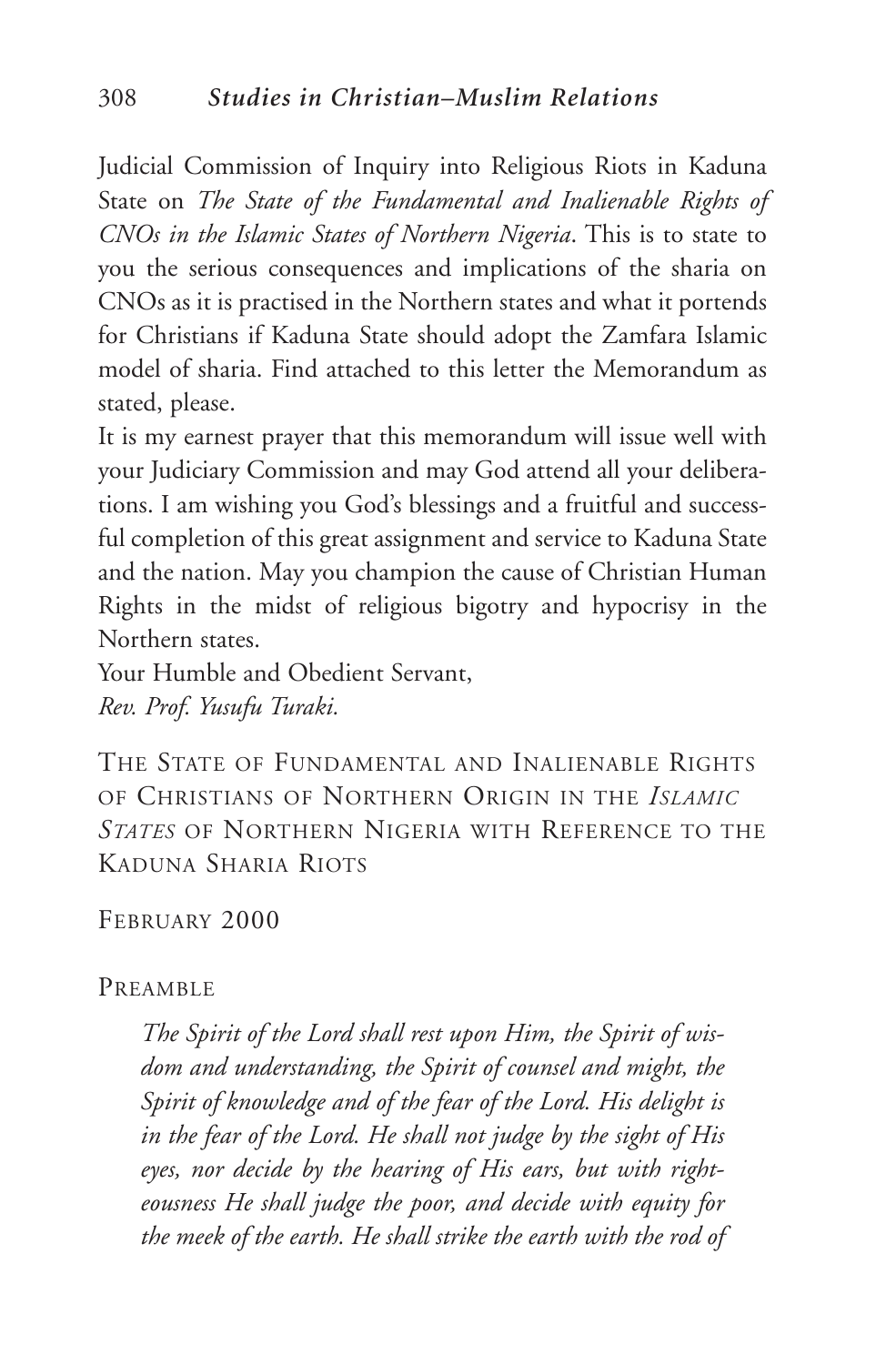*His mouth, and with the breath of His lips He shall slay the wicked. Righteousness shall be the belt of His loins, and faithfulness the belt of His waist* (Isaiah 11:2–5).

The above is my prayer for all the members of the Judicial Commission of Inquiry. I thank God for each one of you and may God use each one of you and the entire Judicial Commission of Inquiry to bring about His kindness, justice and righteousness in Kaduna State.

#### **I. Introduction**

My presentation is in four parts. Part I presents the predicament of Christians in the Northern states of Nigeria. These facts are primary to our understanding of the subject of sharia riots in Kaduna State and the cry for sharia in the Northern states of Nigeria.

Part II defines the implications of sharia for Christians. In brief, it explains how sharia, when legalised and instituted in a given state, takes away the most valuable human rights of CNOs. *At the heart of the sharia debate is the issue of the fundamental and inalienable rights of Christians*. What are these Christian rights which sharia takes away? We do not have to go far into Islamic history to search and find answers. The contemporary historical facts are here with us in Nigeria. We live with them everyday. They are our valid testimony to prove that sharia is an enslaving instrument that Muslims use on Christians as is the case in Sudan, Egypt and other Islamic States.

Part III addresses the historical question of the application of sharia in the former Northern Region of Nigeria. This sudden cry for sharia on which you are now deliberating must be placed in the context and history of our experience of sharia in Nigeria. I am presenting to you the true facts of the denial of CNOs' fundamental and inalienable rights as is now being practised in the Northern States of Nigeria. These denials of Christian rights are based upon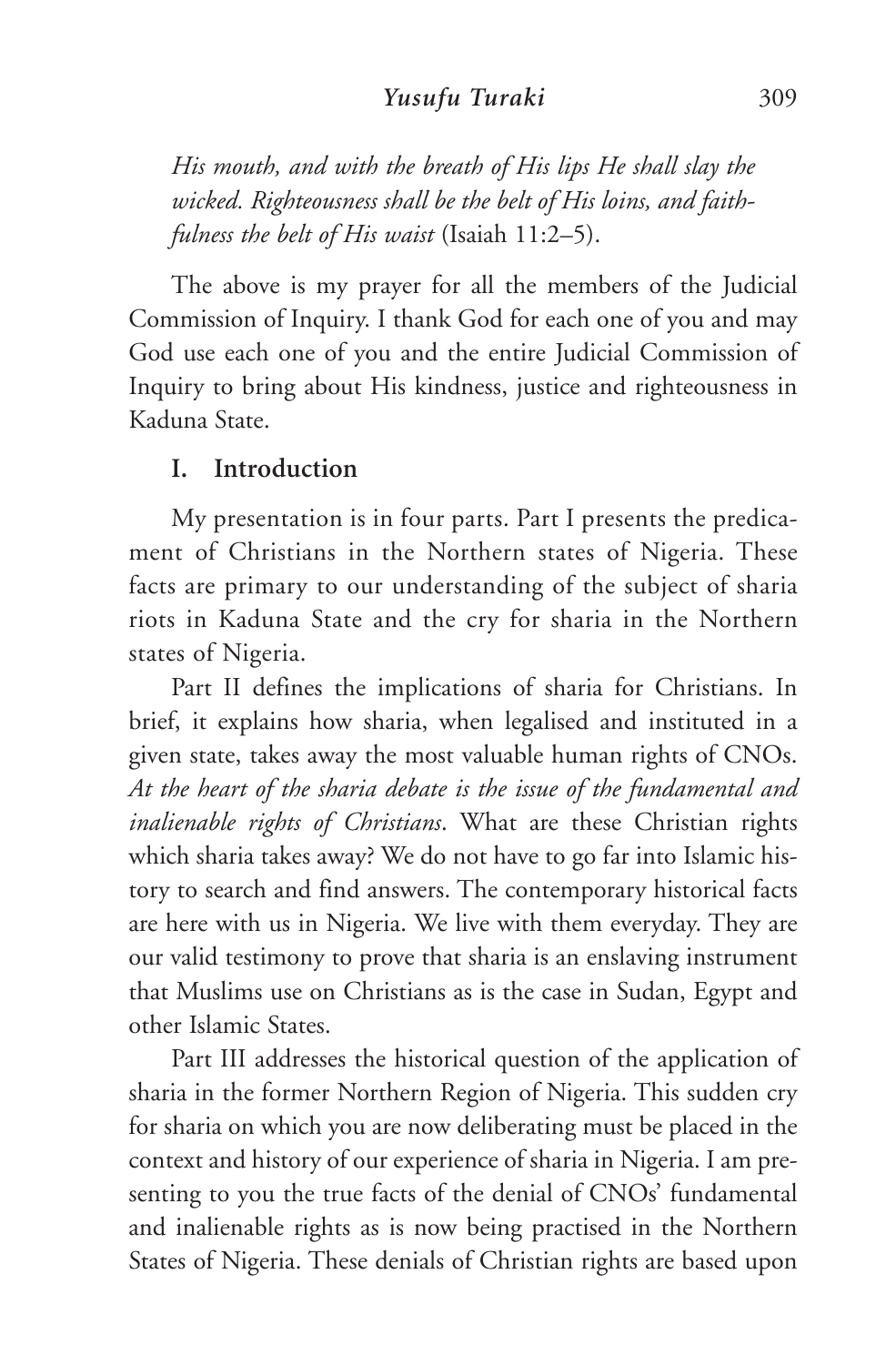nothing else but upon the application of Islamic sharia in the Northern States. This catalogue of vices and crimes against CNOs have been instituted against them even before sharia had not yet been formally legalised and instituted by any state in the North. What do you think will follow for Christians once sharia has been accorded full legal recognition?

*The primary purpose of this presentation is to bring to the fore what is at stake in the sharia riots in Kaduna and in the general sharia debates. It is nothing less than the cherished rights of Christians*. Therefore, it is important for Nigerians to know the why and wherefore behind the present calls of sharia and that in this modern time we are now being asked to go back to the *jahiliyya* [Arabic for "ignorance"] period and relive the primitive and crude life of centuries ago. We are currently in a very sad episode in our history in that we have ignored reason, common sense and history. The fathers of Northern Nigeria are now opting for a commitment to suicide and anarchy. The Kaduna sharia riots are a testimony to that. The Northern States of Nigeria are currently being run and managed by irresponsible, insensitive and reckless fanatical religious leaders who do not cherish and value our peace, unity and stability. They move from state to state, sowing the seeds of discord, violence and conflict. Are we, the good people of Kaduna State, going to succumb and fall prey to the wind of sharia politics of our new *Mahdis*? Some of our reckless governors in the North may not be far from the likes of Rev. Jim Jones and the leaders of the Doomsday Cult of Uganda.

Part IV presents some comments, suggestions, solutions and recommendations.

# **I. The Plight and Provocation of CNOs**

What the Constitutions of the Federal Republic of Nigeria 1979 and 1999 state about the governance and the fundamental human rights of Nigerians in Chapters I, II, III and IV does not conform by a long shot to the experience of CNOs in their respec-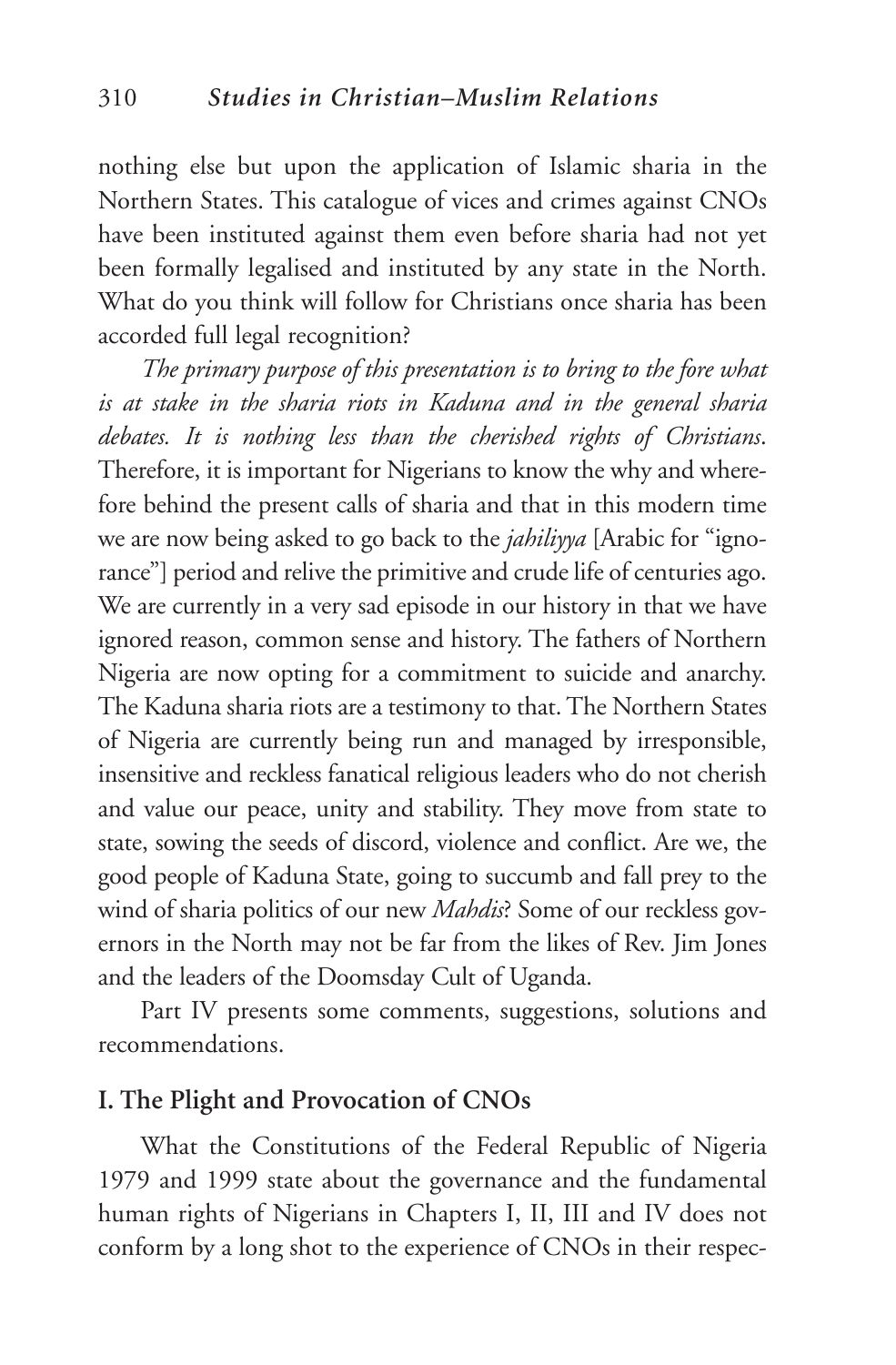tive states. We have observed with great distress and disgust how the fundamental human rights of Northern Christians have not been preserved, promoted, protected and defended by Northern state governments. Historically, CNOs did enjoy some relative fundamental human rights from 1900 up to 1973, that is, from the inception of the British Colonial Administration through to the Government of the Northern Peoples Congress (NPC) under Sir Ahmadu Bello, the Sardauna of Sokoto and, relatively, under General Gowon, until the take-over of mission schools and hospitals by various states of the Federation in 1973.

The serious erosion of their fundamental human rights started in 1973 and increased year after year right up to 2000. This loss of Christian rights was the result of increasing Islamisation, including the application of the sharia in the Northern states. CNOs began to lose their fundamental human rights during the era of military regimes, a process that reached its peak in this democratic dispensation of the sharia governors in the Northern States.

Since 1973, CNOs have been subjected to all kinds of religious, cultural, social, political and economic discrimination, alienation, persecution and marginalisation. The primary reasons for this loss of fundamental human rights are simply (1) their status as Christians and (2) the increasing drive for Islamization and application of sharia in the Northern States. On account of these, there is a very strong aversion against CNOs by state governments and some Muslim groups in the Northern States of Nigeria, but the strongest manifestation of this aversion is in this present socalled democratic dispensation. What an irony! CNOs have consistently suffered terribly from the cruel hands of some state governments and Muslim groups. The primary reason for Christian persecution by state governments in Northern Nigeria is that these state governments see themselves as exclusively Islamic and in consequence have taken up a jihadic posture of denying Christians their God-given inalienable rights by meting out all kinds of dis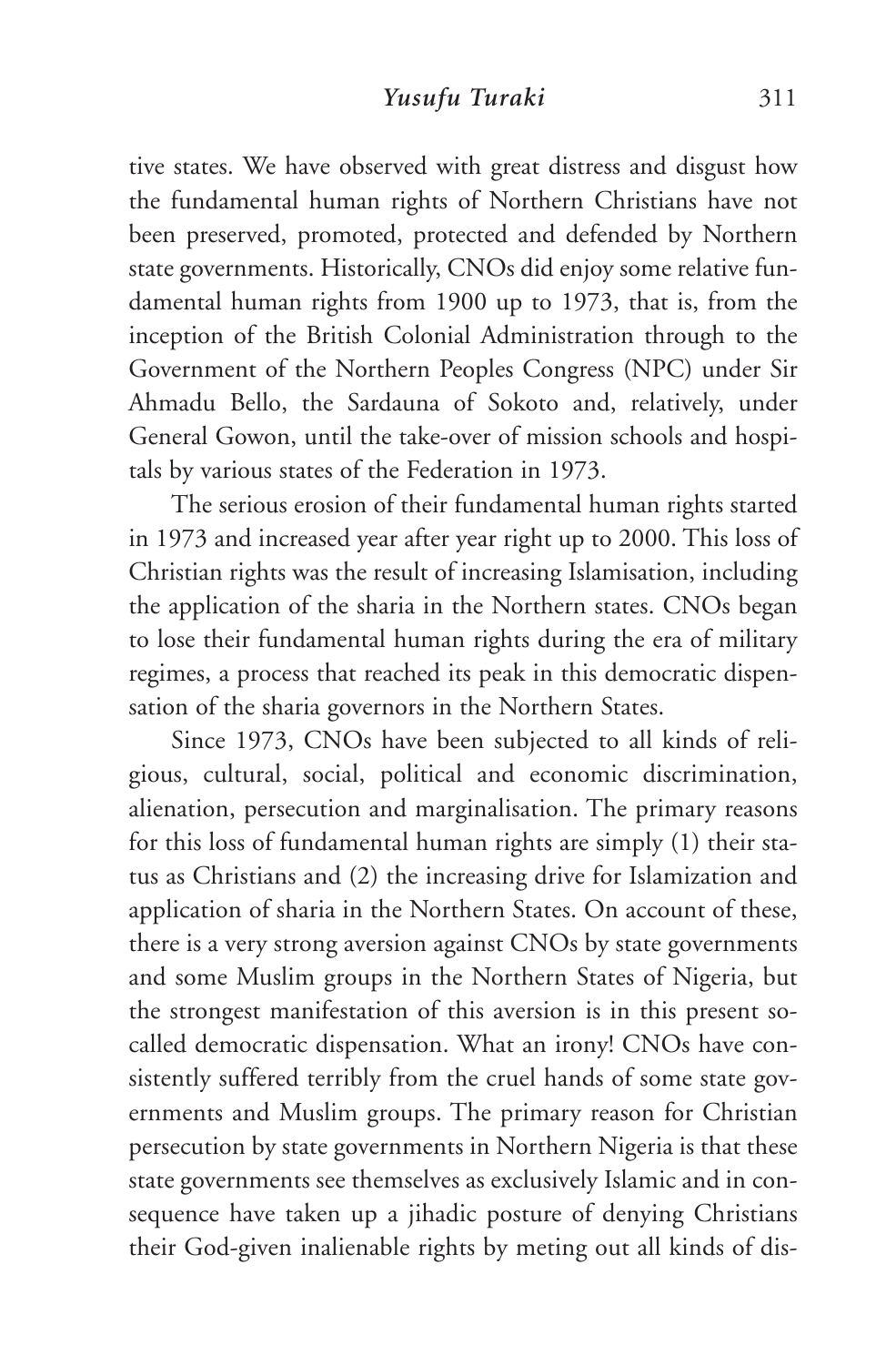criminatory administrative practices against them. The persecution of Christians is seen not only as coming from some Muslims, but also from state governments that are supposed to provide them with solace and succour and to protect, preserve and defend their human rights. It is important that we list the acts of deliberate and systematic denial of the fundamental human rights of CNOs from 1973 to 2000**.**

# **II. Discriminatory and Religious Practices against CNOs by State Governments and Muslims from 1973–2000:**<sup>25</sup>

1. State Government Actions and Attitudes Towards Christians:

- a. Refusal to grant Certificates of Occupancy for the building of churches
- b. Refusal to grant and assign burial grounds to Christians
- c. Refusal to grant radio and TV programming fairly and justly to Christians in contrast to Muslim privileges
- d. Refusal to allow the teaching of CRK in Government Institutions
- e. Discrimination against Christians in state appointments and promotions
- f. Use of government media houses to propagate Islam as against Christianity
- g. Use of government funds to promote Islam and Islamic institutions as against those of Christians
- h. State government judicial application of sharia against **Christians**
- i. High-handedness of government on inter-religious conflict and riots involving Christians and Muslims
- 2. Muslim Actions and Attitudes Towards Christians:
	- a. Attitude of differential and preferential treatment
	- b. Incessant killing of Christians and burning of Christian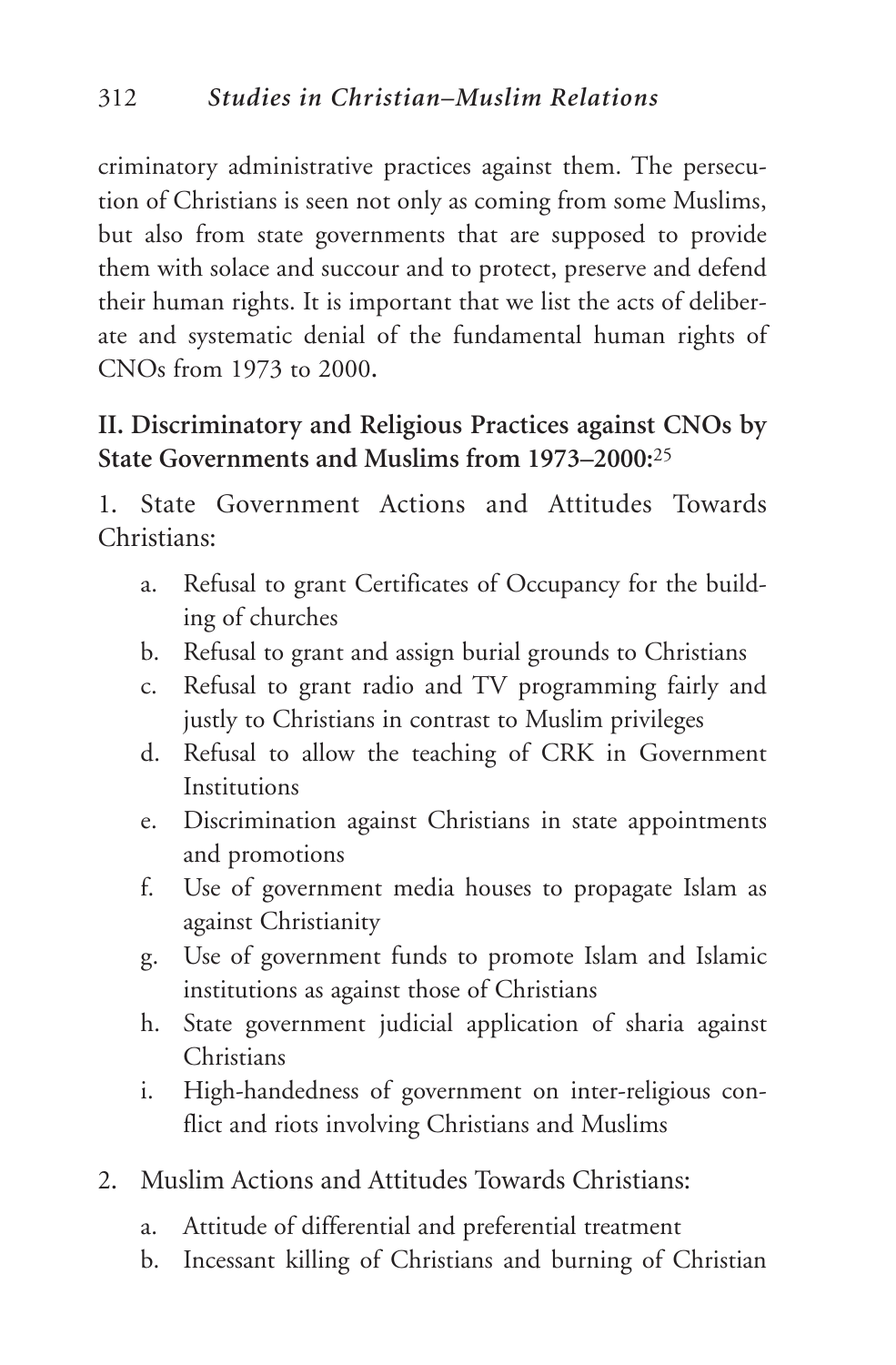churches, institutions and houses from 1980 to the present

- c. Practice and application of sharia as a tool to persecute and subjugate Christians
- d. Instituting acts of violence and conflict against Christians
- e. Disregard and lack of respect for Christians who are their kith and kin
- f. Intolerant and arrogant attitude towards Christians in public matters

To all CNOs, sharia means all of the above. Sharia will no doubt strengthen the hands of the Northern States and Muslims to do to Christians even worse than the above. Sharia, because of their practical experience of it, evokes fear and dread in Christians. It is a matter of life and death. It is a matter of freedom and human rights versus servitude and bondage. *Our memories of the pre-colonial slave trade and raiding of our people by Northern Muslim rulers are still fresh. There is still Islamic slavery in Sudan and Islamic persecution of Christians in the Middle East*. When you want to impose this historical thing called sharia upon our land, it is bound to meet stiff resistance. The blowup of the Kaduna sharia riots stems from this unwillingness of CNOs to be recolonised in these modern times under the guise of sharia. We not only know what sharia is historically, but also have experienced it through our forefathers, our fathers and, in fact, our very selves, even right now at this very moment.

In the Nigeria of today, it is very difficult to ascertain why state governments and Muslims in some of the Northern States have singled out and targeted Northern Christians for religious, social and political discrimination, persecution and marginalisation. The potent tool which state governments and Muslims use to discriminate, subjugate and marginalise Christians is the state *machinery* and the *sharia*, the Muslim legal system. Because of their nasty and dehumanising experience of the incessant application and torment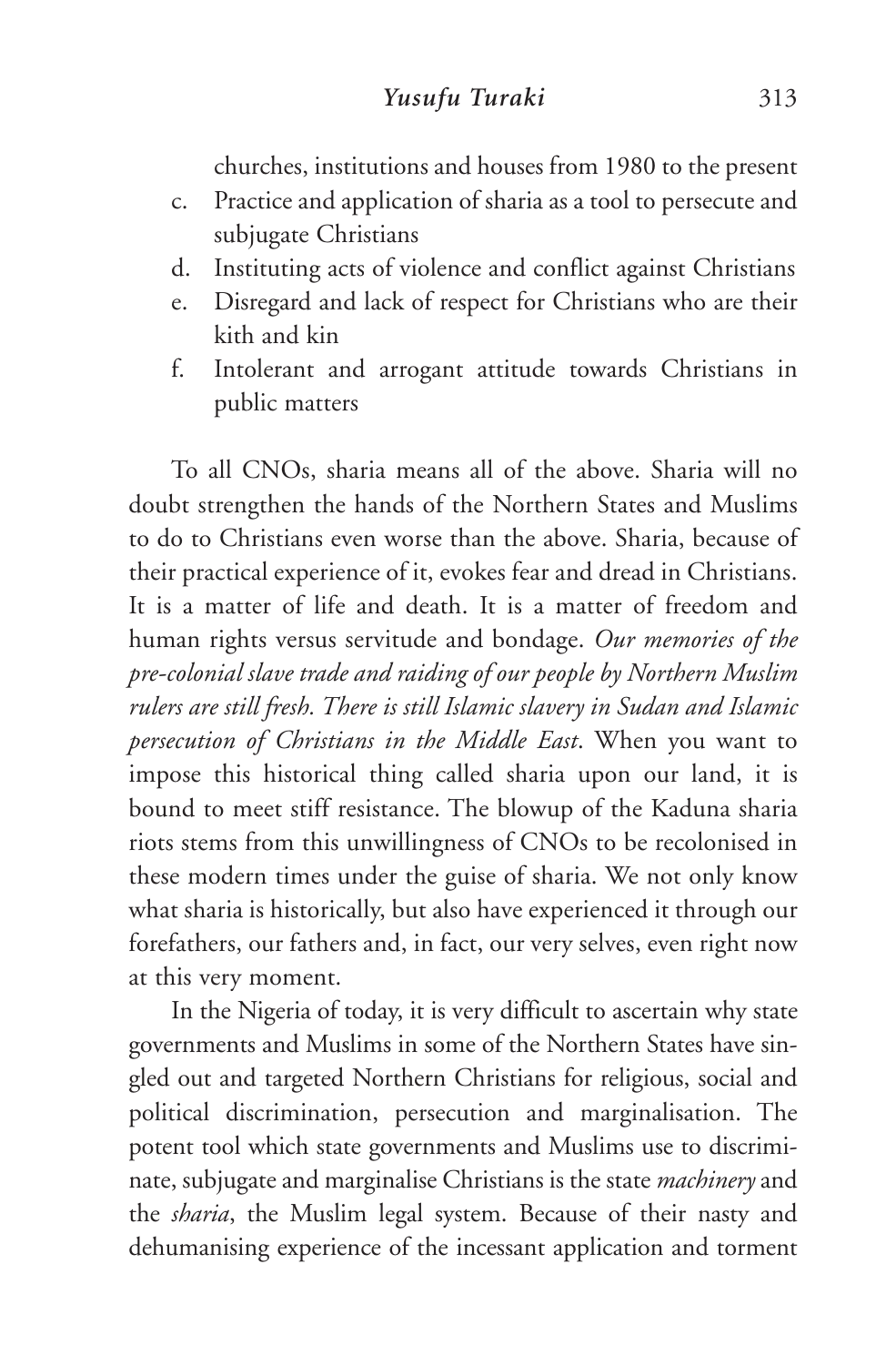of sharia on Christians in the Northern States, CNOs are more vocal and stronger critics of sharia than any other group in Nigeria. They are vehemently opposed to sharia because of what sharia meant to their forefathers, their fathers and to themselves in their experience of being second class citizens and the scum of a Muslim society in the Northern system. Nothing can erase or change their dreadful experience, fear and memory of the enslaving and dehumanising effects of the application of sharia upon the lives of Northern Christians. Nothing. No amount of lectures and persuasions by well-meaning Muslims and state governments; no amount of extolling the virtues of sharia by any learned Islamic scholar. Northern Christians can never and will never believe the lies which state that (1) Christians will not be affected by sharia; (2) Sharia is for Muslims only; and (3) Sharia is a fundamental right of Muslims. Far from it. CNOs see sharia from Islamic history and their own experience of it as a lethal weapon which state governments and Muslims use against the fundamental rights of Christians. *We have heard and read all the arguments of the proponents of sharia, but these can only persuade or convince the ignorant outsiders who have not tasted the baptism of sharia*. We have historical facts and experiences that substantially void such arguments for sharia. Southern Christians may not know what sharia is all about and may hear about it only through the polished interpretations of Northern Muslims. For this reason, we cannot use southern ignorance and inexperience of what sharia is in practice as a valid verdict for Christians who are presently under Islamic servitude and chains in the Northern States. What Nigerians need to know is the *dehumanising experience* of sharia by CNOs and the hypocrisy and religious bigotry of the sharia apostles and the new *Mahdis*.

*Permit therefore, CNOs to speak for themselves*. Who can help Northern Christians to remove this deadly and poisonous cup of suffering from them? The FG and well-meaning Nigerians must step in and rescue CNOs from the clutches and the fangs of sharia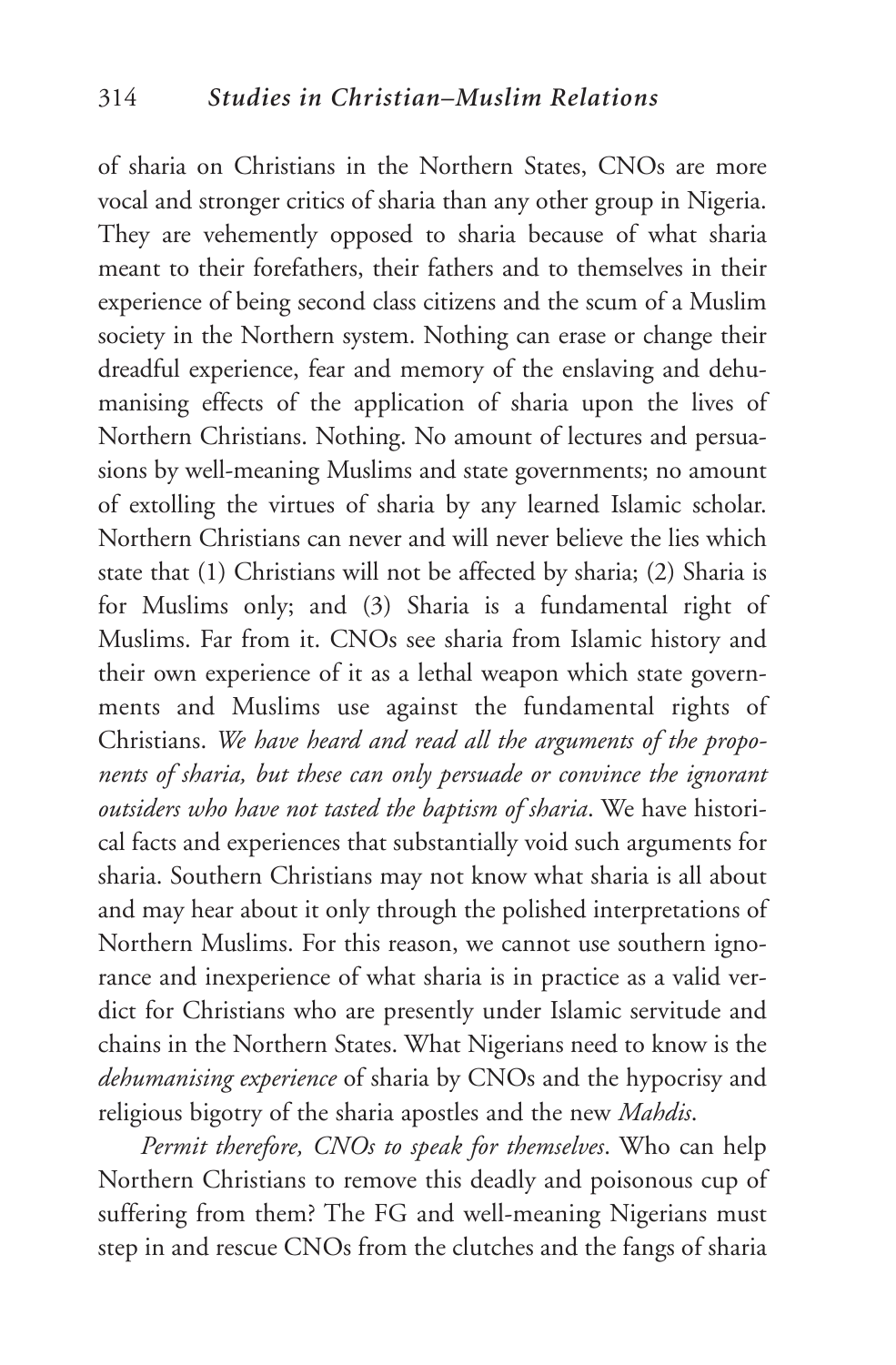strangulation as it has been used and will be used continuously by the state governments and Muslims in the Northern States. Sharia has clearly drawn the battle lines as exhibited by the Kaduna sharia riots.

Whose interest is being protected when state governments and some Muslims in the Northern States deny the reality and the truth of religious discrimination, persecution and marginalisation of CNOs? Who can explain why CNOs have in these modern times, especially in the year 2000, entered into a period of darkness, gloom, despair and abandonment? They feel very strongly that they have no constitutional and state protection and have no human rights in the Northern States. By what means can the fundamental human rights of Christians be protected, preserved, promoted and defended in the Northern States of Nigeria? The national House of Assembly must step in here or else the lions will finish the sheep in the Northern pens.

At this very point in time Northern Christians do not have any protection against the atrocities of state governments and Muslims under the present 1999 Constitution. The provisions of the Constitution are not strong enough to protect them from the persecution and discriminatory practices of self-declared Islamic States and sharia in the Northern States. For this reason, if CNOs are to enjoy the provisions of human rights in the Constitution as it is the privilege of their Muslim counterparts, their plight and provocation in the Northern States must be redressed and corrected by justice through the Federal House of Assembly. There must be constitutional provisions as statutes for protecting, preserving, promoting and defending the fundamental human rights of CNOs. The FG must set up a human rights commission to study and monitor thoroughly the case and condition of CNOs in the Northern States.

It is a historical fact that the entire North, including the predominantly Muslim areas, benefited from mission education, medical work and literature work. The beneficiaries of mission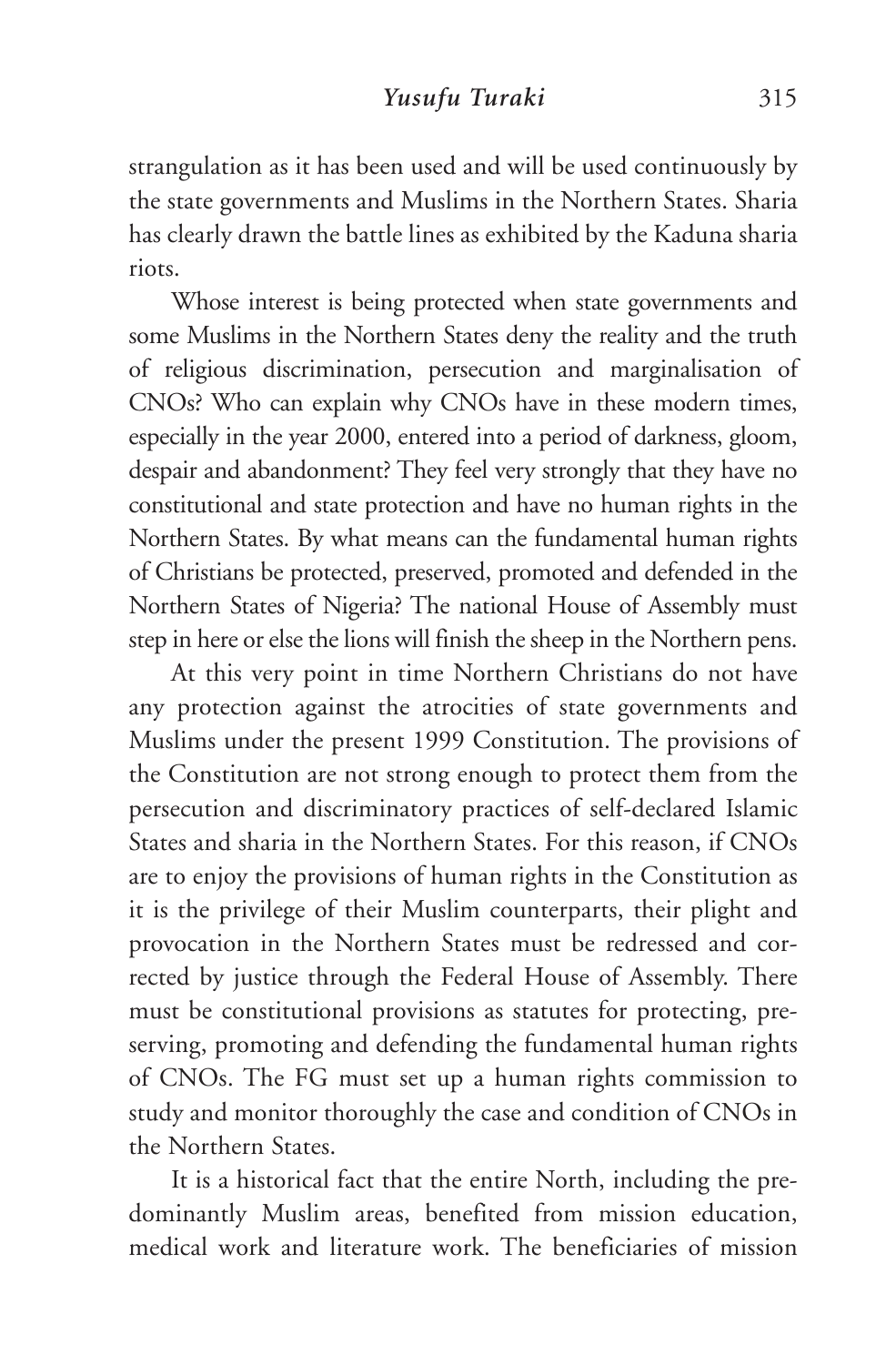and Christian humanitarian services are the very ones leading an unfortunate sharia war against CNOs. Nobody can deny the historical and substantial contributions of missionaries and Christianity to the growth and development of the vast Northern Region of Nigeria. Just a few decades ago, missionaries did their work all over Northern Nigeria, but today, these Christian freedoms and rights have been taken away by state governments through the systematic implementation of sharia. Consequently, these Christian rights are being replaced by discrimination, persecution, Islamization and marginalisation. How can Nigerians and the Nigerian Constitution protect CNOs from the discriminatory, persecuting, Islamizing and marginalising policies, administrative practices and attitudes of state governments and Muslims?

Some Muslims and state governments in Northern Nigeria have refused to recognise the fact that there are Hausa and Fulani Christians as well as the vast majority of Middle Belters that are Christian. There are Northern indigenes that are Christian. As indigenes, they have the right of full citizenship in the Northern States. There is the blatant deception accepted by many that Christians in the North are all southerners who have migrated to the North. It is a blatant lie. We are asking for the constitutional and legal rights of CNOs. By virtue of birthright and birthplace and by religious preference and freedom, the state governments belong to both Christians and to the Muslims who are their kith and kin. They deserve to have the rights of state government and to practice their Christianity anywhere in the Northern States, unhindered and unmolested. They were made Christians not by southerners but by European missionaries just as Arabs converted our kith and kin to Islam.

The truth is, both Islam and Christianity are foreign religions in the North. Our forefathers practised ATR before they became converts to Islam and Christianity. If Christianity is a foreign religion in the North, so is Islam. If Northern Muslims claim the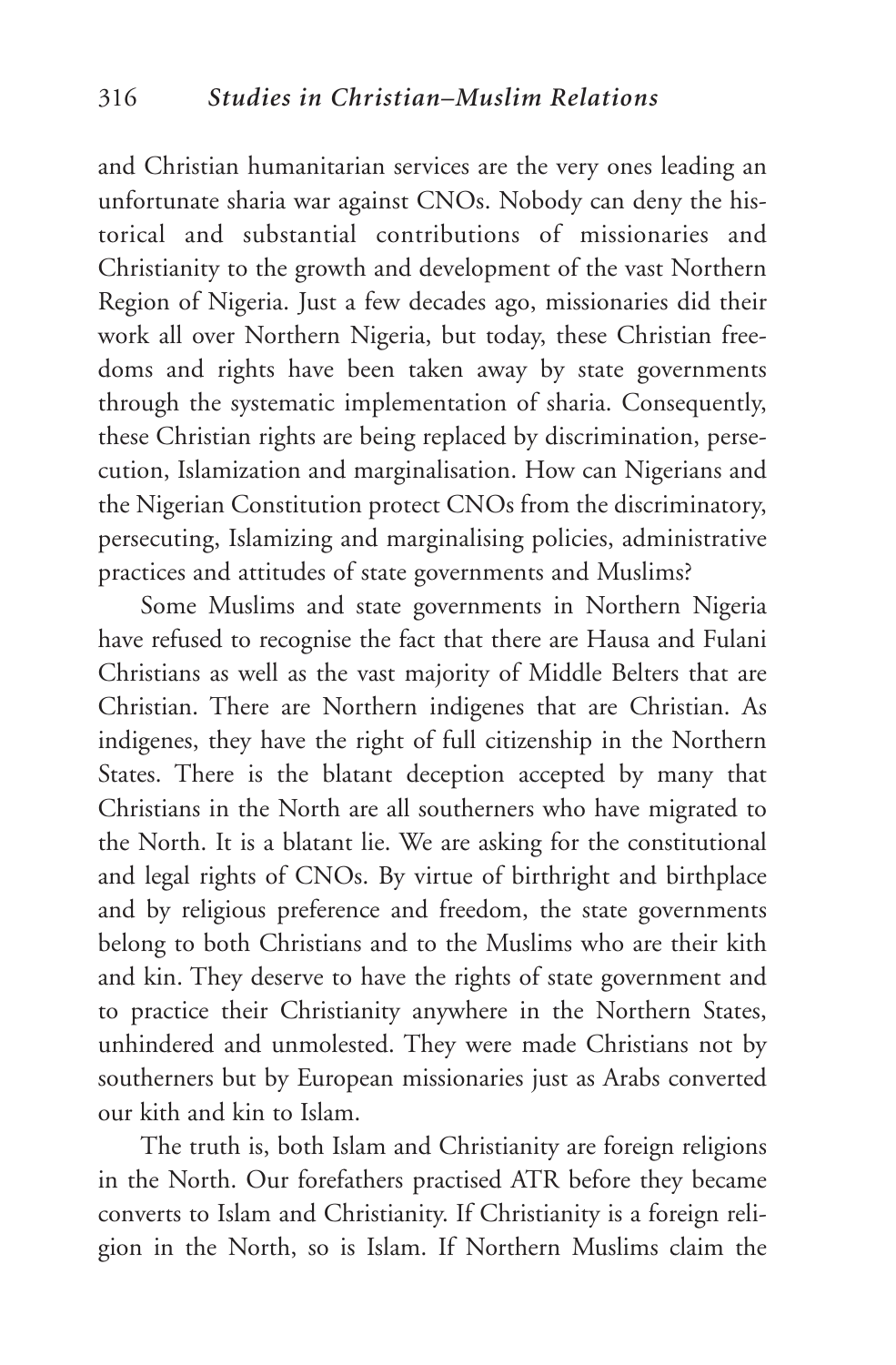rights of citizenship, so do Christians. If Muslims claim the rights of sharia, so do Northern Christians claim their Christian rights. If Nigeria must give Muslims in the North their religious rights, they must also give Christians in the North their religious rights. The religious rights of CNOs must not and should not be taken away from them by the destructive and parochial politics of sharia. Christians are neither dependent upon sharia nor inferior to Muslims. Human rights are matters of and derivatives of equality, dignity and self-worth, freedom and justice. They are not matters of and derivatives of numbers and territory.

There cannot be peace, unity and stability where there is no justice. Sharia imperils them all.

# **III. History of Sharia**

A. How the Application of Sharia Tramples on Christian Rights

The previous section discusses the plight and provocation of Northern Christians in the Northern States. It also describes how the processes of Islamization and imposition of sharia affect them. This section describes the Islamic foundations, beliefs, interpretations and practices which trample upon Christian rights within Islamic States. It describes clearly the religious, theological and theocratic nature of Islam and sharia. It addresses and explains the roots of Islamic foundations, which deny Christians their rights within Islamic States.

*1. What Sharia Does to a State or Government*

a. Sharia Turns a State or Government into a Theocratic State or Government.

In Islam, the state or government defines its existence, role, status and functions in terms of Islam. Thus the state or government is ruled, controlled and guided by Islam. This is what sharia accomplishes: It creates a theocratic state or government. Once that is done, it makes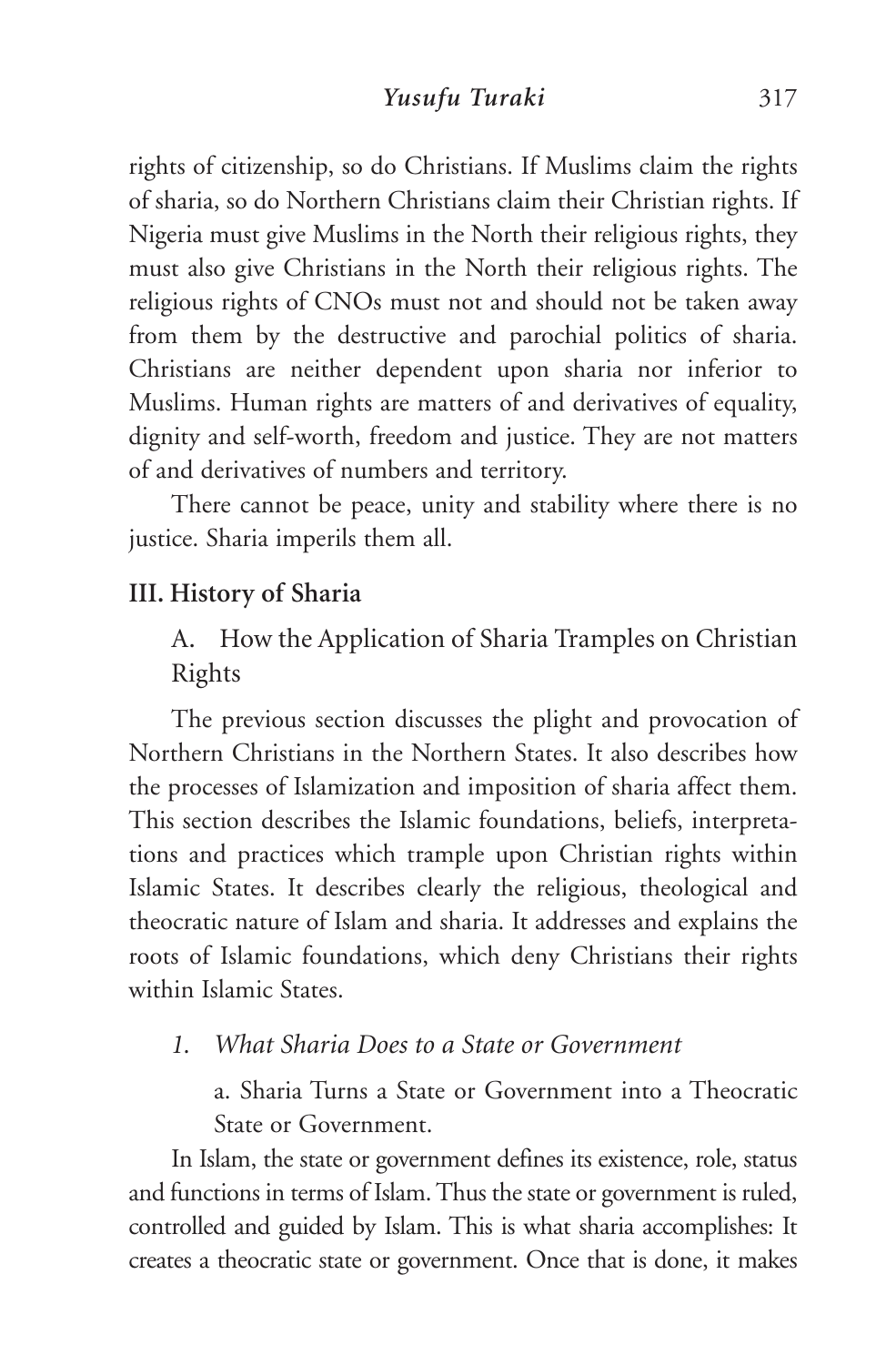the state exclusively Islamic and turns it into a property belonging exclusively to Muslims. When sharia does that to the state or government, it denies Christians the rights of state, because the state is now religiously Islamic and theocratic. On account of this, the Christian is denied the right of having a Christian theocratic and theological state.

> b. Sharia Turns a State or Government into a Theocratic Territory or Land.

In Islam, the state or government defines its juridical scope in terms of territory or land. Thus, the territory or land becomes Islamic. Sharia can only be applied within a given territory or land and that territory or land must be Islamic. This is what sharia accomplishes: It takes the ownership of the land or territory away from the people and gives it to a theocratic state or government. The theocratic state or government administers the territory or land through sharia. Sharia cannot function in a land or territory that is not Islamic. By possessing the land or territory, Islam takes that right from Christians. In Islamic States, no Christian owns land or territory. Ownership of land or territory is the supreme function of an Islamic state. When land or territory is the exclusive possession of Islam, what is left for Christians? On account of this, Christians are dispossessed of land or territory. Christians have been denied land to build churches or burial grounds in the Northern States simply because of this Islamic theology of land and territory. In Islamic States, Christians are dispossessed of the ownership and theology of land, property and territory. Islamic property laws, laws of inheritance and business transactions are applied to all people who reside within an Islamic territory or land.

> c. Sharia Takes an Islamic Territory or Land and Creates out of It Territorial and Regulatory Morality and Ethics.

In Islam, once a territory or land has been declared Islamic, then Islamic territorial morality and ethics must be applied and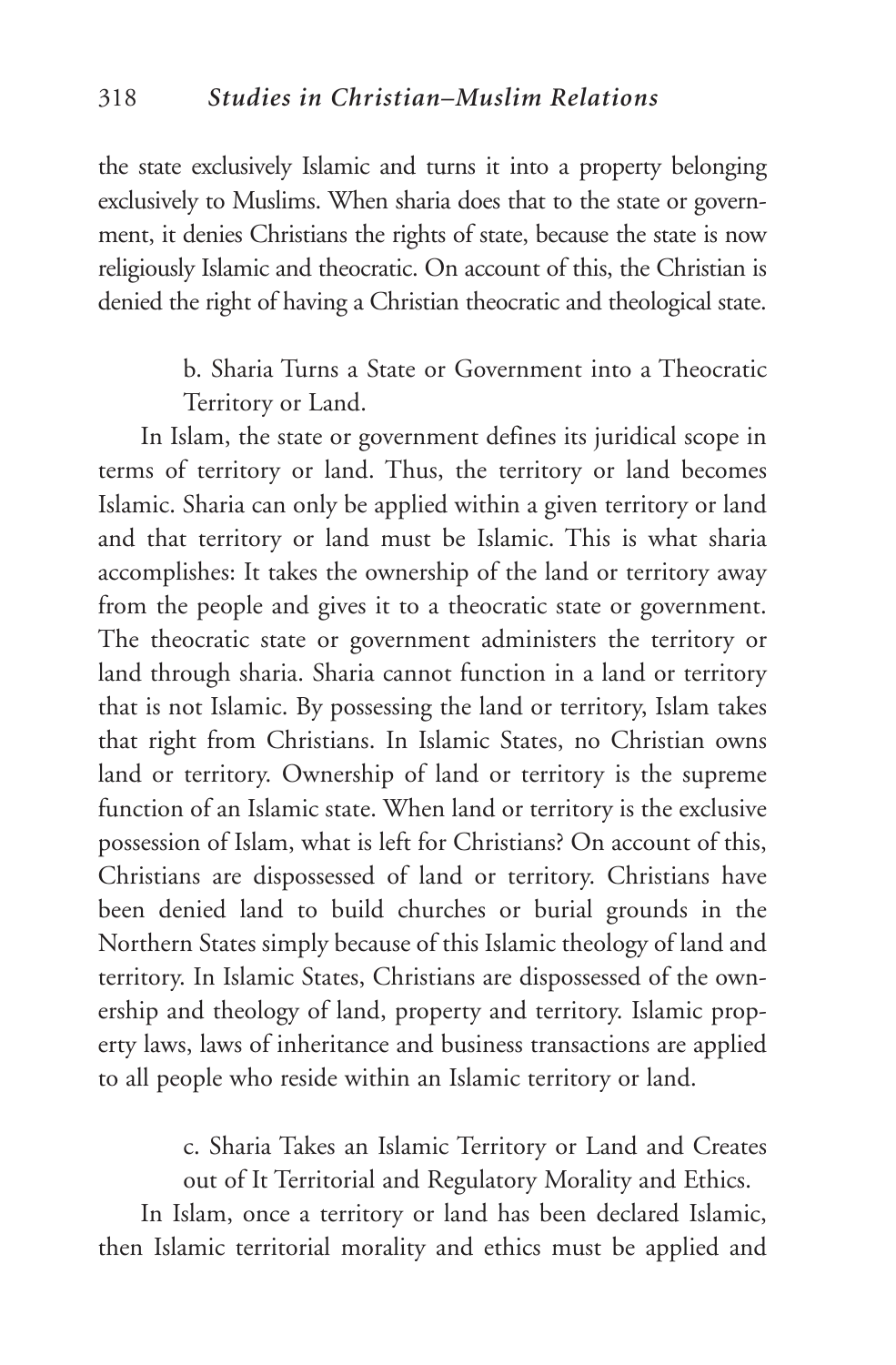imposed. The religious and social behaviour, practices and attitude of the people residing in a given Muslim state must be prescribed, regulated and be in conformity with the injunctions of sharia. Any person, Muslim or not, is bound to live by Islamic territorial morality and ethics. So long as a person is within an Islamic state and within the confines of Islamic territory, he must comply with the state regulatory policies and laws that govern behaviour, practice and attitude. In an Islamic state, there is no liberty of conduct, behaviour and practice, for all behaviour must conform to Islamic morality and ethics.26

A Christian is not allowed to act according to his conscience. He must comply with Islamic territorial morality and ethics. All un-Islamic social practices of both Muslims and non-Muslims must be regulated according to sharia. Within an Islamic state, morality and ethics are primarily not personal, but public and territorial. In an Islamic society, one is given a set of rules and regulations for one to follow publicly, a breach of which incurs the wrath of the Islamic state. The "sword" must be used on sinners. It is a deterrent to the unrighteous and sinners.

This is the area where Christians find it very difficult to practice their Christianity and their religious freedom. In Islamic States, Christians are not allowed to preach, convert, build churches and hold services, except with an Islamic permit. The issuance of religious permits is the most powerful weapon that Islam uses against Christianity in Islamic States. Muslims do not need permits for Islamic activities, but Christians must obtain them and if not, the state must use the "sword" against them for violating state laws. CNOs have suffered immensely from these sharia practices against their religious freedom and activities. Permits have been denied them and thus the right to do exactly what Muslims are doing freely and unhindered. The states usually condemn Christian actions for not having state permits. Christian activities have been subjected to state regulation, control and security surveillance in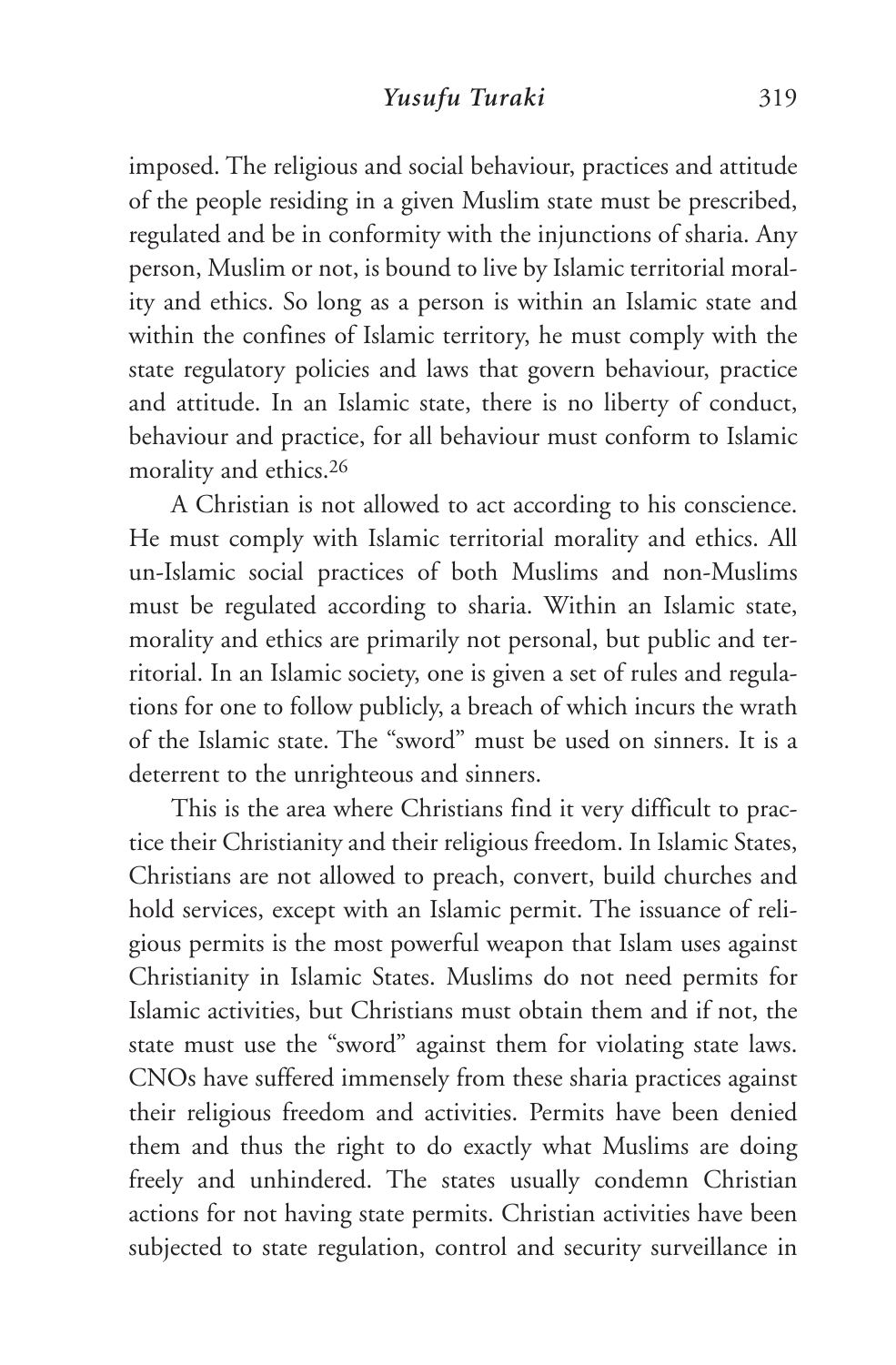the Northern States. No doubt, sharia will further strengthen the hands of the states in regulating and controlling the activities of Christians.

> d. Sharia Turns an Islamic State or Government into a Legitimate Theocratic Institution of an Islamic Government and Rulers.

In Islam, a class of legitimate rulers of a theocratic state is created that governs the rules of government practice and succession. A non-Muslim cannot be the head of state in an Islamic setting. Non-Muslims can only occupy serving positions. They can also be appointed to run or head a government administration. This Islamic principle has been used to define and determine the position of Christians in politics in the Northern States.

Rulers in Islamic States see themselves first and foremost as Muslims who must defend the cause of an Islamic state. Their allegiance is first and foremost to Islam. Everything about them in matters of government is Islamic. With this definition of governance and leadership, a Christian is eliminated from state matters. Islamic loyalists and inheritors must hold all sensitive political posts. A careful study of how Christians have fared in the Northern states will reveal their disadvantaged position vis-à-vis that of their Muslim kith and kin.

# *2. What Sharia Does to Christians*

This section explains how a Christian fares within an Islamic state. The experience of CNOs must be brought to bear on this crucial matter of Christian rights under sharia.

> a. Sharia Takes Away from Christians Their Rights of State or Government and Denies Them Access to the State or Government, which Is an Islamic Theocracy.

Once the state is Islamic by instituting sharia, the state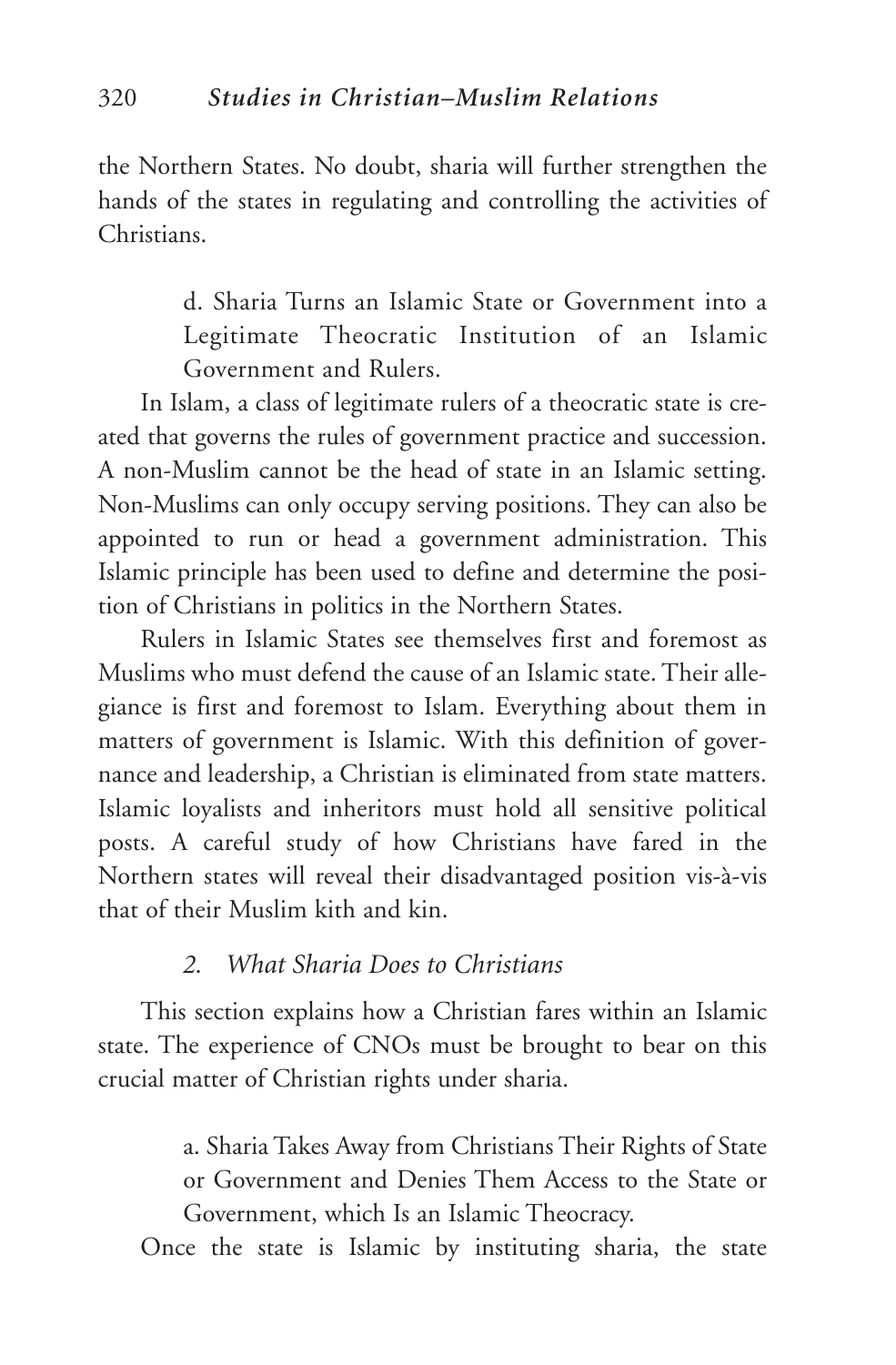becomes theocratic in nature and principle. As an Islamic theocratic state, a Christian loses out. By virtue of his religion, he does not rightly belong to or have the rights of state. He cannot make claims of the state. Rather, he is now being defined by the Islamic state. He is given a secondary, protective position as a *dhimmi*. He cannot himself define his position within an Islamic state, but must have it defined for him by Islam. Sharia in principle and in practice takes away from Christians both their political rights and their citizenship rights. CNOs have already suffered immensely from these Muslim practices.

Governmental, political and religious discrimination against CNOs abound everywhere in the North. This is as a result of Islamization and the application of sharia. What right of ownership or belonging to an Islamic state or Government does a Christian have? Christian concepts of theocracy are quite different from that of Islam. The fact is that the state which governs a Christian is both in principle and in practice Islamic. This situation rules out any fair and just religious rights for Christians. The massive discrimination of the Northern States against Christians is the result of these states defining themselves as Islamic. The denial of land, burial grounds and the burning of Christian churches as well as the high-handedness of state governments attest to this Islamic theocratic denial of Christian rights in the Northern States.

> b. Sharia Takes Away from Christians Their Territorial or Land Rights.

Once an Islamic state or government has been declared and instituted, the land or territory becomes Islamic and a Christian loses the rights of land or territory.27 Islam regulates the use of land and may not grant any piece of land for Christian use. CNOs have already suffered persecution in this area since the inception of colonialism in Northern Nigeria.

The policy of religious cleansing is being practised in Kaduna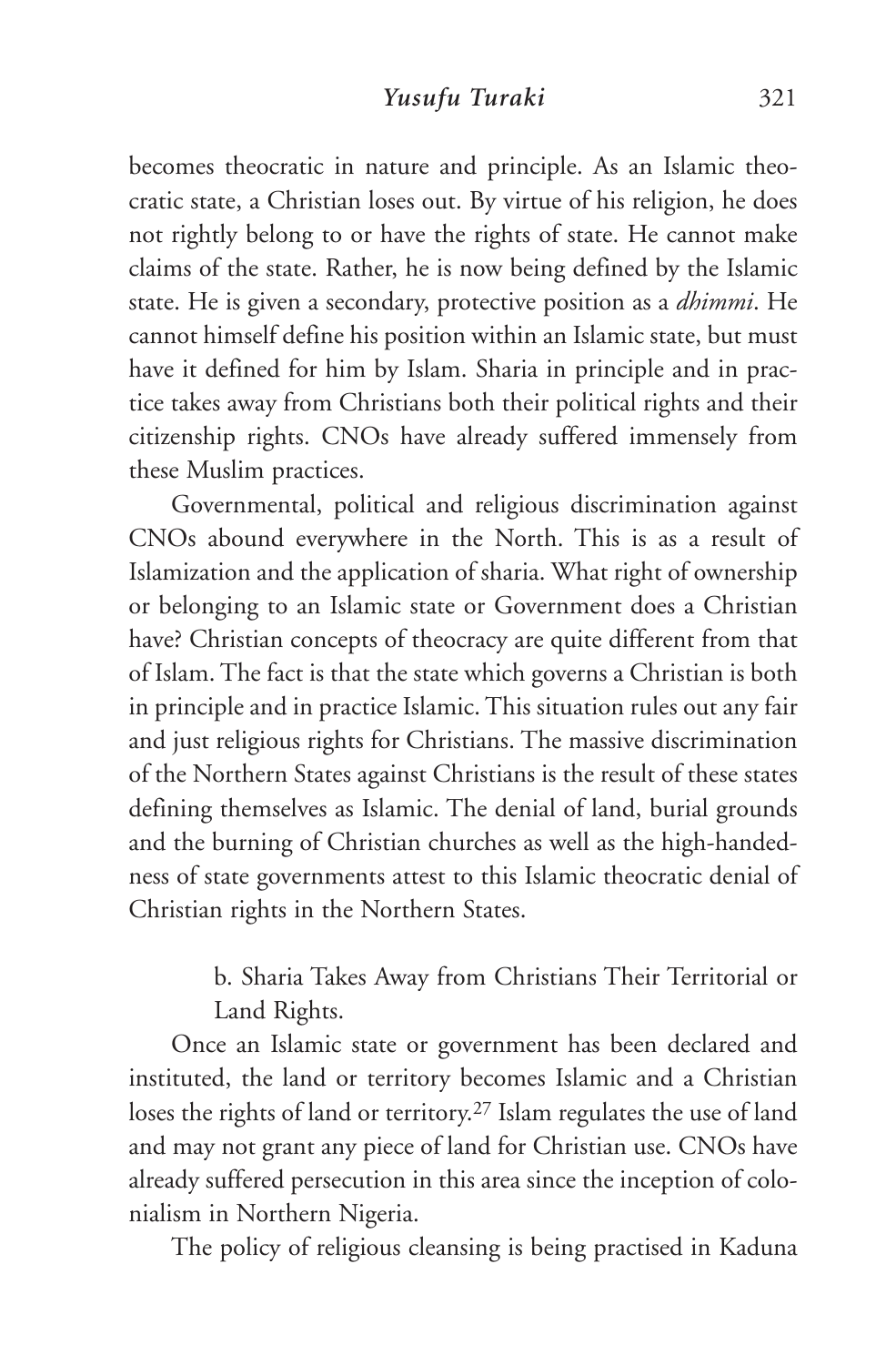State. Some parts of Kaduna are now declared either Islamic or Christian, so that there are two sets of territories and land rights.

Christians are finding that they are denied their rights of land or territory. Sometime in the past some fellows wandered into what is now Kaduna State. They were foreign to the area but had the temerity to take over local land, considered it their own and are now calling it their "indigenous" land, all of this in broad daylight.28 Sharia is taking our indigenous and cultural land in Kaduna State and giving it to strangers, the Muslims residing in our midst. Sharia is a quest for land or territory. Sharia has in the past and will continue to take indigenous and tribal land and convert them into Muslim land. Territorial conversion is a living reality in Islam. A Christian born and bred in Northern Nigeria is denied the right to use his father's land to build a church by some state governments. Sharia is indeed both a political and religious declaration of our lands and territories as Islamic.29

The question of land or territorial rights of Christians and all Northerners is a very serious matter as it is being fanned and inflamed presently by the sharia issue.

> c. Sharia Takes Away from Christians Their Legitimate and Just Participation in State and Government Affairs and Their Rights of Citizenship.

In an Islamic state, a Christian can only hold an inferior status and inferior socio-political role. His subordinate position defines also his second-class citizenship. What rights does a Christian have in an Islamic state? Only Muslims or the Islamic state may define these, not Christians themselves.

Throughout the thirty-four-year history of Kaduna State, its citizens in Southern Kaduna30 have never been able to watch Kaduna Television! They are grateful they can access Plateau State TV, no thanks to their own state. Things of this nature are glaring and provocative. If there is any part of Nigeria that deserves to have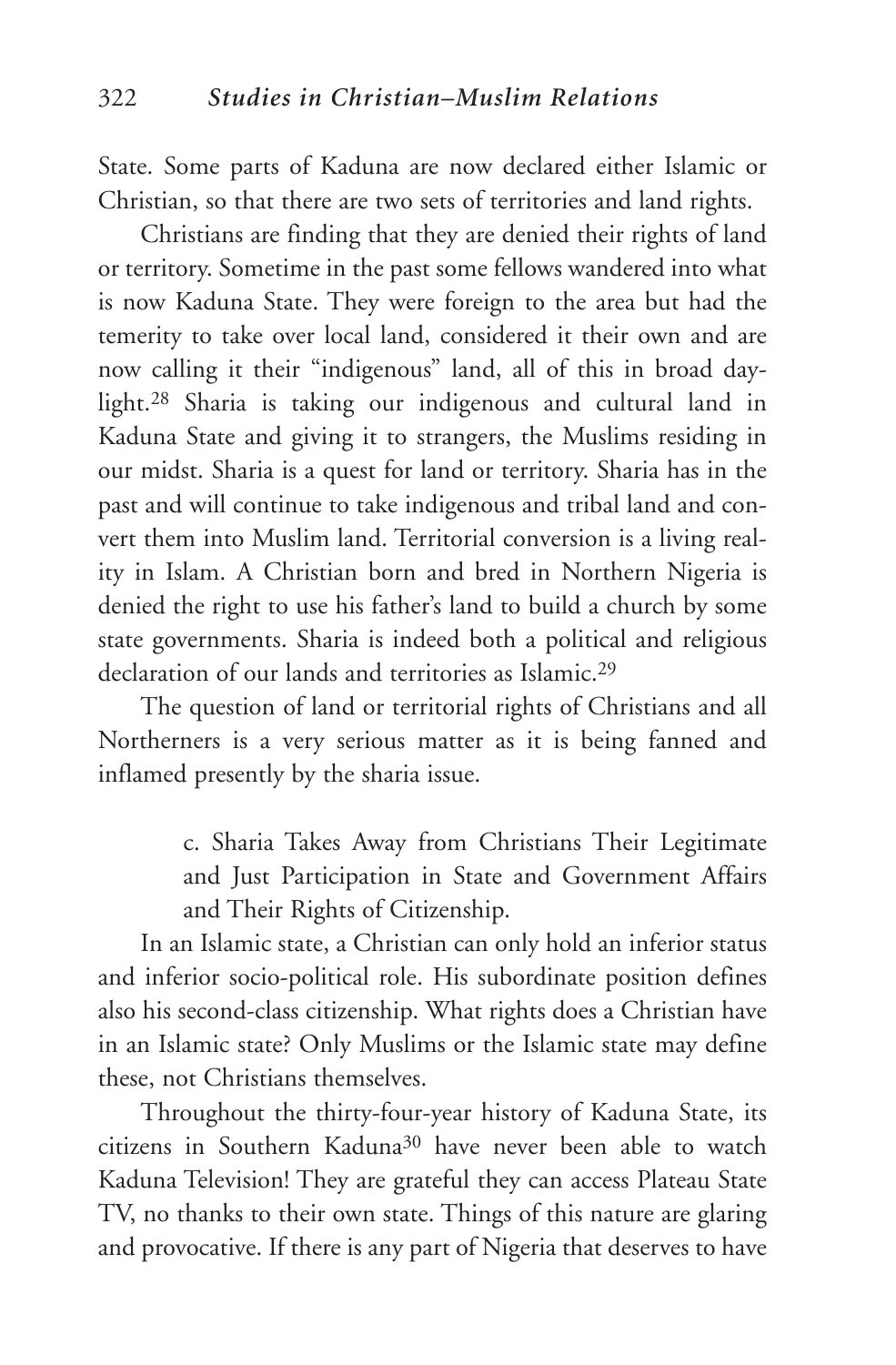a state of its own, it is Southern Kaduna. Those who today are advocating the imposition of "primitive" sharia at all costs upon unwilling "renegade" Christians are the same people who have denied these Christians their human rights ever since the imposition of British colonial rule. See the human and material destruction that engulfed Kaduna during the sharia riots! In spite of these tragedies, some sharia apostles are still arrogant and pompous, instead of being remorseful and repentant.

> d. Sharia Regulates the Social and Religious Practices of All Those Who Reside in an Islamic State.

Since morality and ethics in Islam are territorial, sharia regulates and defines a prescribed moral and ethical code for all who reside in an Islamic state, whether Muslims or non-Muslims. Non-Muslims within such a state are forced to conform to Islamic territorial morality and ethics. They *must* practice Islamic rules and regulations as prescribed by the sharia. Failure to conform means receiving Islamic penalties. In principle and in practice, sharia is meant to deal with and check the un-Islamic practices of those who are not practising Muslims. In actuality, true Muslims have no need of sharia, because they are already seasoned Islamic conformists. They have no need for [legal] sharia sanctioning.

## *3. Miscellaneous Sharia Issues*

a. The Zamfara Sharia Model

If what Zamfara is doing is a reflection of what sharia is going to be in Nigeria, then we have every reason to resist it even to the point of martyrdom. The Zamfara model will not help the cause of Islam; it is a deterrent and a terror that is both sadistic and barbaric. I cannot advocate this type of "primitive" sharia for my Muslim kith and kin.

For suicidal, selfish and parochial political reasons, the *Mahdis*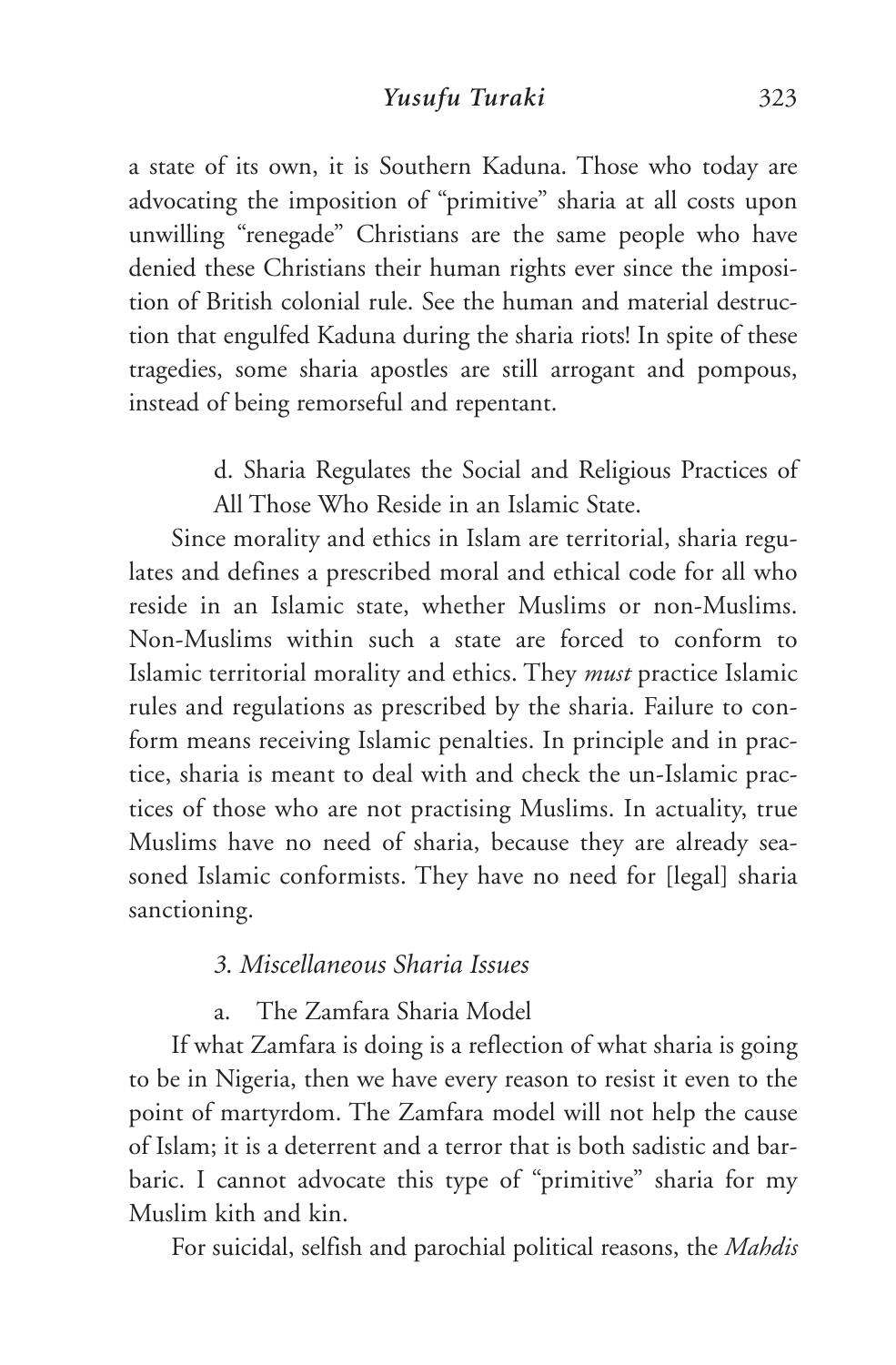have chosen sharia as bait for pursuing their agenda of political and religious anarchy for Nigeria. It is wrong for Muslims to believe and accept this as an Islamic model, because, from every indication, it is a political agenda aimed at provoking President Obasanjo and at creating confusion and anarchy in Nigeria. This model does not have to prove that it is indeed Islamic, for in trying to do so it is going to destroy our Muslim kith and kin in the name of Islam. We must be aware of the counterfeit cultic religious leaders. We know the characteristics of cultic leaders! They preach a religion of suicide and doomsday. The simpleton follows them by a religious lure and a magic wand.

The greatest worry is the serious divisions amongst Muslim groups in Nigeria that are bound to develop as a result of this sharia debacle. Sharia is known to have wrecked and made Islamic States ungovernable. Observe what has happened in Algeria, Afghanistan, Sudan and other countries. The development of antagonistic groups of purists versus the liberals in Islam is indeed a cause for alarm. For example, El-Zakzaky rejects Mahdi Sani Ahmed's brand of sharia. This brand of "primitive" sharia will no doubt inaugurate a state of conflict amongst Muslim sects and groups.

> b. Sharia Politics, Riots and Punishments Are Not Helpful to the Political Cause of the North.

The North is already divided on the sharia question. Sharia has resurrected the latent ethnocentrism of Northern ethnic nationalities. A war may start as a religious one in Nigeria, but it will end up ethnic. We have already started hearing the rumblings of cultural and tribal revival of Northern ethnic nationalities. The cry for sharia amounts to a cry for the political death of Northern Nigeria. Sharia cannot unite the North; it is already tearing the North apart. Sharia is a wrong political horse for Northerners. If this horse is meant for President Obasanjo, then it has failed to make him ride it.

Sharia is definitely breaking the North into a number of hos-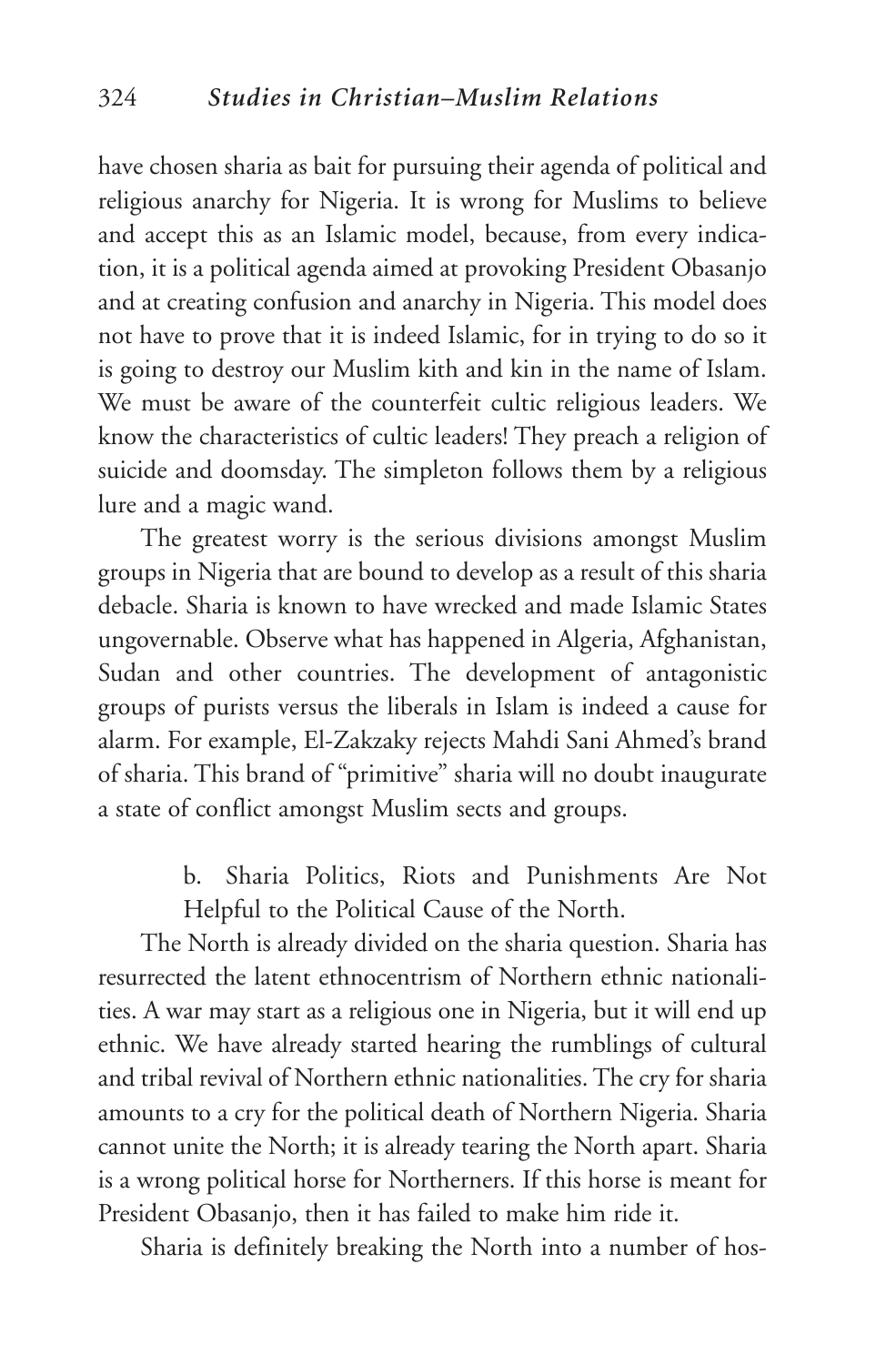tile and divisive parties: the far North of Hausa-Fulani Muslims, the factions of Muslim sects among them and the Middle Belt. Sharia will cause Northerners to have no political future and relevance in Nigeria. We have already seen the simmering signs of our doom. Sharia is also tearing the whole of Nigeria apart. Who are the greatest losers if Nigeria breaks apart along religious and tribal lines? Foolhardy arrogance and blind fanaticism leads only to ruination.

Do we have governors or Islamic *Mahdis* presently in the North? The greatest needs of the North are education, health, industrialisation, peace and unity; definitely not "primitive" sharia. It has been said that "Religion is the opium of the masses."31 Certainly, "primitive" sharia is the opium of the Northern illiterate, poor youths and a brand of new political opportunists.

# c. Sharia Politics Is Bigger than Kaduna State

We know those who do not belong to us and who go about the North hawking and selling their sharia wares. Some of these hawkers have been detected by Northern communities and dealt with. Do they think that Kaduna State indigenes cannot identify such peddlers and reject their gospel of hatred and violence? Or do such peddlers serve the interest of some groups in Kaduna State who do in fact buy their services and wares? Who brought the sharia matter to Kaduna State? Who took it to the House of Assembly? Who set up the sharia committees in the House and in the state? Do such people have no self-interest in the on-going sharia politics? Or are we now going to prosecute those who opposed sharia? Sharia must have *proposers* and it must also have its *opposers*. *Who are the proposers of sharia*? *Who are the opposers of sharia*? Who initiated the sharia riots? Is it the opposers? Or the proposers? Why do they turn their anger on the illiterate, jobless, poor wandering youths that should have been in school? Did the powerful and the influential not conscript them? If I were the Governor of Kaduna State or a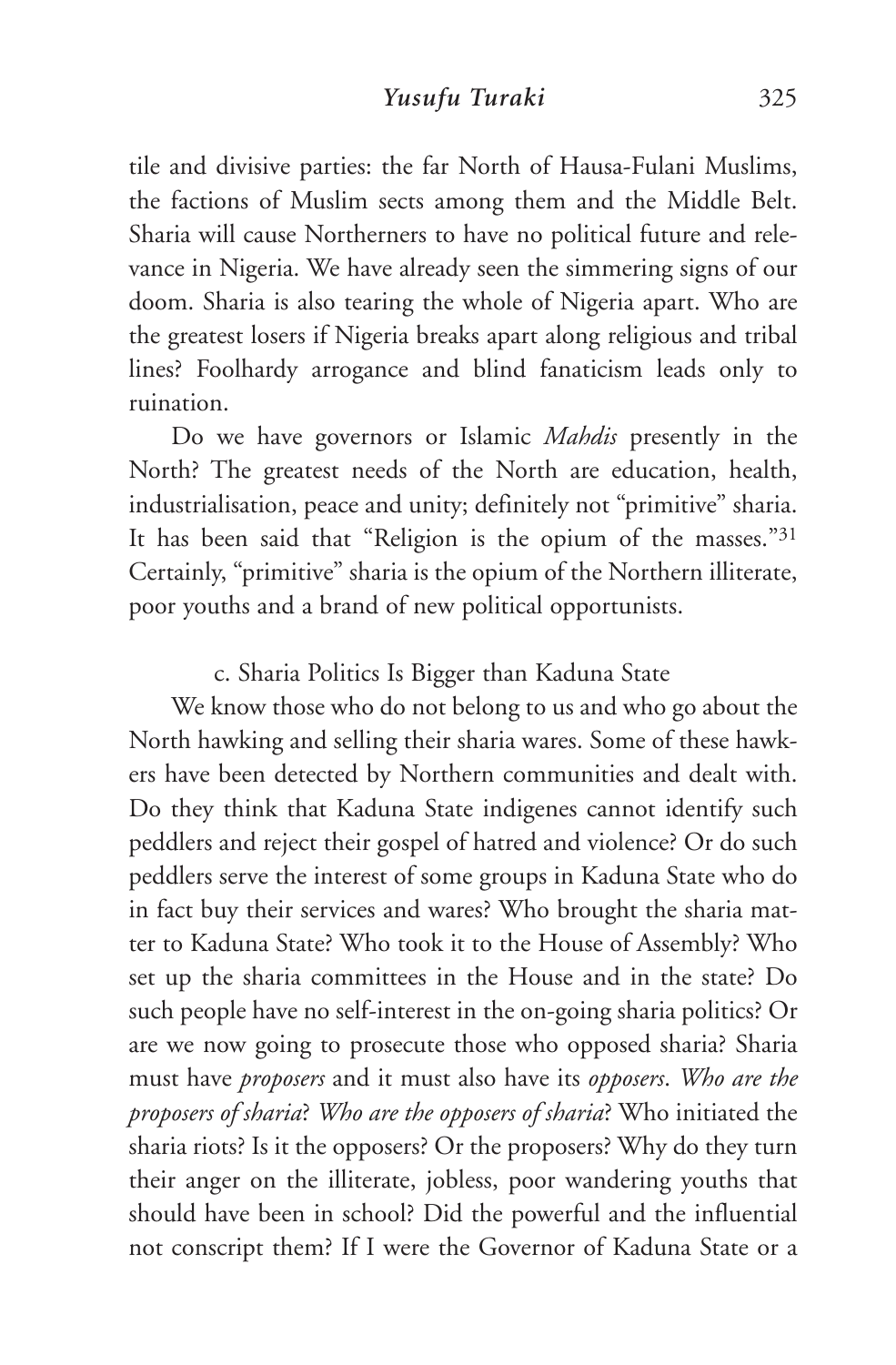member of the House of Assembly, I would have set up committees on how to get our youth off the streets instead of continuing as aimless, wandering vagabonds. These youths need education, not "primitive" sharia. Nigerians have been held captive for many months now, feeding on nothing productive but only on what consumes, destroys and tears the nation apart. "Primitive" sharia will not lead Nigerians into paradise but into a sure hell. Kaduna had a taste of this hell*.*

The sharia issue and debate must be properly placed within the context of Northern Nigeria. Many who handle this volatile and lethal weapon often do so out of context, without any historical background and without any experience of sharia itself. On account of this, we need to state briefly the history of sharia in Northern Nigeria.

## B. Brief History of Sharia in Northern Nigeria<sup>32</sup>

# *1. Educational Reforms*

During the 1950s the NPC government gradually removed the colonial policies of separate development and religious segregation of schools between the Muslims and the non-Muslims. The integration of Muslim and non-Muslim students in schools began to replace the old colonial educational and social policies. The colonial restrictions on missionary education were gradually abolished. The government and Christian missions became partners in education and medical services. Substantial grants-in-aid were given to mission schools and hospitals.

The government gesture of partial integration and willingness to support mission education and health services helped alleviate some earlier fears of what might become of the non-Muslim groups in the Northern system after independence. It lessened the fear of Islamic influence, since social interaction was now possible between the two groups.

Government takeover of mission primary schools in the late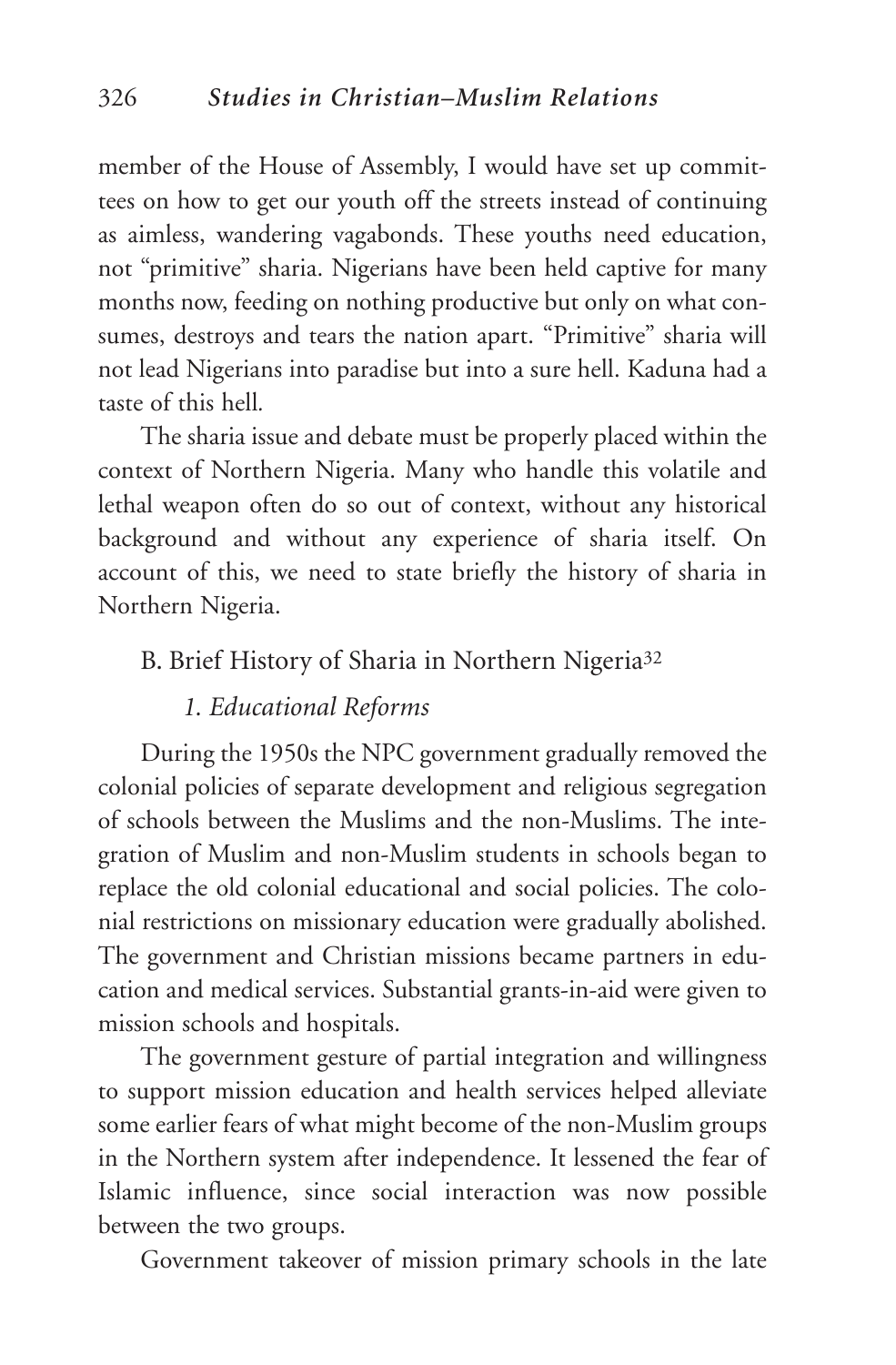1950s and the takeover of mission secondary schools and mission hospitals in 1973 renewed fears of the Christian communities in the North, for they regarded this move as a calculated attempt at curtailing Christian influence and growth. The impact of this Government takeover confirmed the fears of the Christian community as in some Northern States Christians were denied the teaching of CRK in the schools. In Islamic States, only IRK was allowed. The Northern States witnessed a phenomenal rise of Islamic schools and institutions after the Government takeover of mission schools in 1973. The educational policies of most Northern States reflected a very strong bias towards Islam. Anti-Christian policies were promulgated and thus CNOs suffered intense discrimination.

# *2. Religious Tolerance*

Between 1950 and 1960, the Northern leaders, particularly of the NPC Government, on several occasions let Christians and other non-Muslim groups of the Middle Belt and their missionaries know that their religion would be tolerated in Northern Nigeria. The theme "religious freedom" was frequently emphasized. One of the major reasons for the demand for a Middle Belt Region was the fear of the possible Muslim religious intolerance and enforced Islamisation and application of sharia.

Colonial Governor Bryan Sharwood Smith had always advised the Muslim leaders to exercise religious tolerance, to emphasize religious freedom and to accept the diversity of cultures of the peoples of Northern Nigeria.

Aliyu Makaman Bida addressed the Northern Regional Medical Advisory Board on "Christians and Moslems Can Work Together." He stated: "You and I, Christians and Moslems, 'People of the Book,' share many common beliefs. It should not be difficult for us to sink our differences and to work out in unison a joint attack on the evils which beset us, poverty, misfortune, and ill-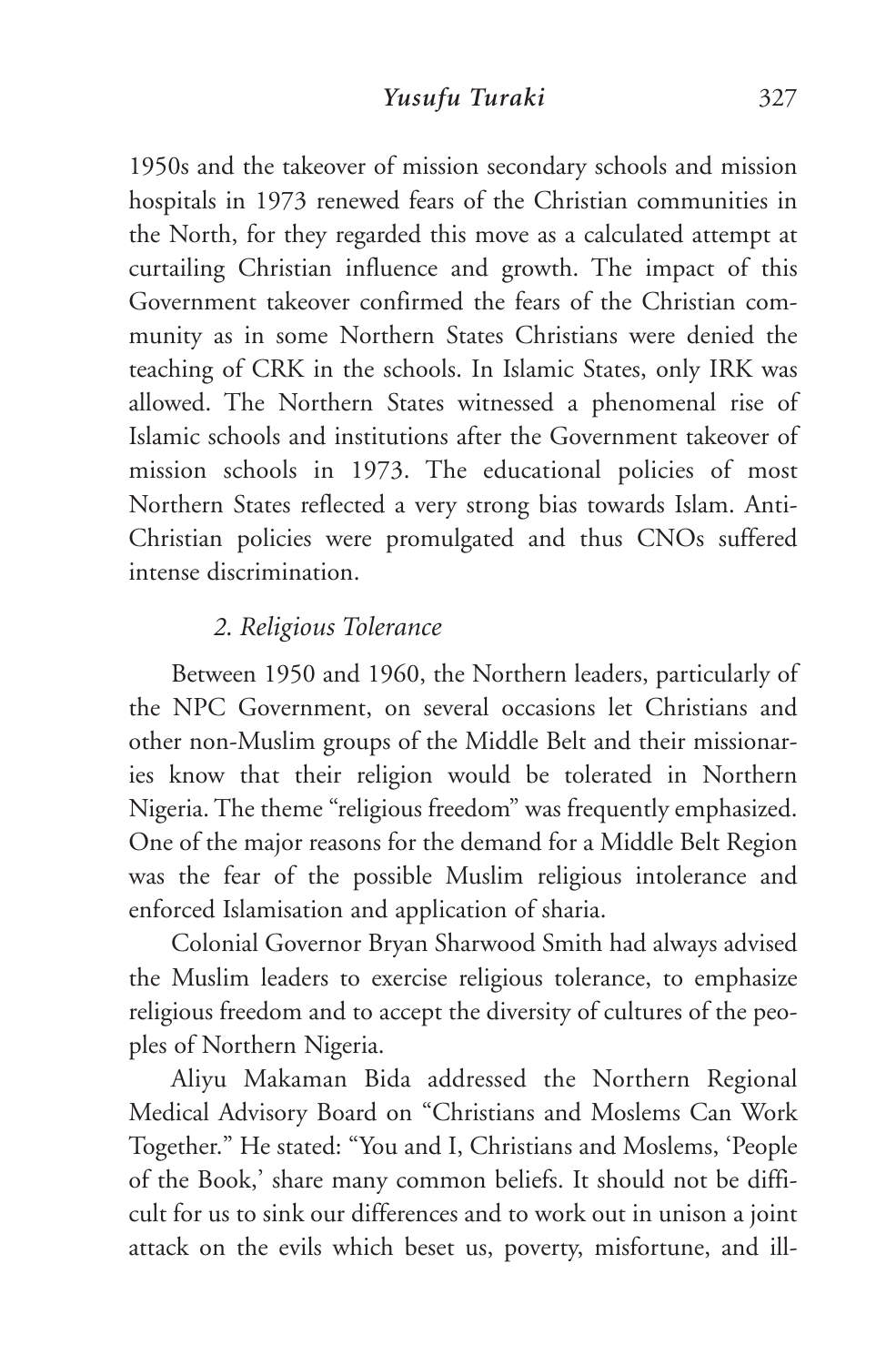health." He was also convinced that there were great opportunities for fruitful cooperation between the missions and government. This cooperation must be based on mutual esteem and understanding between Christians and Muslims.

On the 4th of February 1956, Sir Ahmadu Bello, the Premier of Northern Nigeria,33 stated:

*The people of the Northern Region vary in character, in background and in religion. Whatever the difference in religious beliefs, I would ask you to remember that these beliefs form the background of national standards of integrity and morality. I am sure that the Government of the Northern Region will always allow men freedom to worship God in the way that the conscience of such dictates. Tolerance is necessary not only in religious matters but also towards those whose views and traditions differ. It is by this spirit of understanding that peoples of varied races and tribes will be brought together.*

The premier repeated almost the same theme of religious tolerance in his Christmas broadcast of December 1957. "Here in the Northern Region, as elsewhere in the Commonwealth, we have people of many different races, tribes and religions that are knit together by common history, common interests, common ideals. Our diversity may be great, but the things that unite us are stronger than the things that distinguish us."

The premier went on to explain the policy of his Government: "Our policy in this region was firmly rooted in religious tolerance and this year the Regional Government has again made public this assurance: We have no intention of favouring one religion at the expense of another." He gave special thanks to the work of Christian missions and pledged a continued partnership with missions. He closed his broadcast by stating that Islam and Christianity are two different religions, but Muslims and Christians can and do live together peacefully all over the world.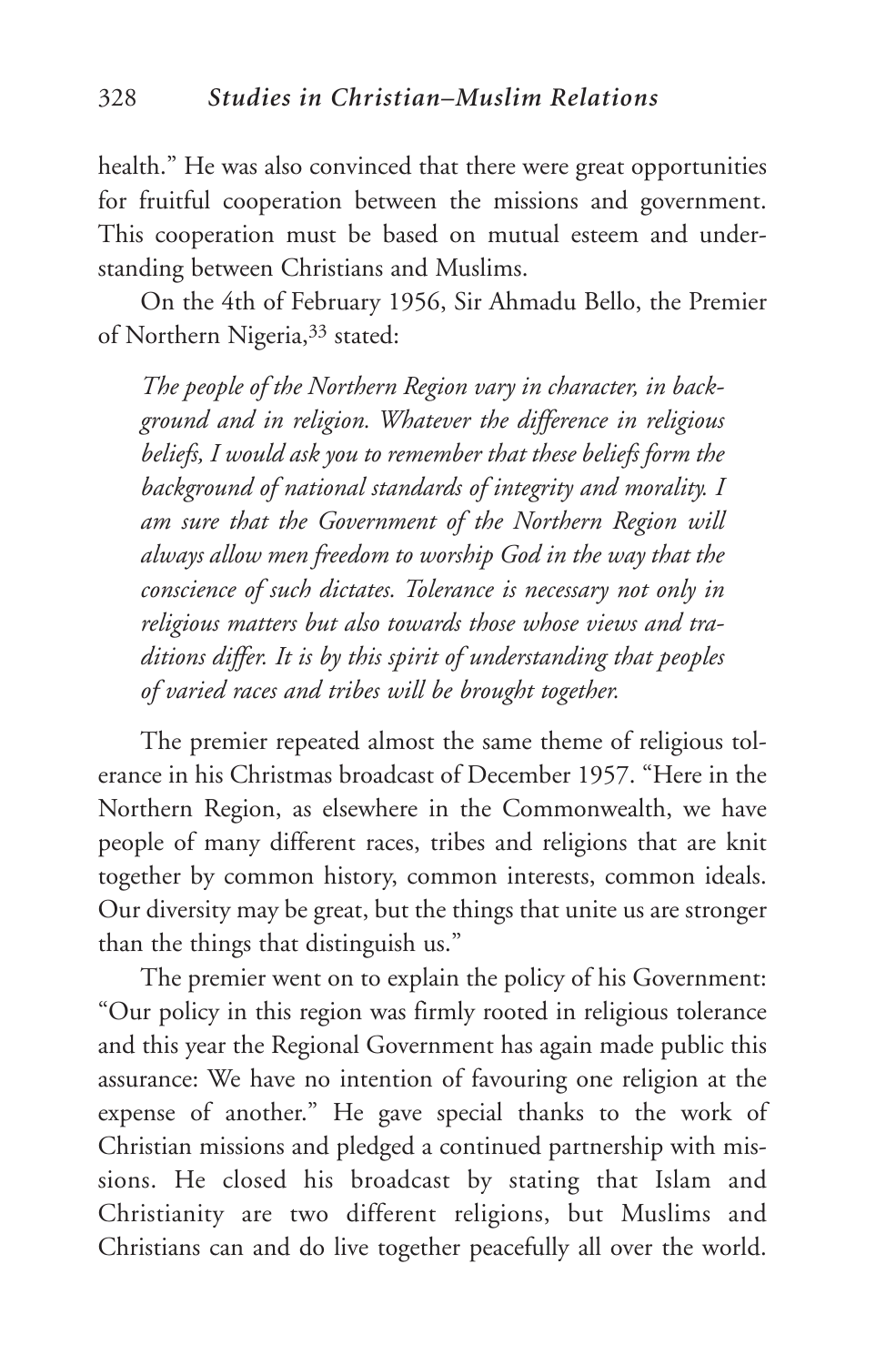Let us forget the difference in our religions and remember the common brotherhood of man before God and dedicate ourselves afresh to the great tasks that lie ahead of us.

In November 1958, the premier visited the Northern Mission Council in Jos. In this conference, the Premier reiterated his earlier views on religious tolerance. He stated, "Firstly, our Government is a Government of Northerners, both Muslims and Christians. We wish to allow all men to practice their religions as they wish. I think that you will all agree that the passages relating to rights concerning religion are comprehensive and that they will be conducive to tolerance and goodwill." He stressed the fact that differences of religion should not bar us from working together for the good of our people.

Again, in January 1959, the premier conferred in Kaduna with the Catholic bishops. He praised the work of the Catholic mission and assured them of the government's continued cooperation with missions.

Thus, it was certain that NPC Government had developed a policy of religious tolerance and freedom of worship in the 1950s. This policy served to alleviate the fears of the CNOs regarding their religious status. This policy shows that social and religious tolerance were possible within the Northern system. The assurances of the NPC government in this area also weakened the demand for an independent Middle Belt Region.

But things changed soon after independence in 1960. This religious tolerance and liberty that was preached in the 1950s only served for the moment and was soon replaced by an Islamisation agenda of the Northern establishment that was led between 1960 and 1966 by the Premier of Northern Nigeria, Alhaji Sir Ahmadu Bello himself.

From 1973 onwards, religious intolerance between Islam and Christianity kept on increasing so that by 1980 the burning of Christian churches had become a common phenomena in the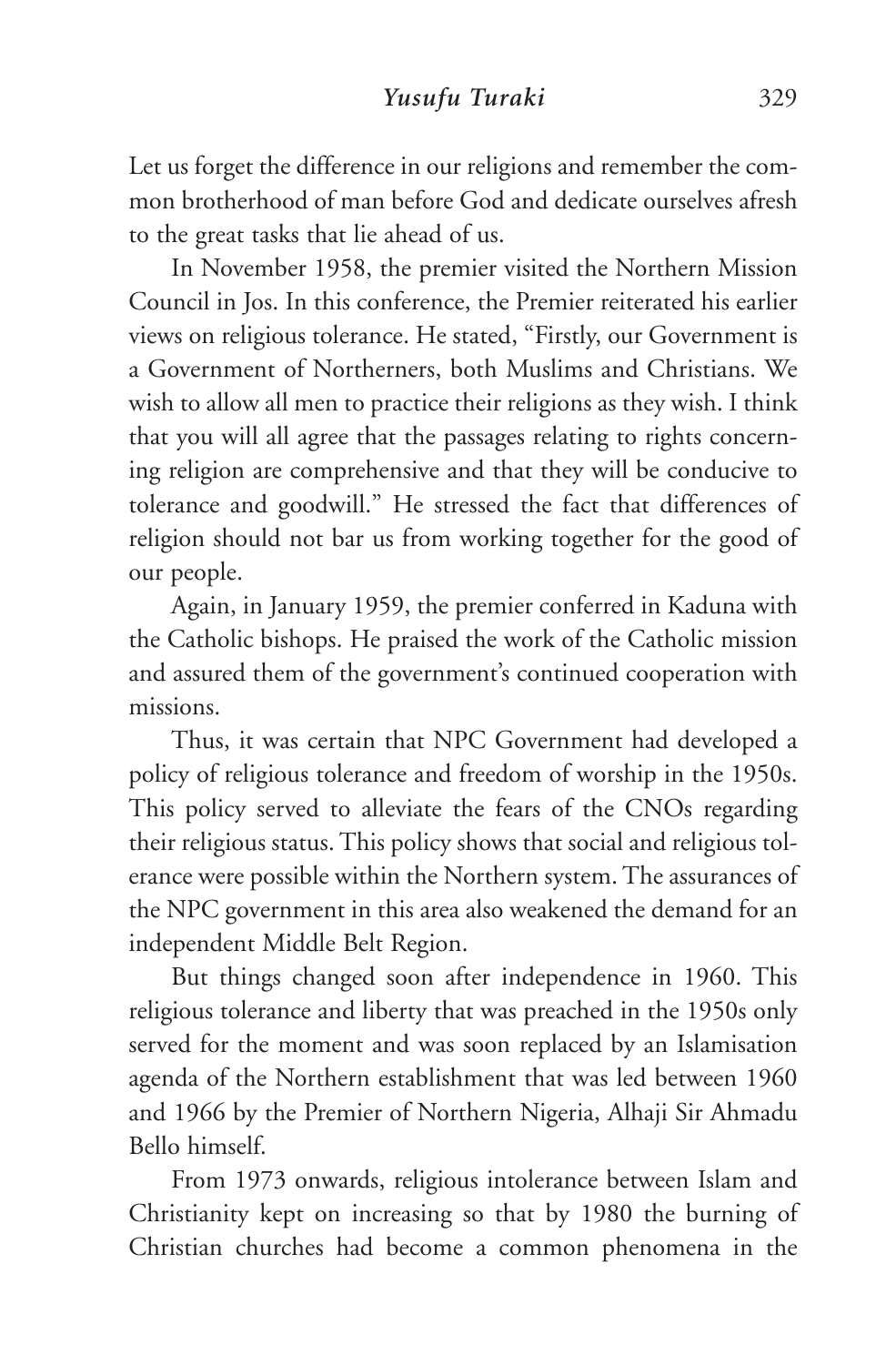Northern States. The trends and patterns in this area have shown that religious intolerance is seriously on the increase. If this continues, it means that earlier concepts of Christian-Muslim relations had moved away from the traditional religious tolerance from 1900 to 1960. We are today witnesses of the worst stage of Christian-Muslim relations in the history of Nigeria as manifested in the Kaduna sharia riots.34

# *3. Sharia*

Governor Sharwood Smith knew that the non-Muslim communities were afraid of the sharia being imposed upon them in the 1950s. "But non-Muslims, alarmed by the threats of reactionaries, were wondering what could preserve them from the full rigidity of sharia after the departure of the British." The Governor voiced his concern for the need of reforms but reported, "The most I could get them (Northern Ministers) to concede was the need, before long, to grant non-Muslims the right to be tried by a court other than a Muslim court."

In the Northern States and especially in the Middle Belt, stories abound about the injustices of imposing sharia upon non-Muslims. Acts of cruelty and atrocities were perpetrated against these innocent people by the sharia judges (*alkalai*) and Muslim rulers. The dread and the fear of sharia are still alive in the people. From the records of the Hansards of the Northern House of Assembly, both Muslims and Christians of the House voiced their displeasure against the unjust application of sharia generally in the North and especially as it was applied to Christians. It is a historical fact that both Muslims and Christians of the Northern Region called for the reforms of sharia. And today some misguided Muslims are calling for the return to what the fathers of Northern Nigeria rejected for the sake of unity and peaceful coexistence between Christians and Muslims.

The NPC Government gradually accepted the need for judi-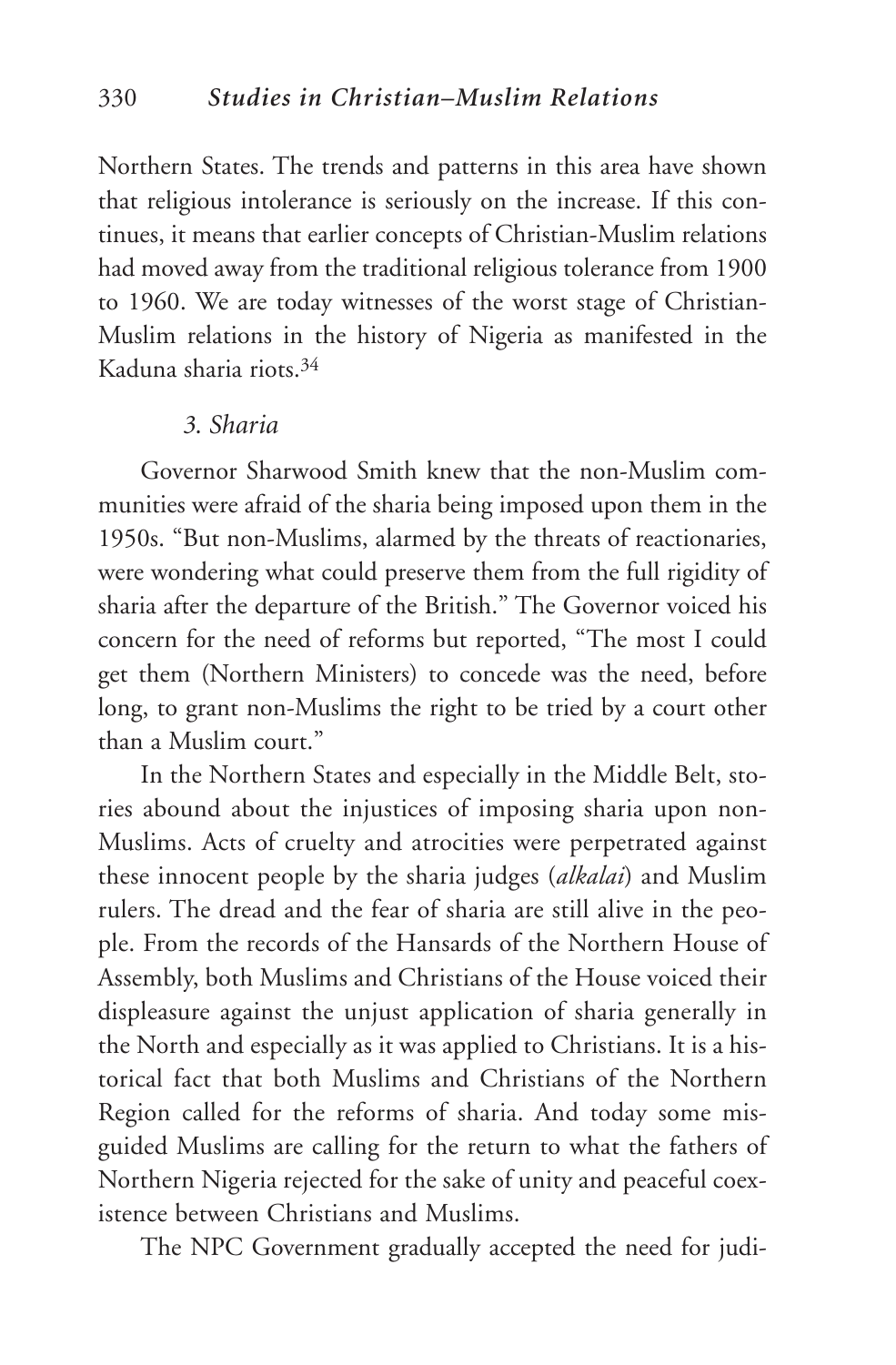cial reforms. In 1956, the Native Courts Bill was passed. It made a distinction between Muslims and non-Muslims, and also provided the procedures of dealing with cases involving these two categories of people. In 1957, the Northern Muslim Court of Appeal was established. Still broader reforms were needed. In 1958, a Northern Government mission was sent to the Muslim countries in the East to study the relationship between English and Muslim laws. With the coming of self-government (1959), the Government was anxious to assure all sections of the community of its determination that the people receive full justice and that the CNOs should not live under the fear of sharia as was the case in the past.

A joint panel, composed of the Chief Justice of the Sudan, Sayed Mohammed Abdul Rannat (Chairman), Professor J. N. D. Anderson of London University (Christian) and Mr. Justice Mohammed Sherif, Judge of Pakistan Supreme Court, was appointed to study the report of the 1958 government judicial mission to the Muslim countries.

The Penal Code Law 1959 of the Northern Region was modeled after the Sudan Penal Code, which, in turn, was based on the Indian Penal Code of 1937 drafted by Lord Macaulay. The resulting code represents a compromise between Muslim law and English common law. The "primitive" and "crude" application of sharia was modified and modernised. The criminal aspects of sharia were removed or modified. What was left of the Penal Code was the Islamic Personal Law.

These judicial reforms served to allay the fears of the non-Muslim groups over the possibility of the imposition of sharia upon them after independence. The NPC Government, under the guidance of Governor Sharwood Smith, made great efforts to win the confidence of the non-Muslim groups and also to weaken their demand for a Middle Belt Region.

But their promises were short-lived. Soon after independence in 1960, religious and social intolerance, political oppression, alienation and occupation were becoming the norm of the power-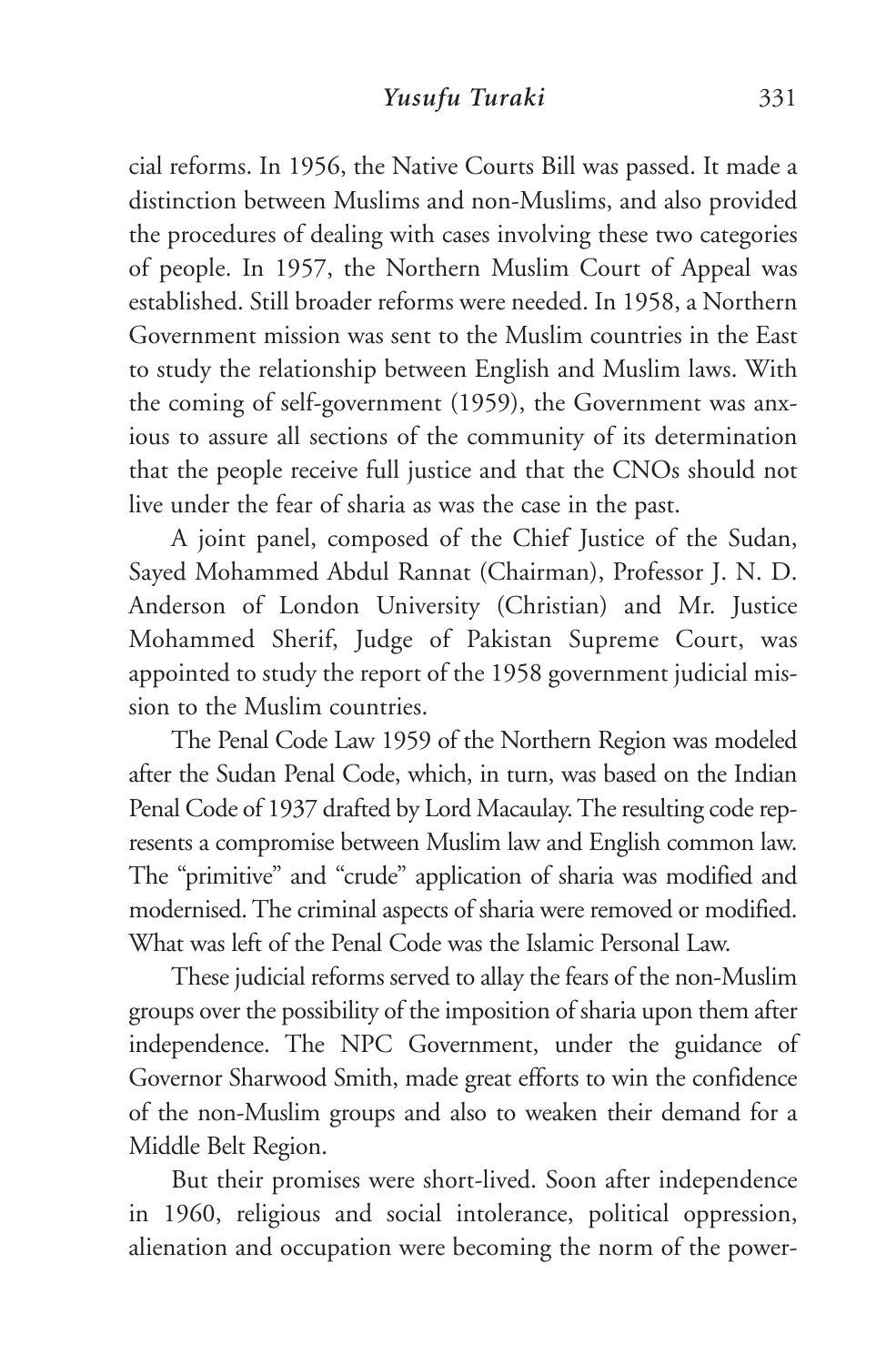ful politicians. In 1965, Sir Ahmadu Bello made extensive evangelistic campaigns in the non-Muslim areas. His missionary tours included Muslim preaching campaigns and the call to all non-Muslims to become Muslims. These evangelistic campaigns gripped the non-Muslim groups with great and legitimate fear and dread of what might become of them. Stories started to circulate that after this peaceful Islamisation, the next round would be the *jihad* upon those who rejected the call of Islam. By this time, political opposition had been successfully suppressed in the North. The NPC Government successfully crushed the Tiv rebellion and riots against its integration within the Northern system in 1964.

The gains of ethnic integration, religious and social tolerance of the 1950s had been lost by 1965. The socio-political conditions were characterized as follows:

1. The socio-political norms and "rules of the game" in the Northern system reflected the political culture of the dominant ethnic group (Hausa-Fulani).

2. The socio-political institutions of the Northern system reinforced the dominance of the Muslim Hausa-Fulani and the subordinate position of the non-Muslim groups who were at a disadvantaged position.

3. The socio-political rewards, such as wealth, prestige, services and power available within the Northern system, were dominated by the Muslim Hausa-Fulani, and other Muslim groups, while the non-Muslim groups were given secondary and subordinate positions.

Thus, in independent Nigeria, the non-Muslim groups and Christians found out that there had been no substantial change in their socio-political role and status from that of the colonial era. An independent Nigeria was characterized by ethnic politics and politics of inequality that eventually led to today's politics of "primitive" sharia.

Can we learn something from this history, especially from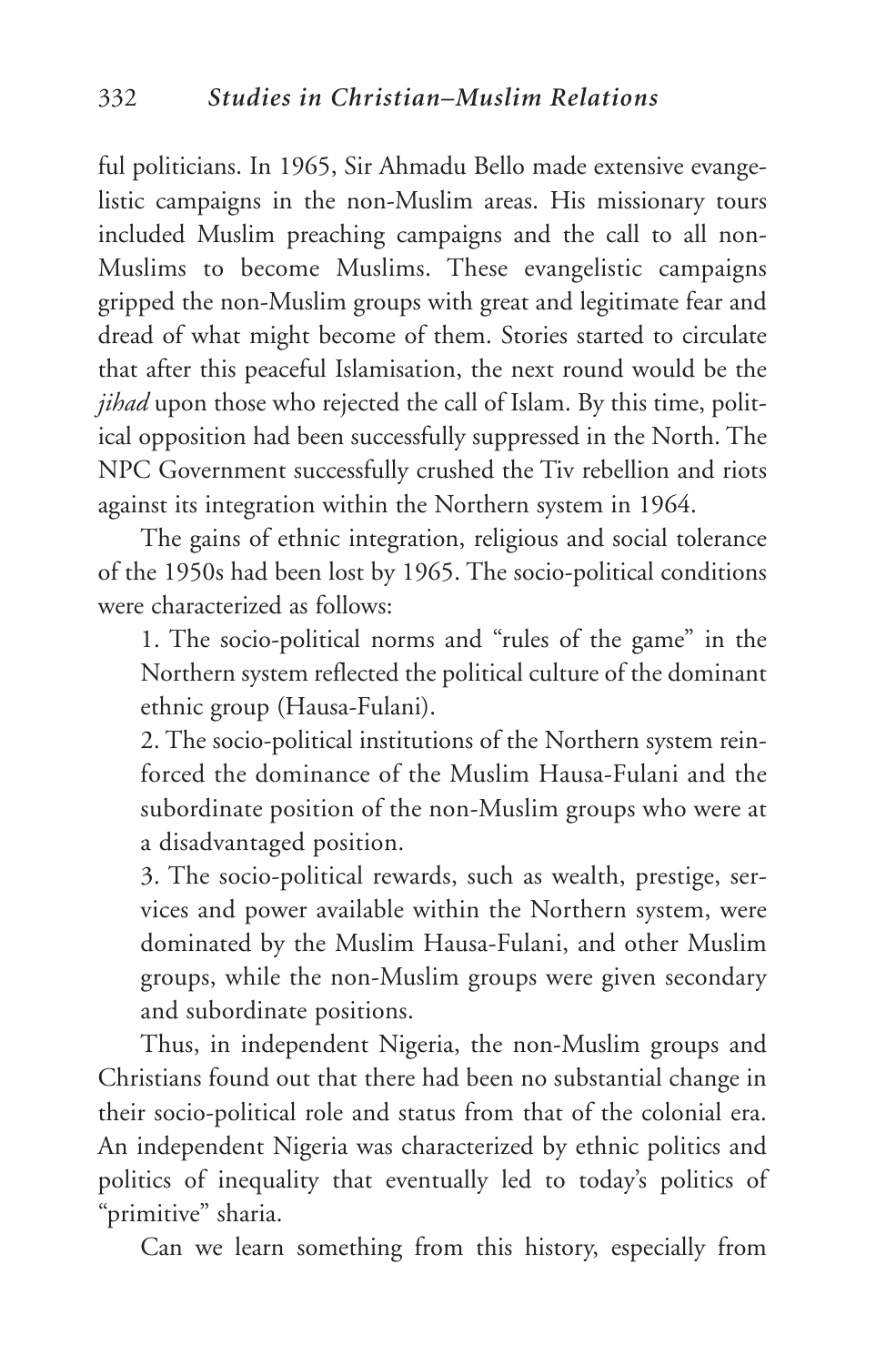what Alhaji Sir Ahmadu Bello and his honourable colleagues did in producing the Penal Code of Northern Nigeria? The Penal Code is in two parts: Muslim Law and Customary Law. The Northern Region of Nigeria owned both Laws. What this means is this: If we want to go back to the Northern Penal Code, then we are calling for going back to two complementary laws, that is Muslim Law and Customary Law. Justice here calls for historical precedence. The neglect of CNOs in matters of law is a very serious act of discrimination and injustice done to them. Today no sharia state is concerned to establish Christian Law or Customary Law. The two complementary laws must be legalised and instituted together. Why did Zamfara establish a Muslim Law without also establishing a Christian Law or Customary Law?35 This historical neglect and injustice to Christians cannot be accepted.

Here in Kaduna, we are discussing sharia but refuse to discuss its complementary equivalent, the Christian law. If people of Kaduna State are discussing sharia today, it is a historical injustice that amounts to the denial of Christian rights, if its equivalent of Christian law is not on the platform of discussion. If Kaduna must have sharia, then it is equally important that she have Christian law. Why is it that the Kaduna Government or House of Assembly is seeking to table only Muslim Law while it ignores tabling Christian law? This is where Kaduna, Zamfara, Niger and Kano have erred by only seeking and fighting for Muslim interests and ignoring the interests of Christians who are bona fide citizens of these states. The truth is, they have disowned their kith and kin that are Christians and pretend they do not exist in their states. Why should these states fight for the rights and interests of only Muslims and refuse to fight for Christian rights and interests?

# IV. RECOMMENDATIONS

*Note from Boer* : The recommendations that Turaki lists here